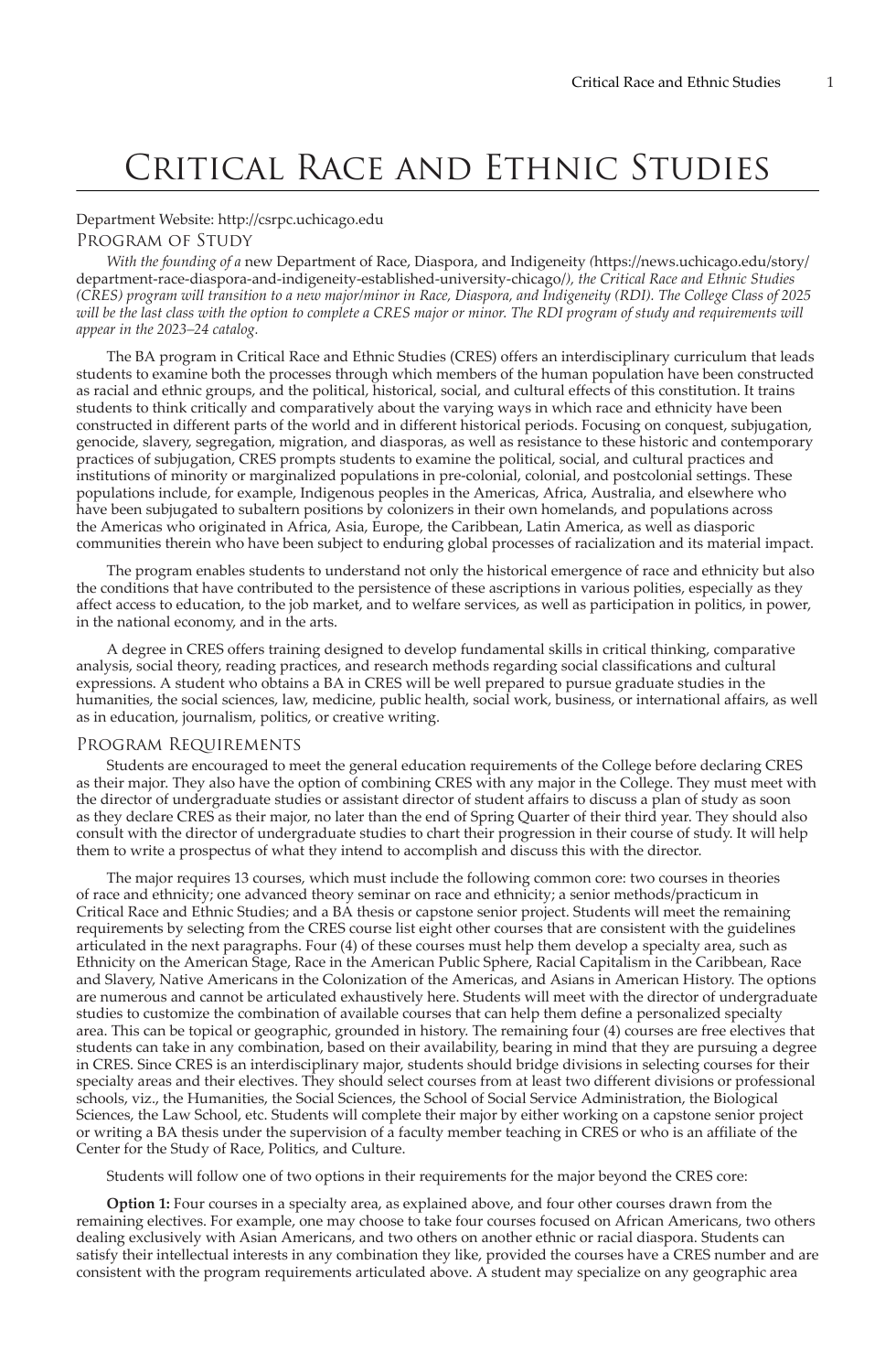where racialized or ethnicized groups have been oppressed in or marginalized from the dominant political or socioeconomic structures of their polities.

**Option 2:** Students who wish to graduate with a double major in CRES and some other traditional discipline will first have to meet the CRES common core course requirements. They can use some courses in the traditional major to meet the CRES four-course requirement to customize a specialty area, by approval of the director of undergraduate studies. They will also have the option of including courses they have taken to meet their traditional-major requirements in their selection of the four remaining electives, provided the courses have a CRES number.

Students have the option of completing one of two senior projects—a capstone senior project or a BA thesis —in their fourth year in the College under the supervision of a CRES adviser who is an affiliate of the Center for the Study of Race, Politics, and Culture.

All CRES majors must take the senior colloquium in Critical Race and Ethnic Studies in Autumn and Winter Quarters of their fourth year, which is meant to help synthesize the vast knowledge they have gained and to prepare them to write their BA thesis/capstone senior project. Students planning a double major in CRES and a traditional discipline write the same thesis for both. They must thus select a topic that is acceptable to both academic units.

#### **The BA Thesis/Capstone Senior Project**

The capstone senior project offers a chance to apply training in the major to tackle issues of race and ethnicity in a variety of settings and media. It could include: planning and organizing an undergraduate conference; creating a performance, play, art installation, or photo-essay; or participating in civic engagement in Chicagoland, among many options. The project can be carried out individually or in collaboration with other graduating seniors.

The BA thesis enables students to apply their CRES coursework toward the development of original, critical research on a topic of their choice.

Students pursuing a double major should consult with the directors of undergraduate studies in both CRES and their other major before starting work related to the BA thesis. A consent form, to be signed by both directors of undergraduate studies, is available from the College adviser. It must be completed and returned to the College adviser by the end of Autumn Quarter of the student's year of graduation.

Students must identify a faculty advisor for their project or paper and submit a short proposal to the director of undergraduate studies by the end autumn quarter of their fourth year. The BA theses/projects are due by Friday of the fifth week of the student's quarter of graduation. Students will present their work at the CRES Symposium during the week before graduation. A recommendation of the adviser is required for honors.

#### Major in Critical Race and Ethnic Studies

*With the founding of a* [new Department of Race, Diaspora, and Indigeneity](https://news.uchicago.edu/story/department-race-diaspora-and-indigeneity-established-university-chicago/) *(*[https://news.uchicago.edu/story/](https://news.uchicago.edu/story/department-race-diaspora-and-indigeneity-established-university-chicago/) [department-race-diaspora-and-indigeneity-established-university-chicago/](https://news.uchicago.edu/story/department-race-diaspora-and-indigeneity-established-university-chicago/)*), the Critical Race and Ethnic Studies (CRES) program will transition to a new major/minor in Race, Diaspora, and Indigeneity (RDI). The College Class of 2025 will be the last class with the option to complete a CRES major or minor. The RDI program of study and requirements will appear in the 2023–24 catalog.*

Summary of Requirements: Major in Critical Race and Ethnic Studies

| 2 courses in theories of race and ethnicity       |                                                                       | 200  |
|---------------------------------------------------|-----------------------------------------------------------------------|------|
| 1 advanced theory seminar                         |                                                                       | 100  |
| 4 courses in one specific area of specialization* |                                                                       | 400  |
| 4 CRES electives                                  |                                                                       | 400  |
| <b>CRES 29800</b>                                 | BA Colloquium: Theory and Methods in Critical Race and Ethnic Studies | 100  |
| <b>CRES 29900</b>                                 | Preparation for the BA Essay                                          | 100  |
| <b>Total Units</b>                                |                                                                       | 1300 |

Courses should come from at least two different divisions or professional schools, viz., the Humanities Division, the Social Sciences Division, the Crown Family School of Social Work, Policy, and Practice, the Biological Sciences Division, the Law School, etc.

# Theories of Race and Ethnicity

The two courses in theories of race and ethnicity may be selected from the following courses:

| All 12xxx CRES courses |                                                                                               |     |
|------------------------|-----------------------------------------------------------------------------------------------|-----|
| <b>CRES 12100</b>      | Contentious Natures: Race, Nature, and Power                                                  | 100 |
| <b>CRES 12200</b>      | Introduction to Critical Race Studies: Historical, Global, and Intersectional<br>Perspectives | 100 |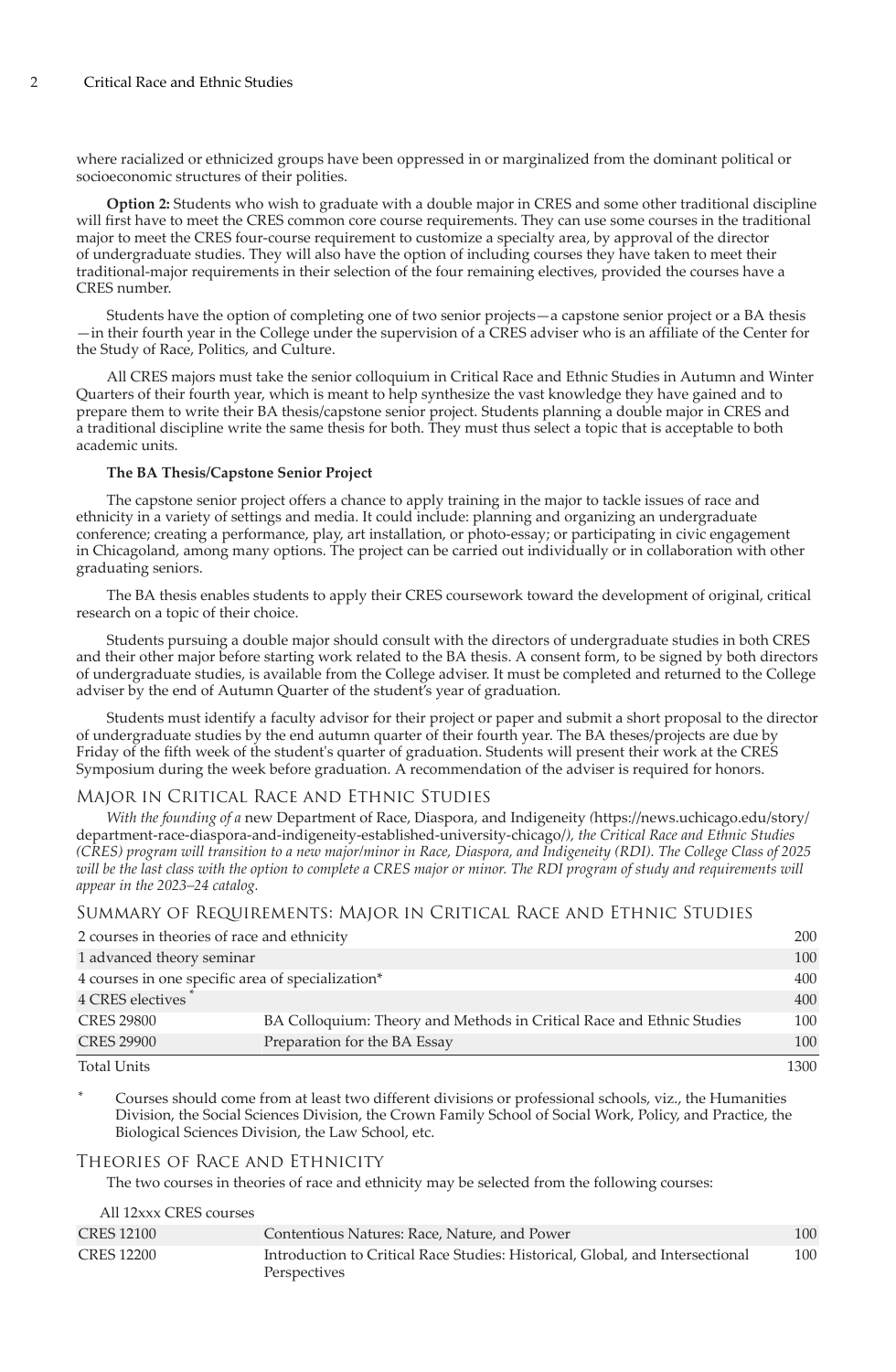| <b>CRES 12300</b> | Reading Race                                                       | 100 |
|-------------------|--------------------------------------------------------------------|-----|
| CRES 12400        | Introduction to Critical Race Theory/Black Studies                 | 100 |
| <b>CRES 12500</b> | Intersections of Gender and Race Throughout the Modern Middle East | 100 |
| CRES 12503        | Sociology of Race and Racism                                       | 100 |

# Advanced Theory Seminar

The advanced theory seminar may be selected from the following courses:

# All 22xxx CRES courses

| <b>CRES 22000</b> | Lethal Landscapes, Toxic Worlds: Geographies of Race, Risk, and Contingency | 100 |
|-------------------|-----------------------------------------------------------------------------|-----|
| <b>CRES 22775</b> | Racial Melancholia                                                          | 100 |
| <b>CRES 22100</b> | Islands of Diaspora: The Making of Race in the Caribbean                    | 100 |
| <b>CRES 22161</b> | 21st Century Ethnic American Literature                                     | 100 |
| <b>CRES 22200</b> | Welcome to the Good Life: The Black/Queer Edition                           | 100 |
| <b>CRES 22250</b> | Race, Performance, Performativity                                           | 100 |

# Grading

All courses must be taken for a quality grade unless a course only offers a P/F grading option.

# Honors

The BA with honors is awarded to all students who meet the following requirements: a GPA of at least 3.25 overall and 3.5 in the major, and a grade of A- or above on the BA thesis/capstone senior project.

# Advising

Students are expected to have consulted with the assistant director of student affairs to identify a faculty adviser and to design their program of study by the beginning of their third year (after the declaration of the major). Each student must choose a BA thesis/capstone adviser who is a member of the [Critical Race and Ethnic](https://csrpc.uchicago.edu/people/faculty/) [Studies core faculty](https://csrpc.uchicago.edu/people/faculty/) (<https://csrpc.uchicago.edu/people/faculty/>) by the Autumn quarter of their fourth year. Students may continue to seek advice from both the assistant director of student affairs and the director of undergraduate studies while completing their programs of study.

# Minor in Critical Race and Ethnic Studies

The minor in Critical Race and Ethnic Studies (CRES) consists of five courses. Credit toward the minor for courses taken at any other institution must be discussed with the director of undergraduate studies in advance of registration. Language courses may not be used to fulfill the CRES minor requirements. Students must receive the approval of the minor program by the director of undergraduate studies or assistant director of student affairs on the [Consent to Complete a Minor Program](https://humanities-web.s3.us-east-2.amazonaws.com/college-prod/s3fs-public/documents/Consent_Minor_Program.pdf) ([https://humanities-web.s3.us-east-2.amazonaws.com/](https://humanities-web.s3.us-east-2.amazonaws.com/college-prod/s3fs-public/documents/Consent_Minor_Program.pdf) [college-prod/s3fs-public/documents/Consent\\_Minor\\_Program.pdf](https://humanities-web.s3.us-east-2.amazonaws.com/college-prod/s3fs-public/documents/Consent_Minor_Program.pdf)) form obtained from their College adviser or online. This form must then be returned to the College adviser by the end of Spring Quarter of the student's third year.

Courses in the minor may not be double-counted with the student's major(s), other minors, or general education requirements. Courses in the minor must be taken for quality grades unless a course only offers a P/ F grading option, and more than half of the requirements for the minor must be met by registering for courses bearing University of Chicago course numbers.

# Summary of Requirements: Minor in Critical Race and Ethnic Studies

| 2 courses in theories of race and ethnicity | 200 |
|---------------------------------------------|-----|
| 3 additional CRES courses                   | 300 |
| <b>Total Units</b>                          | 500 |

# Comparative Race and Ethnic Studies Courses

# **CRES 10200. Introduction to World Music. 100 Units.**

This course is a selected survey of classical, popular, and folk music traditions from around the world. The goals are not only to expand our skills as listeners but also to redefine what we consider music to be and, in the process, stimulate a fresh approach to our own diverse musical traditions. In addition, the role of music as ritual, aesthetic experience, mode of communication, and artistic expression is explored. Terms Offered: Autumn Spring Winter

Note(s): Background in music not required. Students must confirm enrollment by attending one of the first two sessions of class. This course meets the general education requirement in the arts.

# Equivalent Course(s): MUSI 10200

# **CRES 10600. Power and Resistance in the Black Atlantic. 100 Units.**

Beginning with the arrival of European explorers on the West African coast in the fifteenth century and culminating with the stunning success of radical abolitionist movements across the Americas in the nineteenth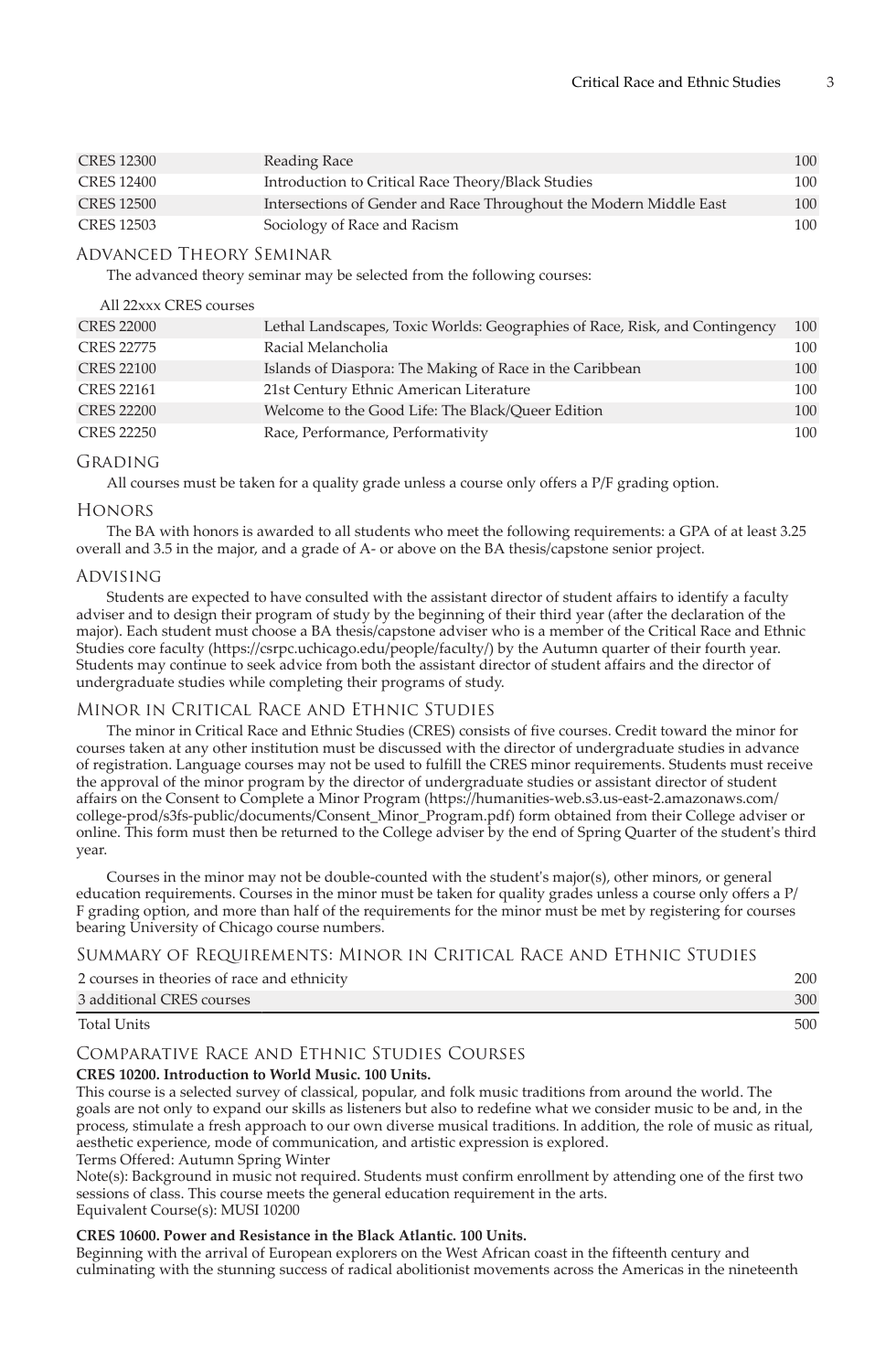century, the formation of the Black Atlantic irrevocably reshaped the modern world. This class will examine large-scale historical processes, including the transatlantic slave trade, the development of plantation economies, and the birth of liberal democracy. Next, we will explore the lives of individual Africans and their American descendants, the communities they built, and the cultures they created. We will consider the diversity of the Black Atlantic by examining the lives of a broad array of individuals, including black intellectuals, statesmen, soldiers, religious leaders, healers, and rebels. We will examine African diasporic subjects as creative rather than reactive historical agents and their unique contributions to Atlantic cultures, societies, and ideas. Within this geographically and temporally expansive history students will explore a key set of animating questions: What is the Black Atlantic? How can we understand both the commonalities and diversity of the experiences of Africans in the Diaspora? What kinds of communities, affinities, and identities did Africans create after being uprooted by the slave trade? What methods do scholars use to understand this history? And finally, what is the historical and political legacy of the Black Atlantic?

Instructor(s): M. Hicks Terms Offered: Spring

Note(s): Assignments: short and long papers.

Equivalent Course(s): LACS 10600, HIST 10600

# **CRES 12220. Race, Gender, and Class: Introduction to Cultural Studies. 100 Units.**

This course provides an introduction to the interdisciplinary field of Cultural Studies by way of a tripartite investigation of the field's three key categories: Race, Class, and Gender. Where do these categories come from, and what role do they play in shaping our collective social reality? Rather than advancing static definitions of these three terms, the course will introduce a set of tools and strategies for "reading" race, class, and gender as evolving and intersecting modes of human differentiation. We will thus attend to these concepts' dual status as real material structures and symbolic constructs which shape how we relate to larger social collectivities like "peoples" and "nations." Readings will include theorizations of race, gender, and class from a variety of intellectual traditions, with an emphasis on writers who have employed these categories in various modes of cultural analysis (Stuart Hall, Paul Gilroy, Raymond Williams, Hazel Carby, Saidiya Hartman, and Lisa Lowe, to name a few). Attention will also be given to dissident cultural formations which have adopted these categories as rallying cries to challenge dominant social orders (i.e., anti-racist, working-class, and feminist movements.) Students will develop their skills as cultural studies analysts through a sequence of exercises which ask them to interpret the raced, classed, and gendered dimensions of a variety of cultural objects: songs, films, "memes," advertisements, political speeches, etc.

Instructor(s): Noah Hansen Terms Offered: Autumn Equivalent Course(s): GNSE 12117

#### **CRES 12225. Racing Research: The evolution and impact of racial understanding in the U.S. Social Sciences. 100 Units.**

What does it mean to research race in the United States? Understandings of race in the contemporary U.S. have evolved significantly from rationales of biological determinism to a more modern understanding of race as a social construct. In this course, students will explore the evolution of the science of/study of race. We will grapple with the social reality of race and racism in order to consider the implications of how we have chosen and continue to choose to racialize various populations in the U.S. We will consider questions such as: How does the way we present race in our studies influence the way that greater society understands and engages race and racial categories? How have our scientific understandings of race changed the way we study and make meaning of racial categories? How do studies of racial categories and the ways we operationalize them impact our perception of racialized bodies? What does it mean to take race as an object, a static variable to be considered, versus as a subject, or the central substance of study? What are the social and political implications of racialized research? We will approach these questions from an interdisciplinary perspective considering racial ideologies from across the social sciences in order to reflect on how racial categorization and understanding in the social sciences have impacted mainstream discussions of race and racism. Instructor(s): H. Tackie Terms Offered: Spring

Equivalent Course(s): CHDV 25225

#### **CRES 12300. Reading Race. 100 Units.**

Before and since Anthropology became a discrete scientific field of study, questions about the biological reality, potential utility and misuse of the concept of race in Homo sapiens have been debated. We will read and discuss a sample of writings by 18th, 19th, and 20th century and contemporary authors who attempted to define human races and those who have promoted or debunked the utility of the concept of race with special attention to it role in retarding social progress, and the extermination and exploitation of some populations and individuals. Instructor(s): Russell Tuttle Terms Offered: Autumn. Autumn 2022 Equivalent Course(s): HIPS 20003, ANTH 38305, ANTH 20003

#### **CRES 12500. Intersections of Gender and Race Throughout the Modern Middle East. 100 Units.**

This course will explore how parts of the modern Middle East confronted questions and definitions of race and gender that were often first defined in the west. Organized thematically and covering a region that spans from North Africa to Iran, we will use the analytics of race and gender in an intersecting way to explore topics in the Middle East such as: colonialism, slavery, Arab Nationalism, Zionism, whiteness, racism, eugenics and scientific racism, and global solidarity movements. In so doing, our course will reveal that race is an operative category in the study of Middle East history, the historical racial logics operating in various Middle Eastern countries, and how race and gender intersect at the site of individual as well as the effects of this. This course is designed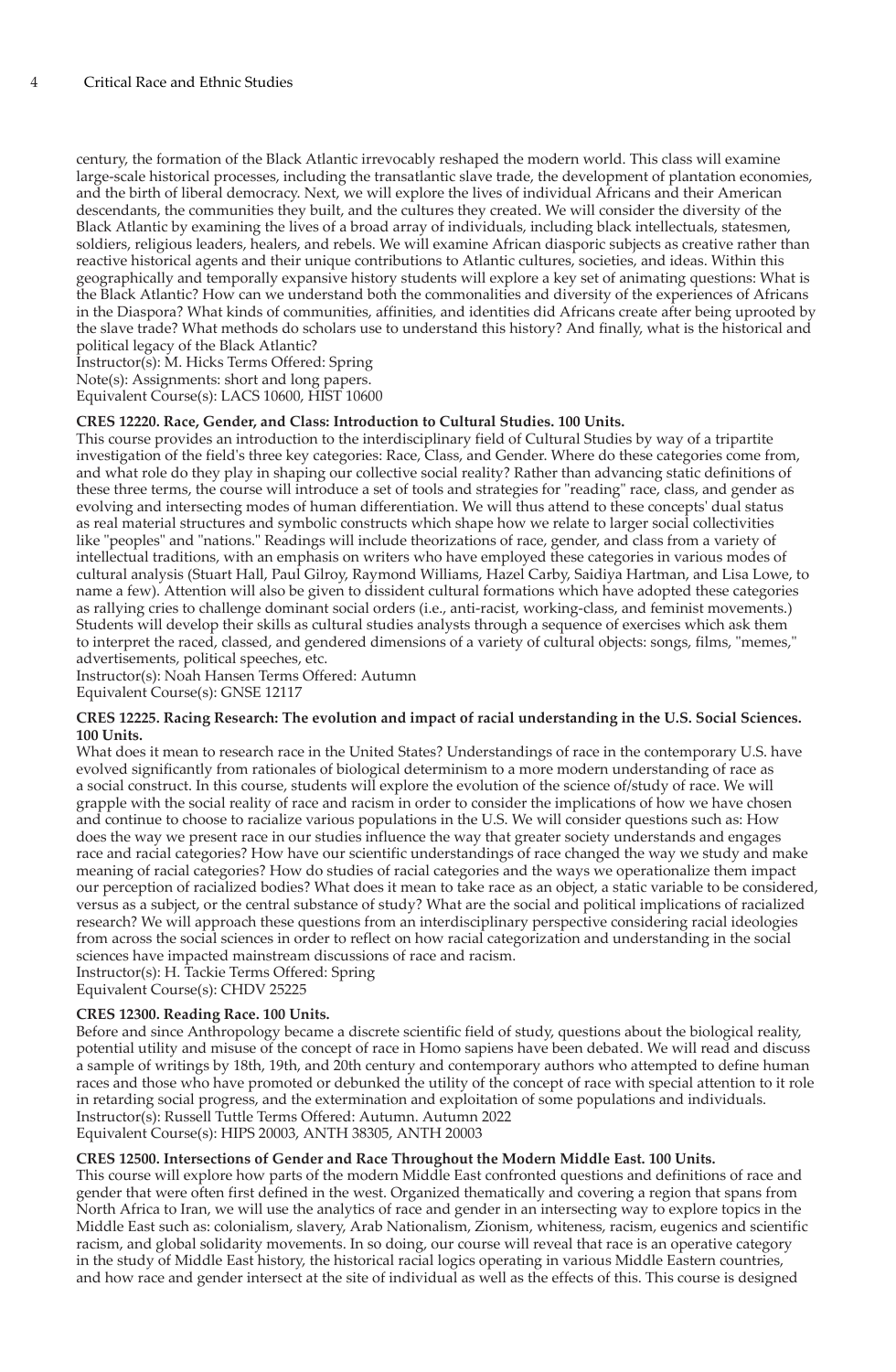for anyone interested in race theory, gender theory, intersectionality, and Middle East history. By the end of this course, students will have the tools to think in a gendered and raced multidimensional way about aspects of Middle East history that do not often receive such an intersectional treatment. Additionally, they will develop the methodological tools to discern local race and gender logics that might be different than what they're most familiar with. Finally, through coming to understand their relationship to the knowledge of our course, students will also be able to use the course as a springboard for continued learning in other courses that treat race, gender, and the Middle East.

Instructor(s): Chelsie May Terms Offered: Autumn Equivalent Course(s): GNSE 22509, NEHC 22500

# **CRES 12600. Racial Formations. 100 Units.**

Race is arguably the most significant social category shaping the fabric and trajectory of American life-and yet, it is also one of the most poorly understood and eagerly avoided topics in our public consciousness. In this course, we will examine paradigms for understanding race in both academic and popular contexts. Using theoretical constructs, historical case studies, contemporary topics in politics and culture, and empirical research on racial attitudes and disparities, this course explores questions such as: what are the racial boundaries that shape our lives? Where did they come from, how have they changed over time, and how are they continuing to evolve? Whose interests do they serve? We will also draw on news and current events to observe and analyze the ways that racial boundaries and the social meaning of race impact public policy and public debate. Instructor(s): Eve L. Ewing Terms Offered: Winter Prerequisite(s): None

# **CRES 12700. Diaspora/Diasporas. 100 Units.**

This class will orient students to the practices, frameworks, and geographies of diasporic communities from the early modern period to the present. The term's initial origins in Jewish experiences of forced dispersal and migration underscores how its meaning is shaped by histories of collective displacement and loss, as well as invention and heritage. The discourse of diaspora remains foundational for several interdisciplinary fields, including Black studies, Asian American studies, Indigenous studies, Latinx studies, and more. Within these intellectual orientations, diasporic identities are notably expansive and unfixed. As observed by the late cultural theorist Stuart Hall, "diaspora identities are those which are constantly producing and reproducing themselves anew, through transformation and difference," bridging old and new traditions of worldmaking, resistance, and solidarities within and across distinct diasporic sensibilities." Students in this class will work with scholarly, literary, sonic, and visual materials demonstrating how use of diaspora alternately mobilizes and roots people, in ways that claim pasts and futures at once.

Instructor(s): Adam Green Terms Offered: Spring Equivalent Course(s): HIST 12706, GLST 22700

#### **CRES 12800. Indigeneity. 100 Units.**

Whose land are we on? What does it mean to be Indigenous, for generations past and in the twenty-first century? From debates over claims of Indigenous ancestry by political actors to the struggles of sacred lands protection against natural resource extraction, understanding the stakes of these concerns for Indigenous peoples and nations is more relevant than ever. This seminar-part of the sequence for majors in the Department of Race, Diaspora, and Indigeneity-introduces students to core texts and concepts in the field of Native American and Indigenous Studies (NAIS). Topics will include sovereignty and governance, settler colonialism, citizenship and nationhood, blood quantum and racialization, diasporas and urban indigeneity, and relationships to land and environment. Course activities may include engagement with Indigenous films, dialogues with visiting Indigenous scholars, and field trips to Chicago-area cultural institutions. Instructor(s): Teresa Montoya and Matthew Kruer Terms Offered: Autumn Equivalent Course(s): HIST 17800

#### **CRES 13201. London Program: Literature, Property, and Violence. 100 Units.**

Ranging from the spectacular to the hidden, from the national to the domestic, affecting people unequally across races and genders, violence often confounds our expectations for representation. Similarly, property, itself unequally distributed, either appears or disappears depending on how we tell a story. Narrative is a crucial aspect of how we both reveal and conceal the presence of violence and property in everyday life. Taking its material from US literature prior to the twenty-first century, this course examines how both violence and property intertwine throughout the literary history of the United States. In this course, we will focus on the ways that literary texts, primarily prose narrative, represent these confusing phenomena to understand the political, aesthetic, and historical implications of both property and violence. We will read a variety of literary texts, including work by Harriet Jacobs, Herman Melville, and Toni Morrison with supplemental readings from a variety of critical and theoretical perspectives. (Fiction, 1830-1940)

Instructor(s): Adam Fales Terms Offered: Autumn

Prerequisite(s): Admission to the London Program (study abroad) is required. Equivalent Course(s): ENGL 10102

#### **CRES 15470. Sexual Violence in Asian America. 100 Units.**

The course will make connections across historical and everyday violence on Asian American women to think about why violence against Asian women in wartime is hypervisible, yet everyday sexual violence against Asian American women is invisible. Reading texts from Asian American studies and Black and women of color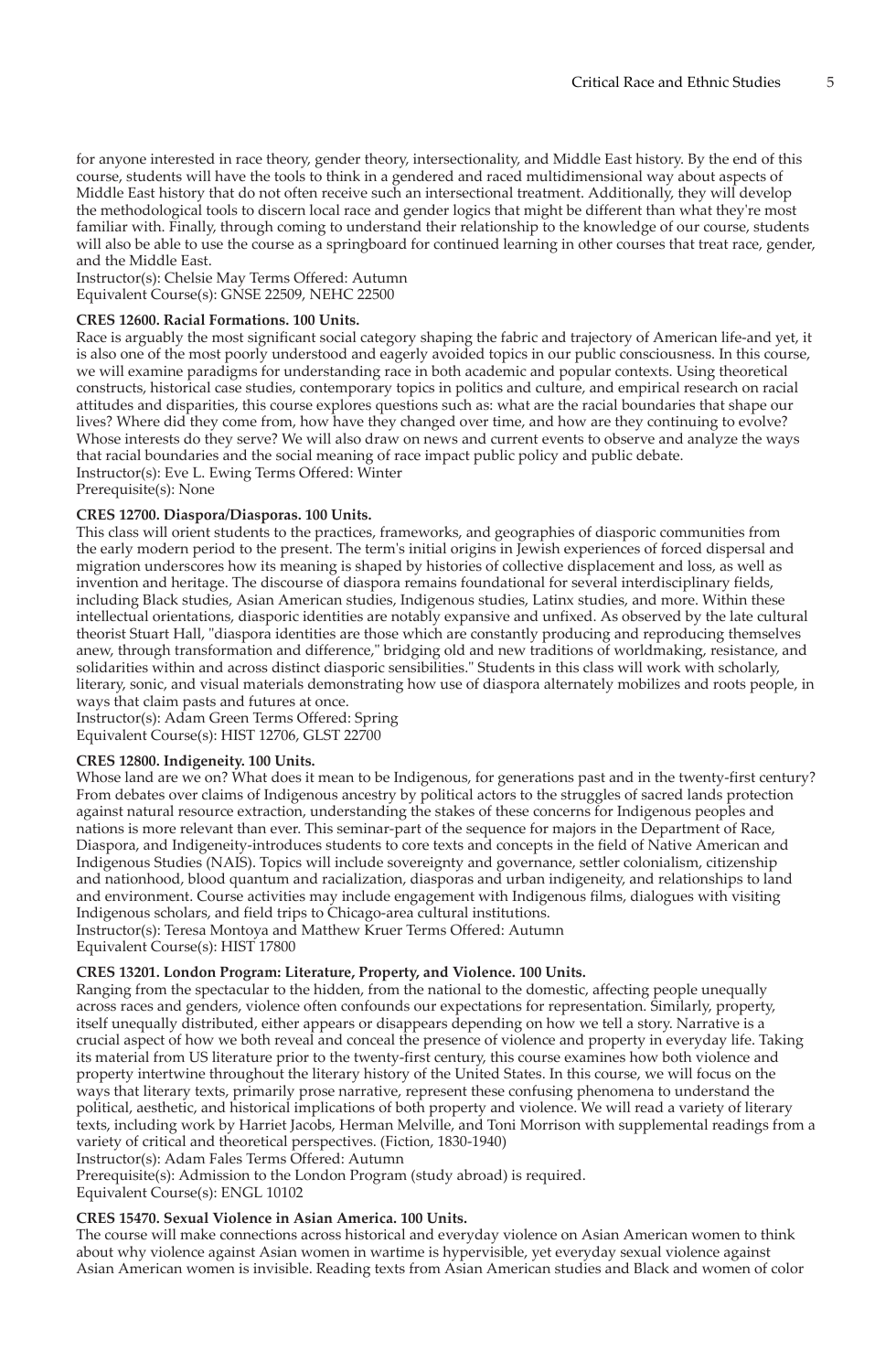feminism, we will consider the socialization of sexual violence and rape culture historically and within the present. (Fiction, Theory)

Instructor(s): Thaomi Michelle Dinh Terms Offered: Spring Equivalent Course(s): GNSE 23134, ENGL 15470

# **CRES 16101-16102-16103. Introduction to Latin American Civilization I-II-III.**

Taking these courses in sequence is not required. This sequence meets the general education requirement in civilization studies. This sequence is offered every year. This course introduces the history and cultures of Latin America (e.g., Mexico, Central and South America, and the Caribbean Islands).

# **CRES 16101. Introduction to Latin American Civilization I. 100 Units.**

Autumn Quarter examines the origins of civilizations in Latin America with a focus on the political, social, and cultural features of the major pre-Columbian civilizations of the Maya, Inca, and Aztec. The quarter concludes with an analysis of the Spanish and Portuguese conquest, and the construction of colonial societies in Latin America. The courses in this sequence may be taken in any order. Instructor(s): A. Kolata & S. Newman Terms Offered: Autumn

Equivalent Course(s): ANTH 23101, HIST 16101, LACS 34600, LACS 16100, SOSC 26100, HIST 36101

# **CRES 16102. Introduction to Latin American Civilization II. 100 Units.**

Winter Quarter addresses the evolution of colonial societies, the wars of independence, and the emergence of Latin American nation-states in the changing international context of the nineteenth century. Instructor(s): M. Hicks Terms Offered: Winter

Equivalent Course(s): SOSC 26200, ANTH 23102, HIST 16102, LACS 16200, PPHA 39770, HIST 36102, LACS 34700

# **CRES 16103. Introduction to Latin American Civilization III. 100 Units.**

Spring Quarter focuses on the twentieth century, with special emphasis on the challenges of economic,

political, and social development in the region. Instructor(s): D. Borges Terms Offered: Spring

Equivalent Course(s): LACS 34800, SOSC 26300, ANTH 23103, PPHA 39780, HIST 16103, HIST 36103, LACS 16300

# **CRES 17105. Race and Racisms in the Americas. 100 Units.**

This course seeks to explore the variegated ways the idea, and the consequences, of race has affected the history of the Americas from the eighteenth to the early twentieth century. The course emphasis comparisons and different forms of racisms in Canada, the United States, Mexico, Cuba, and Brazil.

Instructor(s): M. Tenorio Terms Offered: Autumn

Note(s): History in the World courses use history as a valuable tool to help students critically exam our society, culture, and politics. Preference given to 1st- and 2nd-yr students.

Equivalent Course(s): LACS 17105, HIST 17105

# **CRES 17606. American Revolutions. 100 Units.**

In 1750, "British America" was a diverse and fractious collection of colonies huddled along the eastern seaboard, on the margins of the churning waters of the Atlantic world. Forty years later, thirteen of those remote American settlements had become, through rebellion and war, into a revolutionary nation. The traumatic passage of this transformation established the world's first modern republic and set in motion an age of democratic revolutions that reverberated in Europe, the Caribbean, Latin America, and western North America. This course explores this remarkable epoch in early American history. Topics include the first global military struggle (the Seven Years War); the transformation from scattered urban riots against taxes into a rebellion against the world's strongest imperial power; the everyday experience of occupation, insurgency, and civil war; Black and Native American struggles for independence; experiments in women's rights, radical democracy, and religious freedom; the fragility of the new union and the ragged road toward a federal nation-state; and the revolutionary idealism that inspired revolutions in France, Haiti, and the Americas, with consequences that shaped the early United States and all its diverse peoples. Grades will be based on three short papers and one final paper. This lecture course is open to non-History majors and does not presume any previous history coursework. Instructor(s): M. Kruer Terms Offered: Autumn

Note(s): History Gateways are introductory courses meant to appeal to 1st- through 3rd-yr students who may not have done previous course work on the topic of the course; topics cover the globe and span the ages. Equivalent Course(s): AMER 17606, HIST 17606, LLSO 27606

**CRES 17808. Reforming America: Social & Political Change from the Gilded Age to the New Deal. 100 Units.** At the beginning of the twentieth century, the American state was a creaking, antiquated apparatus struggling to manage the social and economic changes that had occurred in the previous fifty years. From the turn of the century through World War II, the country underwent a profound program of political change-earning this period the name "the age of reform." In this class we examine the relationship between social and economic upheaval (industrialization, urbanization, immigration, depression, war) and political movements and activism (agrarian populism, the Ku Klux Klan, the early civil and women's rights movements, organized labor) in order to explain how government in America was transformed for new conditions. Instructor(s): G. Winant Terms Offered: Spring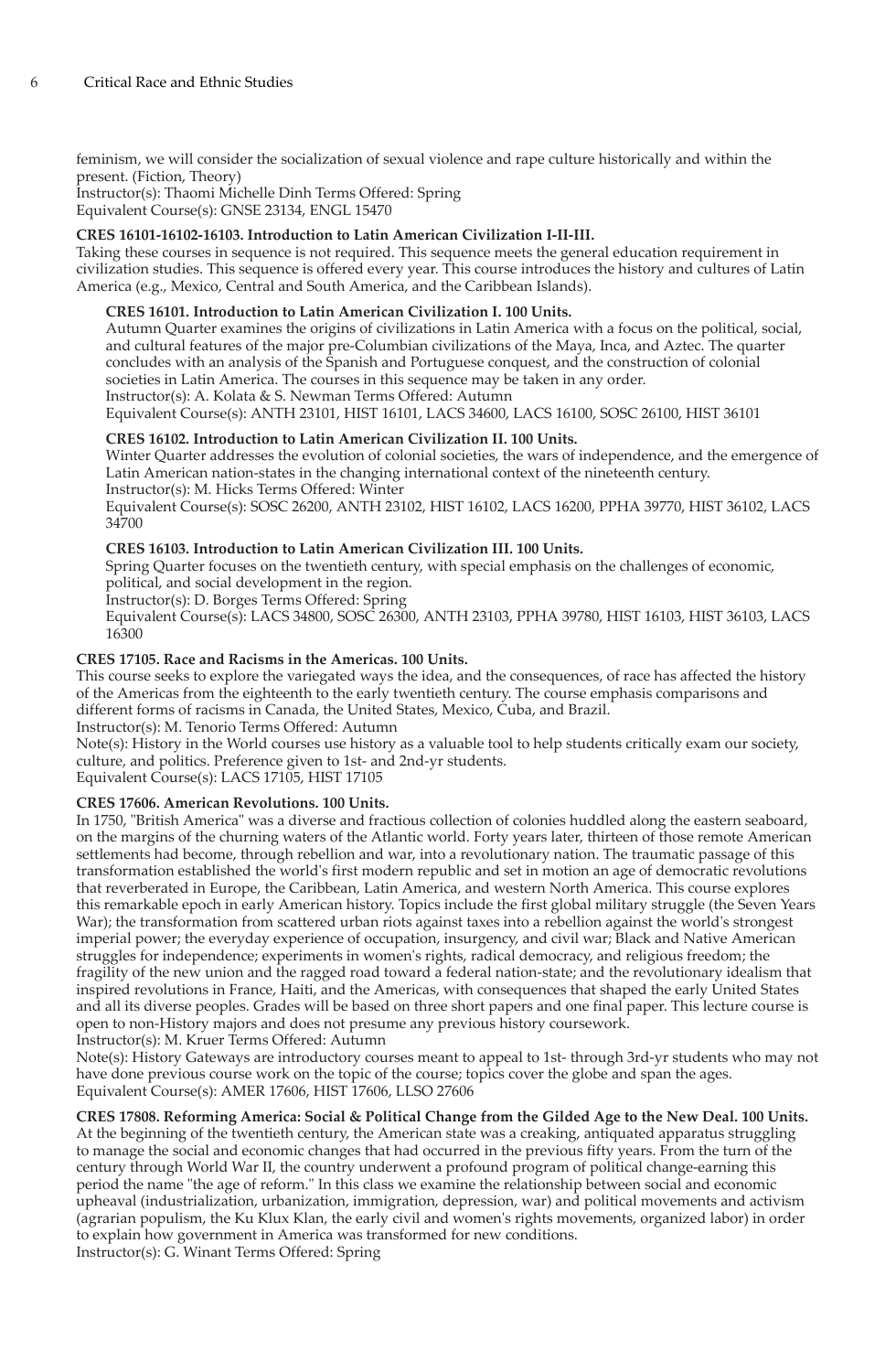Note(s): History Gateways are introductory courses meant to appeal to 1st- through 3rd-yr students who may not have done previous course work on the topic of the course; topics cover the globe and span the ages. Equivalent Course(s): GNSE 17818, HIST 17808, LLSO 17808

# **CRES 17906. Haunted Histories: Slavery and Memory. 100 Units.**

This course draws on an eclectic range of primary sources, historical monographs, and interdisciplinary texts to examine the creative and deeply contested modes of remembering (and forgetting) chattel slavery in the United States. It begins with a brief introduction to the history of slavery before pivoting to particularly telling episodes of representation, reinterpretation, and erasure. Specific topics to be addressed include public history, dark tourism, cultural performances, early reparations movements, and popular culture. In placing these episodes into their historical contexts, we better appreciate the ways in which debates over depictions of slavery themselves illuminate the contested history of race and resistance.

Instructor(s): R. Johnson Terms Offered: Winter

Equivalent Course(s): HIST 17906

# **CRES 18202. Histories of Racial Capitalism. 100 Units.**

What is the relationship between race and capitalism? This course introduces students to the concept of racial capitalism, which rejects treatments of race as external to a purely economic project and counters the idea that racism is an externality, cultural overflow, or aberration from the so-called real workings of capitalism. Spanning the colonization of North America to the era of mass incarceration, topics include the slave trade, indigenous dispossession, antebellum slavery, the Mexican-American War, "new imperialism," the welfare state, and civil rights. This class neither presumes a background in economics, nor previous coursework in history. Instructor(s): D. Jenkins Terms Offered: Winter

Equivalent Course(s): HIST 18202, AMER 18202, LLSO 28204

# **CRES 18702. Race, Politics, and Sports in the United States. 100 Units.**

Kneeling or standing for the national anthem? Breaking the glass ceiling, coming out of the closet, or crossing the color line in sports? This course will take up the question of why sports are so central to American identity and what historic role sports and athletes have played in American political life. Muhammad Ali, Billie Jean King, Jackie Robinson, and Bill Russell are only a few of the athletes who fought for freedom, inclusion, and equality in sports and American life. Through close critical readings of popular and scholarly writing, memoirs, and visual culture (film and television), we will examine the seminal overlapping events in sports history and American history to understand the collision and convergence of our politics and sports culture.

Instructor(s): M. Briones Terms Offered: Spring

Note(s): History in the World courses use history as a valuable tool to help students critically exam our society, culture, and politics. Preference given to 1st- and 2nd-yr students.

Equivalent Course(s): HIST 18702

# **CRES 18703. Early America, 1492-1815. 100 Units.**

This course explores the development of American culture, society, and politics from the first contact between Native Americans and Europeans to the emergence of a stable American nation by the end of the War of 1812. It emphasizes the diverse experiences of the many kinds of Americans and the different meanings that they attached to the events in their lives. Topics include the meeting of Indigenous, African, and European peoples, the diversity of colonial projects, piracy and the Atlantic slave trade, the surprising emergence of a strong British identity, the coming of the American Revolution, the range of Americans' struggles for independence, and the role of the trans-Appalachian West in shaping the early republic. This lecture course is open to nonmajors and does not presume any previous history coursework. Assignments: Two papers.

Instructor(s): M. Kruer Terms Offered: Autumn

Note(s): History Gateways are introductory courses meant to appeal to 1st- through 3rd-yr students who may not have done previous course work on the topic of the course; topics cover the globe and span the ages. Equivalent Course(s): HIST 18703, AMER 18703, LLSO 28703

# **CRES 18804. America in the Nineteenth Century. 100 Units.**

This lecture course will examine major conflicts that shaped American life during the nineteenth century. Focusing on contemporaries' attempts to seize upon or challenge the nation's commitment to the ideals of liberty and equality, we will examine pivotal moments of contestation, compromise, and community building. Central questions that will frame the course include how were notions of freedom negotiated and reshaped? What were the political and socioeconomic conditions that prompted the emergence of reform movements, including antislavery, women's rights, temperance, and labor? How did individuals mobilize and stake claims on the state? How were the boundaries of American citizenship debated and transformed over the course of the century? Instructor(s): N. Maor Terms Offered: Winter

Note(s): History Gateways are introductory courses meant to appeal to 1st- through 3rd-yr students who may not have done previous course work on the topic of the course; topics cover the globe and span the ages. Equivalent Course(s): GNSE 18804, AMER 18804, LLSO 22106, HIST 18804

#### **CRES 18805. Nineteenth-Century American Mass Entertainment. 100 Units.**

Popular culture filters, reflects, and occasionally refracts many of the central values, prejudices, and preoccupations of a given society. From the Industrial Revolution to the advent of feature films in the early twentieth century, American audiences sought both entertainment and reassurance from performers, daredevils, amusement parks, lecturers, magicians, panoramas, athletes, and photographers. Amidst the Civil War, they paid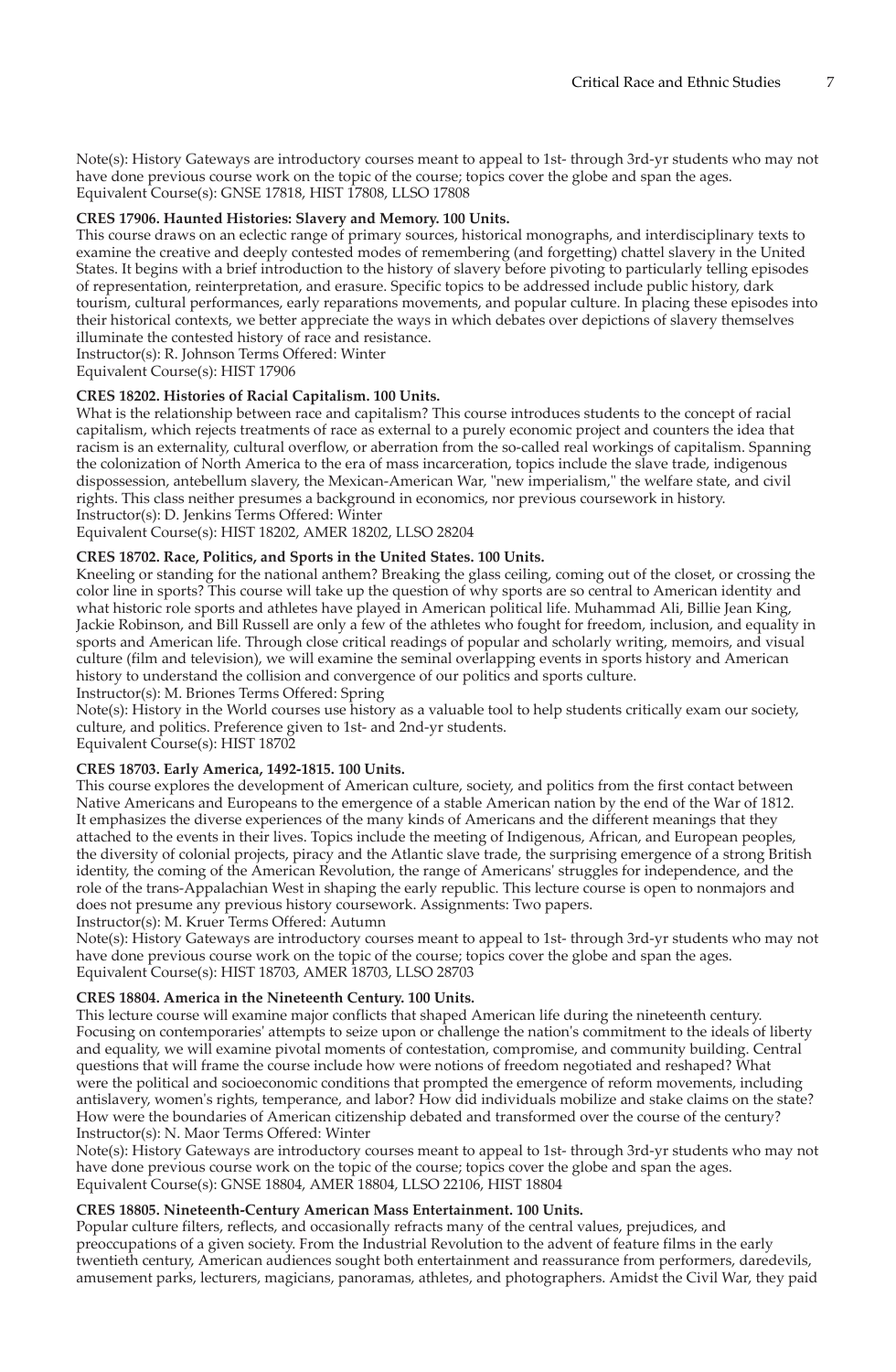for portraits that purportedly revealed the ghosts of lost loved ones; in an age of imperialism, they forked over hard-earned cash to relive the glories of western settlement, adventure, and conquest in Buffalo Bill's Wild West. Mass entertainment not only echoed the central events of the age it helped shape them: from phrenology as the channel for antebellum convictions about outward appearance (and racial identity), to the race riots following Jack Johnson's boxing ring victory over Jim Jeffries. Many of these entertainment forms became economic juggernauts in their own right, and in the process of achieving unprecedented popularity, they also shaped collective memory, gender roles, race relations, and the public's sense of acceptable beliefs and behaviors. This lecture course will examine the history of modern American entertainment over the course of the long nineteenth century. Requirements include careful reading, active and thoughtful participation, and written assignments. Equivalent Course(s): AMER 18805, HIST 18805, GNSE 18805

# **CRES 18806. Introduction to Black Chicago, 1893-2010. 100 Units.**

This course surveys the history of African Americans in Chicago, from before the twentieth century to the near present. In referring to that history, we treat a variety of themes, including migration and its impact, the origins and effects of class stratification, the relation of culture and cultural endeavor to collective consciousness, the rise of institutionalized religions, facts and fictions of political empowerment, and the correspondence of Black lives and living to indices of city wellness (services, schools, safety, general civic feeling). This is a history class that situates itself within a robust interdisciplinary conversation. Students can expect to engage works of autobiography and poetry, sociology, documentary photography, and political science as well as more straightforward historical analysis. By the end of the class, students should have grounding in Black Chicago's history and an appreciation of how this history outlines and anticipates Black life and racial politics in the modern United States.

# Instructor(s): A. Green Terms Offered: Spring

Equivalent Course(s): CHST 18806, LLSO 28806, AMER 18806, HIST 18806

# **CRES 18860. Black Shakespeare. 100 Units.**

This course explores the role played by the Shakespearean canon in the shaping of Western ideas about Blackness, in long-term processes of racial formation, and in global racial struggles from the early modern period to the present. Students will read Shakespearean plays portraying Black characters (Othello, Titus Andronicus, The Tempest, and Antony and Cleopatra) in conversation with African-American, Caribbean, and Post-colonial rewritings of those plays by playwrights Toni Morrison, Amiri Baraka, Bernard Jackson, Djanet Sears, Keith Hamilton Cobb, Aimé Césaire, Derek Walcott, Lolita Chakrabarti, and film-makers Max Julien and Jordan Peele. This course is open to MAPH students and to PhD students upon request. (Drama, Pre-1650 ; Med/Ren) Instructor(s): Noémie Ndiaye Terms Offered: Spring

Equivalent Course(s): TAPS 20040, ENGL 18860, TAPS 30040, ENGL 38860

# **CRES 18901. Inequality, Politics, and Government in US History. 100 Units.**

This class explores the relationship between social inequality and political democracy in US history. How have American political institutions dealt with and reflected the contradictions of "all men are created equal"? What is the meaning of political citizenship in a socially stratified society? How have social movements and conflicts shaped the institutions of state and the meaning of citizenship? The class touches on slavery and freedom; land and colonialism; racial discrimination; labor relations; gender and sexuality; social welfare policy; taxation and regulation; urban development; immigration; policing and incarceration. Assignments: One primary document analysis (2-3 pages), one secondary reading paper (3-5 pages), and a final paper analyzing a particular political movement, conflict, or policy (10-12 pages).

Instructor(s): G. Winant Terms Offered: Spring

Note(s): History in the World courses use history as a valuable tool to help students critically exam our society, culture, and politics. Preference given to 1st- and 2nd-yr students.

Equivalent Course(s): LLSO 18901, HIST 18901, GNSE 18901, AMER 18901

# **CRES 20004. Introduction to Asian American Studies. 100 Units.**

This course seeks to examine the historical context and pragmatic implications of the ethnopolitical category "Asian American." How has this category invented or domesticated norms of Asianness even as it elides, or seeks to merge, intra-ethnic and geopolitical tensions? What is the nature of the relationship between "Asia" and "America," and how does being "Asian American" regiment transnational relations and the politics of identity? Discussions will cover the Chinese Exclusion Act, Japanese internment camps, the Korean and Vietnam wars, affirmative action debates, model minority and perpetual foreigner tropes, as well as responses to COVID-19. How does Asian Americanness inform approaches to race and ethnicity? In other words, what difference does it make? Through the works of Mae M. Ngae, Rey Chow, Dorinne Kondo, Yến Lê Espiritu, Jasbir Puar, Jodi Kim, and others, students will be introduced to a variety of ways forward. Instructor(s): Alice Yeh Terms Offered: Winter

Equivalent Course(s): ANTH 23608, HIST 28001, GLST 20004

# **CRES 20110. Trans-Saharan Africa. 100 Units.**

Should Mediterranean and sub-Saharan Africa be treated as one or two historical units? What was the global and regional significance of medieval and early modern trans-Saharan caravan trade? How are we to understand the vast empires that sprang up in the West and Central Sudan during this era? How and in what form did Islam and the broader culture that accompanied it spread across this entire region? What was the role of slavery in the economic and cultural development of both North and West-West Central Africa? To what extent did European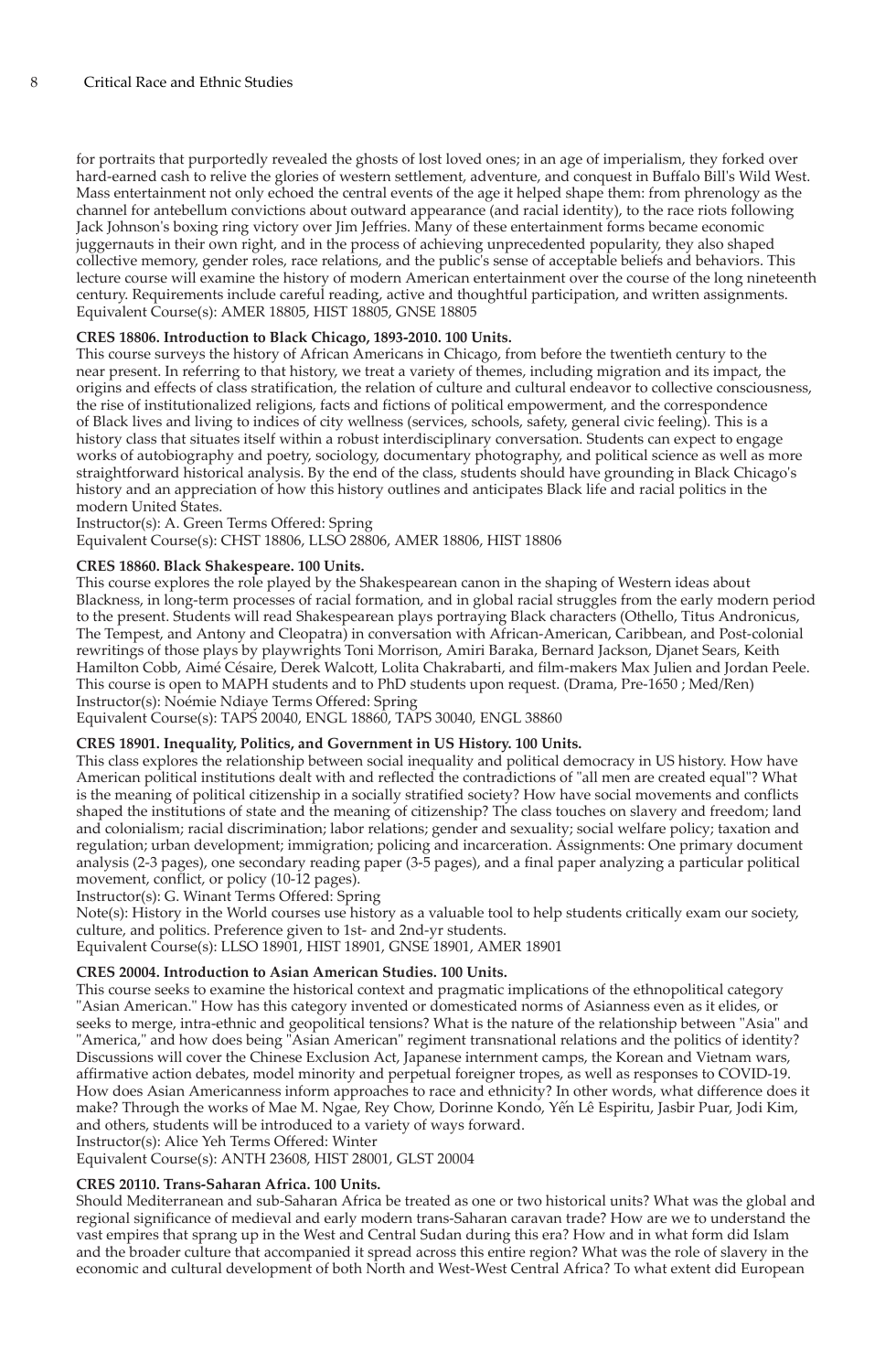colonial rule and its aftermath alter or encourage the social and cultural processes initiated by trans-Saharan contacts? We will consider these questions in this course, which will mix lectures on Tuesdays with discussion of readings on Thursdays. Assignments: Two short 3-5-page critical papers on specialized readings and one longer final essay of 10-12 pages.

Instructor(s): R. Austen Terms Offered: Spring Equivalent Course(s): CRES 30110, HIST 20110, HIST 30110

# **CRES 20111. History of Death. 100 Units.**

From the treatment of mortal remains to the built environment of cemeteries, tombs, and memorials, the dead have always played a role in the lives of the living. This course examines how beliefs and practices surrounding death have been a source of meaning making for individuals, institutions, religious communities, and modern nations. It will ask students to consider how examining death makes it possible to better understand the values and concerns of societies across time and space. This course will consider case studies from Africa, the Middle East, the Caribbean, North America, Europe, and Asia, from the Middle Ages to the Vietnam War. It introduces students to the methods and debates that animate the historical study of death-coming from histories of the body, social history, and the study of slavery-and ends by asking the question: "Is it possible to have a global history of death?"

Instructor(s): K. Hickerson Terms Offered: Autumn

Note(s): Assignments: short papers, in-class presentation, alternative projects. Equivalent Course(s): GNSE 21111, HLTH 20111, RLST 20111, HIST 20111

# **CRES 20140. Qualitative Field Methods. 100 Units.**

This course introduces techniques of, and approaches to, ethnographic field research. We emphasize quality of attention and awareness of perspective as foundational aspects of the craft. Students conduct research at a site, compose and share field notes, and produce a final paper distilling sociological insight from the fieldwork. Instructor(s): O. McRoberts Terms Offered: Autumn

Equivalent Course(s): CHDV 20140, SOCI 20140

# **CRES 20180. Constitutional Law and the Palestinian-Arab Minority in Israel. 100 Units.**

This course will provide an introduction to Israeli constitutional law with an emphasis on the case of the Arab and Palestinian citizens in Israel's ethnic democracy. It explores the scope of the individual and group rights they enjoy, as well as their various limitations. The course will discuss constitutional issues arising inside Israel and issues arising with respect to the Occupied Territories. Students will be offered the opportunity to examine and critically evaluate key features of constitutional jurisprudence in Israel such as the concept "defensive democracy" plays in Israeli constitutional law, judicial decision concerning voting rights, freedom of expression, housing, equality and anti-discrimination, social rights, and cultural rights. The course assumes no previous knowledge of law or Israeli legal system. It is available for both undergraduate and graduate students. Terms Offered: Spring

Equivalent Course(s): RLST 27180, NEHC 30180, GLST 20180, NEHC 20180, JWSC 20444

# **CRES 20205. Race in African History. 100 Units.**

This course examines how the category of race has been identified and discussed in African history from the nineteenth century to the contemporary era. The course combines cultural and social history with recent research from the history of science, gender and sexuality studies, and the history of slavery in Islamic Africa to illuminate the debates, actors, and encounters that animate this dynamic field. Students will analyze case studies from across the continent-from Ghana to Sudan to South Africa-while also keeping an eye to transnational debates about difference, diaspora, imperialism, and nationalism. With readings ranging from classics in Pan-African thought to comparative studies of white settler colonialism, this course will highlight the ways in which race has shaped and continues to shape African states and societies. Students will also consider film, literature, music, fashion, and studies of the built environment.

Terms Offered: Winter

Note(s): Students who have not take African Civiliizations I, II, and III are asked to read African History: A Very Short Introduction (Oxford, 2007) in preparation for this course.

Equivalent Course(s): GNSE 22225, HIST 20205, HIPS 20205

# **CRES 20233. Race in Contemporary American Society. 100 Units.**

This survey course in the sociology of race offers a socio-historical investigation of race in American society. We will examine issues of race, ethnic and immigrant settlement in the United States. Also, we shall explore the classic and contemporary literature on race and inter-group dynamics. Our investigative tools will include an analysis of primary and secondary sources, multimedia materials, photographic images, and journaling. While our survey will be broad, we will treat Chicago and its environs as a case study to comprehend the racial, ethnic, and political challenges in the growth and development of a city.

Instructor(s): S. Hicks-Bartlett Terms Offered: Autumn Spring. Autumn quarter offered at the Undergraduate level only and Spring offered at the Graduate level only

Equivalent Course(s): SOCI 20233, SOCI 30233, MAPS 30233

# **CRES 20240. Religion in Israeli-Palestinian Conflict and Peacemaking. 100 Units.**

The Israeli-Palestinian conflict is arguably the most intractable political conflict at present. The conflict has been subjected to various historiographies and narrative explorations, offering often-competing explanations in an attempt to understand its origin and evolvement, and also the failure of its resolution. This course explores the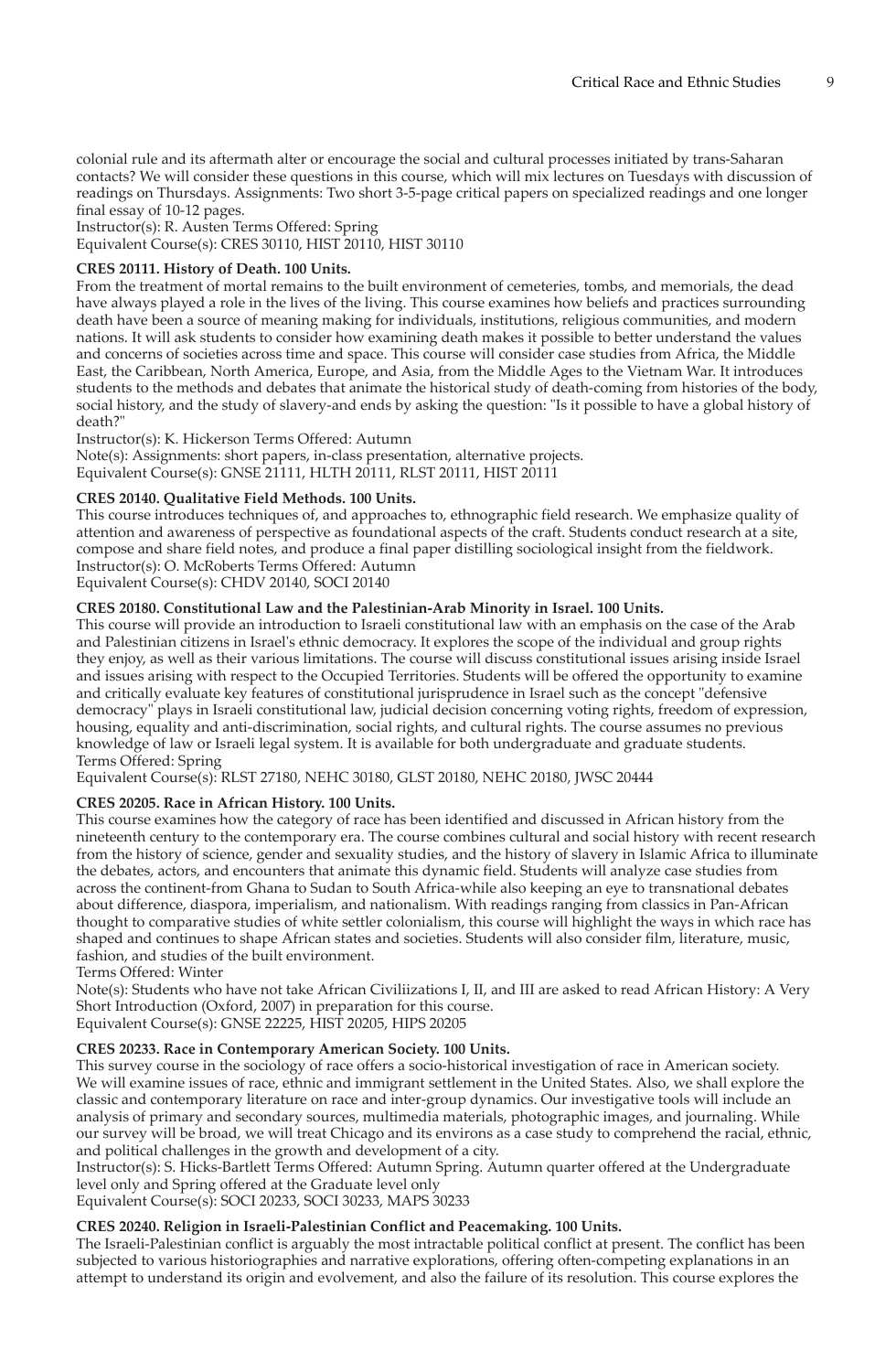role of religion in the historical development of the conflict and in its contemporary manifestation, while at the same time probing the potential role of religion in the resolution of the conflict and outlining the history of attempts for religious peace-making in Israel/Palestine. Combining concrete historical analysis and intellectual history, the course will focus on the Jewish, Muslim and Christian views of the conflict and its potential resolution, relating to such themes as covenant, messianism, political theology, the sanctity of the land and the role of Jerusalem. These concepts and others will be explored against the backdrop of the concrete history of the conflict, focusing initially on the formative period of 1897-1948, pivoting to the 1967 war and its aftermath and concluding with the religionization of politics in recent decades and its far-reaching consequences. Instructor(s): David Barak-Gorodetsky Terms Offered: Spring

Equivalent Course(s): RLST 22040, JWSC 24040, HMRT 22040, HIST 25900

# **CRES 20282. Immigrant America. 100 Units.**

Nearly 60 million immigrants have arrived in the U.S. in the past 50 years, mostly from Latin America and Asia, but also from Africa and the Middle-East. Today, a near-record 14% of the country's population is foreign born compared with just 5% in 1965. These profound demographic changes raise critical questions: Why do immigrants come to the U.S.? What impact do they have on U.S. society? Are today's immigrants fundamentally different from previous waves of immigrants? Are these immigrants assimilating to the U.S. or retaining their culture? Why do some immigrant groups appear to fare better than others? This course will expose students to the latest social science research on contemporary immigration to the United States. We will explore its origins, adaptation patterns, and long-term effects on American society.

Instructor(s): R. Flores Terms Offered: Autumn Equivalent Course(s): SOCI 20282

# **CRES 20303. Introduction to African Civilization III. 100 Units.**

# Part three uses anthropological perspectives to investigate colonial and postcolonial encounters in sub-Saharan

Africa, with a particular focus on Southern Africa. The course is centered on the twentieth and twenty-first centuries. It begins with an examination of colonialism, the institutionalization of racism, and dispossession before examining anti-colonialism and the postcolonial period. The class draws on scholarship on and by African writers: from poets to novelists, ethnographers, playwrights, historians, politicians, political theorists, and social critics. Over the course of the quarter, students will learn about forms of personhood, subjectivity, gender, sexuality, kinship practices, governance, migration, and the politics of difference.

Instructor(s): K. Takabvirwa & Staff Terms Offered: Spring

Prerequisite(s): This sequence meets the general education requirement in civilization studies.

Note(s): Taking these courses in sequence is recommended but not required.

Equivalent Course(s): HIST 10103, ANTH 20703

#### **CRES 20572. Humor in Muslim Literature: 600 - Present. 100 Units.**

In this course, we will explore the theoretical and practical aspects of humor in Muslim literatures. The material studied in this course spans over a millennium and a half, beginning in the century prior to the emergence of Islam until the modern period, and includes texts translated from a variety of languages from Islamic civilizations (e.g., Arabic, Persian, Turkish). By focusing on humor-by which we mean material created to entertain and make one laugh-we will trace the development of Muslim literature while engaging the material on a linguistic, formal, and cultural level. Humor presents the opportunity to address issues such as race, religion, class, sexuality, and even pre-modern daily life; the material can be difficult, often vulgar, contentious, and deeply offensive at times. However, this class will treat this difficulty as an opportunity to reflect upon how humor interacts with humankind's less attractive qualities. This course is intended for both students with no exposure to Muslim literatures and those with an extensive background in the field. Secondary readings will treat the authors and texts as well as critical approaches to humor. The instructor will lecture for a small amount of time each class, but the bulk of the class will be spent discussing the text and its place in the history of Muslim literatures.

Instructor(s): Tynan Kelly Terms Offered: Spring Equivalent Course(s): NEHC 20572

# **CRES 20701. Introduction to African Civilization I. 100 Units.**

Part one considers literary, oral, and archeological sources to investigate African societies and states from the early Iron Age through the emergence of the Atlantic World. We will study the empires of Ghana and Mali, the Swahili Coast, Great Zimbabwe, and medieval Ethiopia. We will also explore the expansion of Islam, the origins and effects of European contact, and the transatlantic trade in enslaved human beings. Instructor(s): K. Hickerson & E. Osborn Terms Offered: Autumn Equivalent Course(s): ANTH 20701, HIST 10101, MDVL 10101

**CRES 20755. Making "I'll Take You There: The Life of Mavis Staples" at Court Theatre. 100 Units.**

Court Theatre has acquired the rights to Greg Kot's 2014 biography of Chicago-born music legend Mavis Staples, "I'll Take You There: Mavis Staples, the Staple Singers, and the Music that Shaped the Civil Rights Era." Kot joins Court as consultant as the theater starts the work of adapting Mavis Staples's life for the stage. He is the former music critic for the Chicago Tribune, editorial director of the multimedia music platform the Coda Collection, and co-host of Sound Opinions. This course invites students to take a lead role in Court's creative development process for the Mavis Staples story. Using the methods of history, dramaturgy, biography and musicology, students will work with Kot and Court's artistic team to map the story's rich historical landscape, excavate the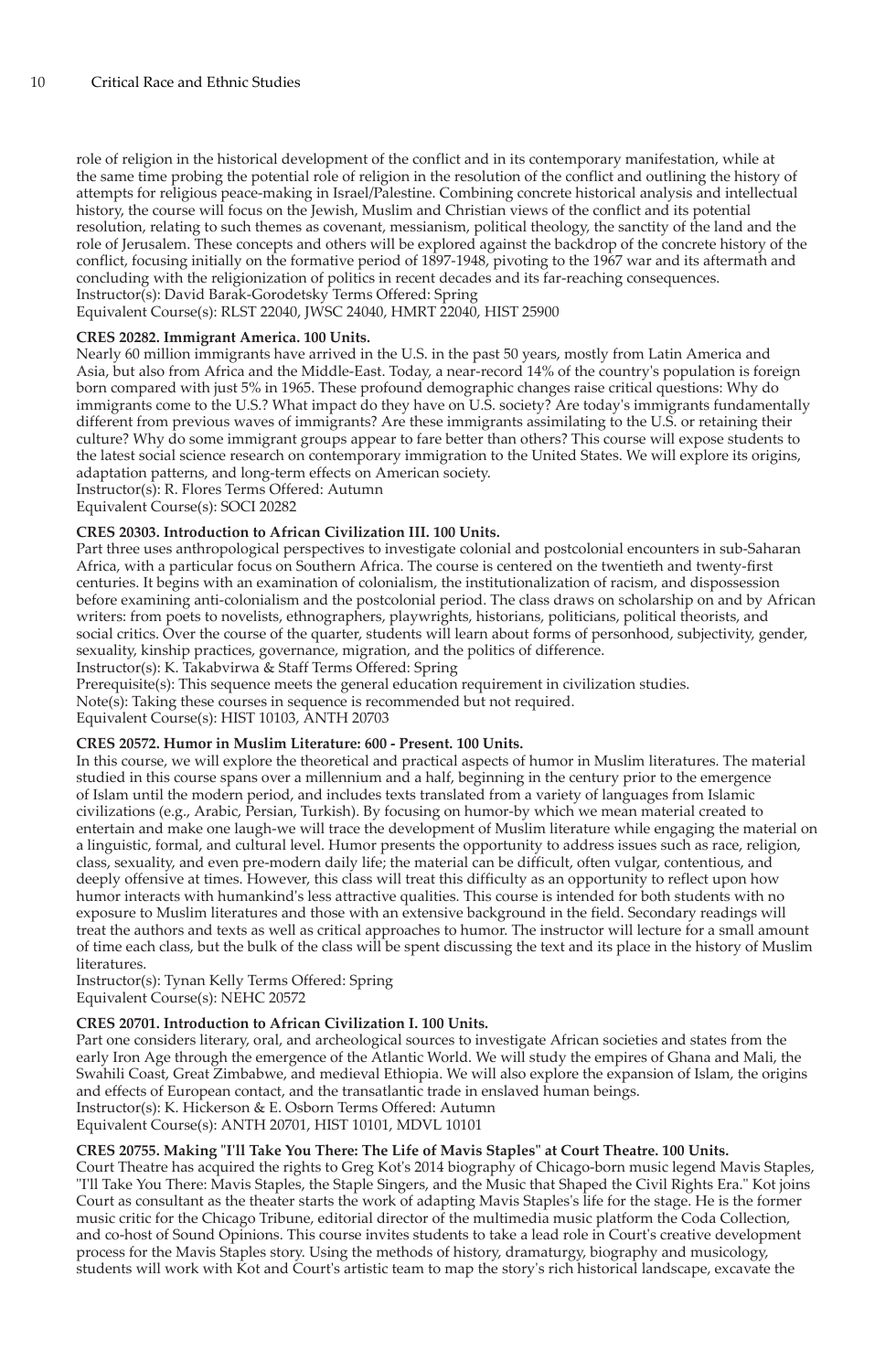essential characters and identify the key events-social, political and musical-that a playwright might explore. Students will pursue individual research projects grounded in the epic journey of the Staples family and its powerful mobilizing role in the Civil Rights movement. Mavis Staples continues to blend gospel, blues, folk, rock and protest music in her work; her collaborators have included Bob Dylan, Prince, David Byrne, and Chuck D. Students will trace the Staples family's story via multiple archives to build a portfolio of sound recordings, oral history interviews, photographs, newspapers, film and video recordings that will help the bring the production to life. Kot will be a regular guest in class.

Instructor(s): N. Titone Terms Offered: Autumn

Equivalent Course(s): HIST 20300, RLST 28755, TAPS 20755, CHST 20755, MUSI 20755

## **CRES 20802. Introduction to African Civilization II. 100 Units.**

Part two examines the transformations of African societies in the long nineteenth century. At the beginning of the era, European economic and political presence was mainly coastal, but by the end, nearly the entire continent was colonized. This course examines how and why this occurred, highlighting the struggles of African societies to manage internal reforms and external political, military, and economic pressures. Topics include the Egyptian conquest of Sudan, Omani colonialism on the Swahili coast, Islamic reform movements across the Sahara, and connections between the end of the transatlantic slave trade and the formal colonization of the African continent. Students will examine memoirs of African soldiers, religious texts, colonial handbooks, and visual and material sources, including ethnographic artifacts, photographs, and textiles. Assignments: team projects, document and material analyses, response papers, essays, and written exams. The course will equip students with a working knowledge of the struggles that created many of the political and social boundaries of modern Africa. Instructor(s): K. Hickerson Terms Offered: Winter

Equivalent Course(s): ANTH 20702, HIST 10102

#### **CRES 20817. Race, Social Movements and American Politics. 100 Units.**

Throughout history it has often been the collective action of the most oppressed groups that has changed political systems and hierarchies in unprecedented ways, providing a vehicle for the participation of the those formally disempowered. It is just such collective political action that we will examine in this course. Throughout the quarter we will concentrate on one particular form of collective resistance-social movements. Given the rise of race-based social movements such as the Immigrant's Rights Movement and the Movement for Black Lives, exploring this form of mobilization, voice and political participation seems especially pertinent to the study of American politics today. Under consideration throughout the quarter will be such questions as: What counts as a social movement? What motivates people to engage in such activity? What are the challenges that movements and their leaders face? What impact do social movements have on the distribution of the lives of marginal communities and the general functioning of the state?

Instructor(s): C. Cohen Terms Offered: Autumn

Equivalent Course(s): PLSC 20817

#### **CRES 21000. Race & American Public Schools. 100 Units.**

This course explores the fundamental role that race and racism have played in the structure, stratification, and social functioning of American public schools. Working within and between historical perspectives, contemporary policy challenges, theory, and empirical research, we will explore questions of purpose, identity, otherness, and justice. What can the histories of Black and Indigenous schooling reveal about the educational project of the nation? How does the notion of whiteness as property shape public presumptions about what makes a "good" school? Perhaps most fundamentally, can schools be engines for racial justice, and if so, how? Equivalent Course(s): EDSO 21000, HMRT 21000, SSAD 21000

#### **CRES 21008. The Philosophy of Civic Engagement. 100 Units.**

What is "civic engagement" and why should colleges, universities, and other educational institutions practice and encourage it? How, for example, does the University of Chicago's Office of Civic Engagement define the theory and practice of civic engagement, fitting it within the University's core mission and valorizing certain approaches to it for students, faculty, staff, and the University as a whole? What alternative models might be available? And what are the limitations of such institutionalized efforts, as highlighted in efforts to "decolonize" institutions of higher education? When, in short, does such institutionalized civic engagement conflict with efforts to move beyond the discourses of diversity and civic education to embrace more critical perspectives on the settler colonial ideologies informing educational institutions in current neoliberal societies? This course will be developed in active collaboration with the UChicago Civic Knowledge Project, which for two decades has explored alternatives visions of civic friendship on Chicago's South Side. (A) (I) (IV) Instructor(s): B. Schultz Terms Offered: Winter

Equivalent Course(s): CRES 31008, PHIL 31008, PHIL 21008

#### **CRES 21100. Cultural Psychology. 100 Units.**

There is a substantial portion of the psychological nature of human beings that is neither homogeneous nor fixed across time and space. At the heart of the discipline of cultural psychology is the tenet of psychological pluralism, which states that the study of "normal" psychology is the study of multiple psychologies and not just the study of a single or uniform fundamental psychology for all peoples of the world. Research findings in cultural psychology thus raise provocative questions about the integrity and value of alternative forms of subjectivity across cultural groups. In this course we analyze the concept of "culture" and examine ethnic and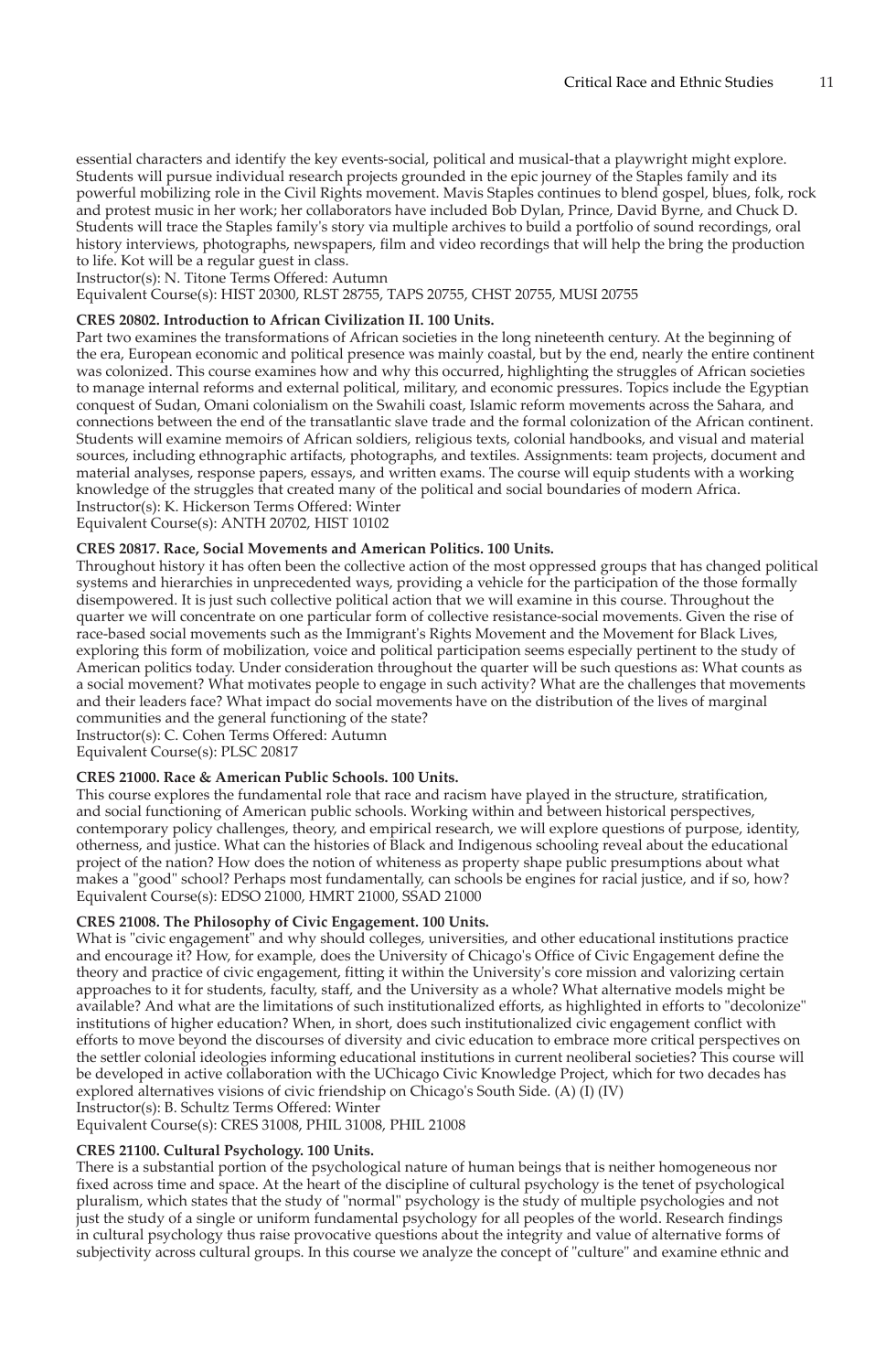cross-cultural variations in mental functioning with special attention to the cultural psychology of emotions, self, moral judgment, categorization, and reasoning.

Instructor(s): R. Shweder Terms Offered: Autumn

Prerequisite(s): Undergraduates must be in third or fourth year.

Note(s): CHDV Distribution: B, C

Equivalent Course(s): ANTH 24320, GNSE 31000, EDSO 21100, PSYC 33000, AMER 33000, PSYC 23000, GNSE 21001, CHDV 31000, CHDV 21000, ANTH 35110

# **CRES 21202. Anthropology of Caste. 100 Units.**

This seminar course explores anthropological approaches to caste. We will survey colonial ethnological accounts to structuralist, transactionalist, historical anthropological, and contemporary ethnographic accounts of forms of caste difference, identity, and violence in South and East Asia, with an eye to comparison to other forms of invidious social difference in other times and cultures.

Instructor(s): Constantine Nakassis Terms Offered: Not offered 2021-22; may be offered 2022-23 Prerequisite(s): This course qualifies as a Discovering Anthropology selection for Anthropology Majors. Equivalent Course(s): ANTH 32202, SALC 32202, SALC 22202, ANTH 22202

# **CRES 21206. Philosophy of Race and Racism. 100 Units.**

The idea that there exist different "races" of human beings is something that many-perhaps even most-people in the United States today take for granted. And yet modern notions of "race" and "racial difference" raise deep philosophical problems: What exactly is race? Is race a natural kind (like water) or a social kind (like citizenship)? If race is a social kind-i.e. something human beings have constructed-are there any good reasons to keep using it? According to many philosophers, these questions cannot be properly analyzed in abstraction from the history of modern racism and the liberation struggles racial oppression has given rise to. Together, we'll read classic and contemporary texts on these themes by authors such as W.E.B. Du Bois, Frantz Fanon, Angela Davis, Charles Mills, Naomi Zack, Chike Jeffers, Kwame Anthony Appiah, and Lucius Outlaw. (A) Instructor(s): T. Zimmer Terms Offered: Autumn

Equivalent Course(s): PHIL 21206

# **CRES 21207. Ecocentrism and Environmental Racism. 100 Units.**

The aim of this course is to explore the tensions and convergences between two of the most profoundly important areas of environmental philosophy. "Ecocentrism" is the view that holistic systems such as ecosystems can be ethically considerable or "count" in a way somewhat comparable to human persons, and such a philosophical perspective has been shared by many prominent forms of environmentalism, from Aldo Leopold's Land Ethic to Deep Ecology to the worldviews of many Native American and Indigenous peoples. For some prominent environmental philosophers, a commitment to ecocentrism is the defining test of whether one is truly an environmental philosopher. "Environmental Racism" is one of the defining elements of environmental injustice, the way in which environmental crises and existential threats often reflect systemic discrimination, oppression, and domination in their disproportionate adverse impact on peoples of color, women, the global poor, LGBTQ populations, and Indigenous Peoples. Although historically, some have claimed that ecocentric organizations such as Greenpeace have neglected the problems of environmental injustice and racism in their quest to, e.g., "save the whales," a deeper analysis reveals a far more complicated picture, with many affinities and alliances between ecocentrists and activists seeking environmental justice. (A) Instructor(s): B. Schultz Terms Offered: Autumn

Equivalent Course(s): HMRT 21207, CHST 21207, ENST 21207, PLSC 21207, PHIL 21207, MAPH 31207

# **CRES 21217. Reimagining Justice in the Chicago Police Torture Cases. 100 Units.**

From 1972 to 1991, former Chicago police commander Jon Burge and white detectives under his command systematically tortured over 117 Black people in police custody. In May 2015, 43 years after the first known instance of torture, Chicago became the first municipality in the U.S. to provide reparations to those harmed by racially-motivated law enforcement violence, passing legislation for survivors of the Burge police torture regime. This course explores the evolution of decades of community activism and creative organizing undertaken in the Jon Burge torture cases. We will consider the following questions: What do these cases and the activism surrounding them reveal about policing and the criminal legal system? What role did torture survivors and those directly impacted by Burge torture play in struggles for justice? How can we reimagine systems of justice and accountability? How can society reckon with legacies of state violence and their ongoing impact in communities today?

Instructor(s): Alice Kim, Pozen Center for Human Rights Lab Director Terms Offered: Winter Note(s): Consent Required

Equivalent Course(s): HMRT 22217, CHST 22217

#### **CRES 21275. Theologies from Africa, Asia, and Latin America. 100 Units.**

What are the life factors and specific contexts that amazingly gave rise to religious thinking in the 1960s Third World theologies? And what are the relations among gender, culture, politics, and economics in these global theologies? This class compares and contrasts various systems and methods in contemporary theologies, male and female, in Africa, Asia, and Latin America. As we engage these systems of thought, we want to examine the logic of their theologies and the sources used to construct knowledge -- particularly the relation between the materiality of context and the imagination of theology.

Instructor(s): Dwight Hopkins Terms Offered: Winter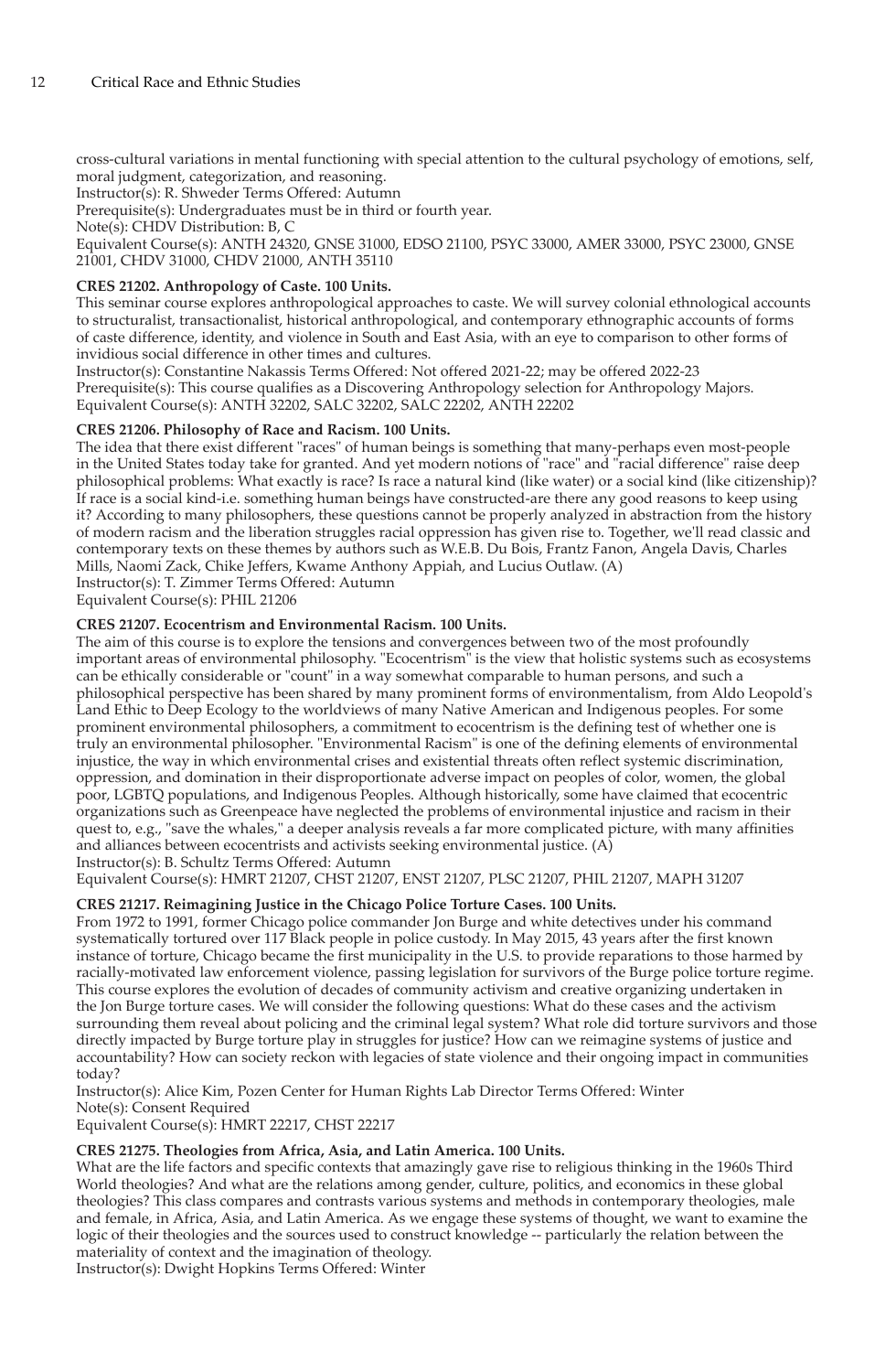# Equivalent Course(s): LACS 21275, RLST 21275

#### **CRES 21303. Christianity and Slavery in America, 1619-1865. 100 Units.**

This seminar will examine the relationship between Christian thought and the practice of slavery as they evolved historically, especially in the context of European enslavement of peoples of African descent in the colonies of British North America and in the antebellum South. Emphasis will be placed on the ways in which Christianity functioned as an ideological justification of the institution of slavery and an amelioration of practices deemed abusive within slave societies. The following questions will be addressed in some form: Why did some Christians oppose slavery at a specific time and in a particular historical context? In other words, why did slavery become a moral problem for an influential though minority segment of the United States by the early 19th century? What was the process by which and why did white evangelical Christians, especially in the South, become the most prominent defenders of slavery as it was increasingly confined to the South? What were some of the consequences of debates about slavery in regard to efforts to engage broader social reform? What role did race play in the historical development of slavery? How did people of African descent shape and practice Christianity in British North America and the Southern States of the United States? Although our focus is on what became the United States of America, we also linger on discussions about the broader international dimensions of slavery and slavery's importance in the development of the Americas.

Instructor(s): Curtis Evans Terms Offered: Spring

Note(s): This course meets the HS or SCSR Committee distribution requirement for Divinity students. Equivalent Course(s): HCHR 42901, RAME 42901, RLST 21303, HIST 47102, KNOW 42901

# **CRES 21306. Sovereign Rights: Decolonization and the Cold War in Image and Word. 100 Units.**

This course explores two historical processes often discussed in isolation: decolonization and the Cold War. Through our particular emphasis on solidarity movements arising from the global South, we consider a point in time during which shouts for political and economic equality among nations envisioned potential futures that would alter the global landscape. What transformed perceptions of the 'Third World' from a loose coalition of governments that sought to upend contemporary global structures, into an amorphous constitution of states perpetually in need of humanitarian aid? Over the course of the quarter we will explore these trajectories through a mixture of primary documents and visual sources, contextualized by both foundational historical scholarship and more recent interventions. Short writing assignments, library and museum visits, and class discussions will culminate in an opportunity for students to use course themes to design their own exhibit according to their own interests.

Instructor(s): Eilin Rafael Pérez, Graduate Lecturer Terms Offered: Spring Equivalent Course(s): GLST 24406, HMRT 23406

#### **CRES 21357. The American Scam: Race, Finance, Infrastructure. 100 Units.**

This course takes the art of the scam as a practical analytic through which to translate the abstract workings of financial capital and the historical injustices it exacerbates. Thinking across predatory lending, credit traps, Ponzi schemes, confidence men, and speculative bubbles, we will investigate how both instruments and sensibilities of law and order are paradoxically integral to, while flouted by, these breeds of scamming. In the process, we will explore how aspirations underwritten by whiteness and notions of risk charged with anti-blackness are put into play in the scam's promise, alongside how anxieties over finding oneself the dupe serve to perpetuate the game. Alongside examples from ethnography, history, films, and fictional literature, students will have the opportunity to research their own case study to critically reconstruct a scam (from hook, line, to sinker). Across these cases, we will collectively track patterns of American scam culture and plot evasive maneuvers. Instructor(s): Cunningham, Molly Terms Offered: Spring. Spring 2022 Equivalent Course(s): ANTH 21357

**CRES 21403. Race and Religion in the Americas. 100 Units.**

This course explores the intricate and complex relationships between race and religion. To do this, the class will focus on examples from religions of the Caribbean and the United States from the 19th and 20th centuries, including Christianity, Hinduism, Islam, and Afro-Caribbean religions. We will use these examples to understand and compare the different ways in which religion and race have been constructed together, and to think through key terms and concepts for the study of religion and race, such as diaspora, cultural continuity and change, hybridization, and nationalism. (A)

Instructor(s): A. Rocklin Terms Offered: Spring

Equivalent Course(s): RLST 21403

#### **CRES 21405. Inventing Race in the British Empire. 100 Units.**

This course reveals how the British encounter with racial difference in the Caribbean, Australasia, and India both validated and subverted the project of empire-building. We begin by examining clashes within London scholarly societies over the question of racial differentiation in the nineteenth century. We then determine how the British deployed these "scientific" theories of race in the colonies: Did they inform relations between colonized and settler populations, or did the local states innovate novel race-based policies to undergird their rule? Key topics include acts of resistance to prejudicial racialization, post-Emancipation labor systems, miscegenation, colonial classification schemes, public health controls, and fears of European degeneration in tropical climates. We will use primary sources (anthropological treatises, missionary accounts, public speeches, and fictional works) to critique the British narrative of a "civilizing mission" and to investigate how an array of actors used race as an instrument to accomplish specific objectives.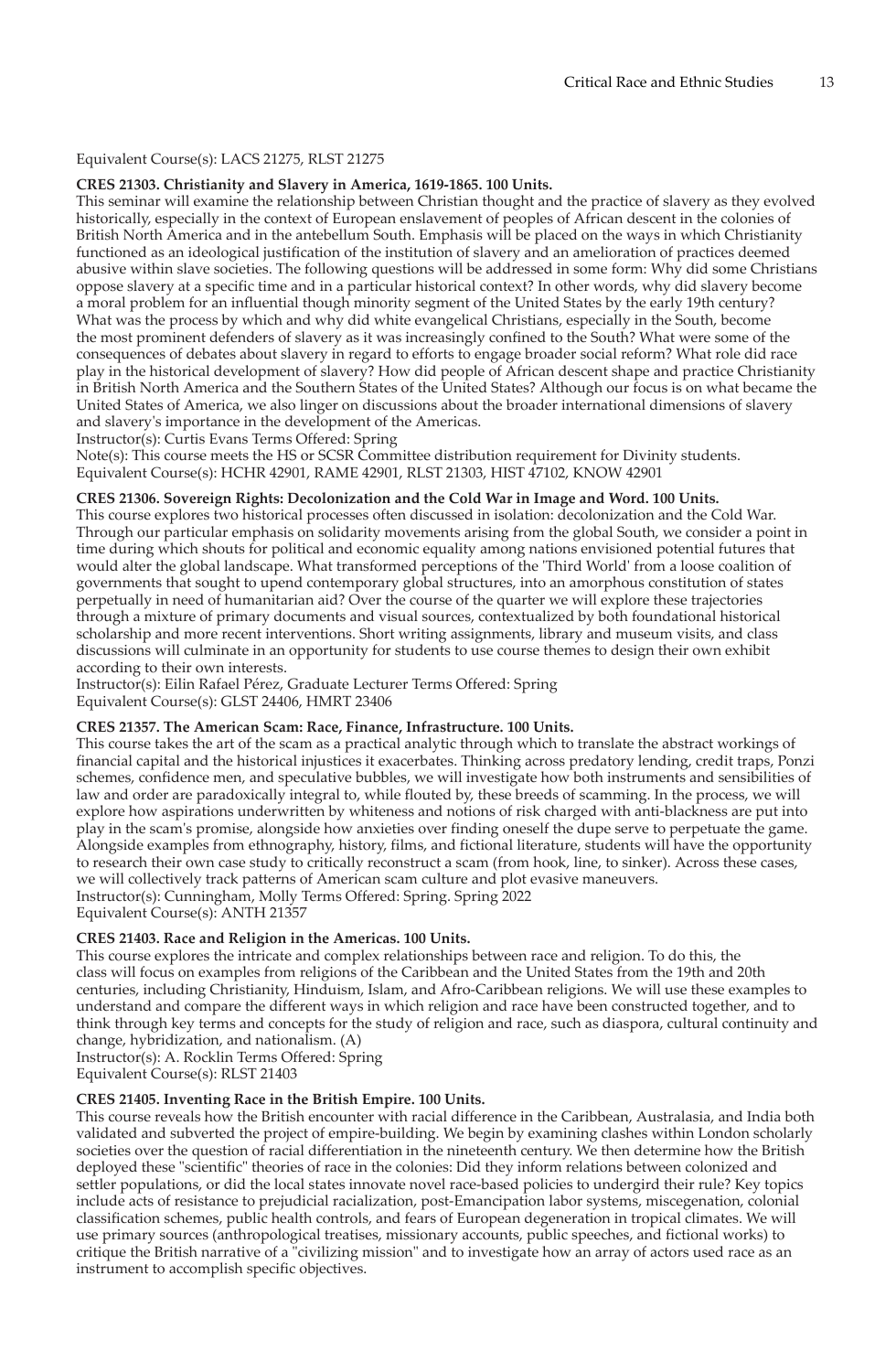# Instructor(s): Z. Leonard Terms Offered: Spring Equivalent Course(s): HIST 21405, GLST 21405, SALC 21405

# **CRES 21410. Politics of Technoscience in Africa. 100 Units.**

Euro-American discourse has often portrayed Africa as either a place without science and technology or as the home of deep and ancient wisdom. European imperialists used the alleged absence of science and technology as a justification for colonialism while pharmaceutical companies sought out African knowledge about healing plants. In addition to their practical applications, science and technology carry significant symbolic weight in discussions about Africa. In this class, we examine the politics of scientific and technical knowledge in Africa with a focus on colonialism and its aftermath. How have different people produced and used knowledge about the environment, medicine, and technology? What kinds of knowledge count as indigenous and who gets credit for innovation? How have independent African governments dealt with the imperial legacies of science? From the interpretation of archaeological ruins to the design of new medical technologies, this class will examine science and technology as political practice in Africa.

Equivalent Course(s): ANTH 22165, HIPS 21410, KNOW 21410

# **CRES 21411. Sex, Race, and Empire. 100 Units.**

This course surveys how science, race, and gender interacted in the early modern Atlantic world from 1500-1800. We will critically examine how new modes of scientific inquiry brought Africans, Americans, and Europeans into contact and conflict. Along the way, we will ask how, why, and with consequences imperial science created new knowledge claims about human inequality, especially racial and sexual difference. We will draw primarily on British, Iberian, and French imperial agendas in order to track the experiences of men and women from all corners of the Atlantic world, including indigenous peoples, enslaved black Africans, free people of color, and white Europeans. Through a variety of primary and secondary sources, we will uncover European aspirations to curate, control, and exploit the natural world and the agency of subjugated peoples in responding to and resisting these designs. Topics covered include natural history collecting and classification; the invention of racial theory; slavery and maroons; women, gender, and reproduction; consumption; and violence, resistance, and revolution.

Equivalent Course(s): HIST 25315, GNSE 21411, HIPS 21411, KNOW 21411

# **CRES 21416. Reproduction and Motherhood in Multimedia (1800-present) 100 Units.**

What do artificial wombs, monstrous creations, and dystopian medical landscapes have in common? Answers to these questions are the subject of this interdisciplinary course in which we explore the many ways in which human reproduction has entered multimedia from the eighteenth century through present. In our course, the concept of "reproduction" will be problematized through film, advertising, texts, literature, and objects. Through these sources, we will critically explore how popular representations of human reproduction have shaped the status of the female body and notions of motherhood over time. We will also see how the liberating potential of new forms of multimedia have often served to reinforce--rather than resist or re-imagine--longstanding motifs and beliefs surrounding the maternal body and womanhood, from the image of the hysterical woman to that of the monstrous mother. Themes covered include the science of reproduction, hysteria, monstrosities, maternal imagination, artificial life, race, contraception, in/fertility, and sex education.

Instructor(s): Margaret Carlyle Terms Offered: Autumn

Equivalent Course(s): HIPS 21416, KNOW 21416, GNSE 21416

# **CRES 21417. American Modernities. 100 Units.**

This seminar covers social thought in the United States from the Progressive Era to the present. The central theme will be the highly charged concept of modernity. Modernity is often thought of as an attribute or invention of Western Europe, but what if we see it as a family of experiences shared by many interconnecting peoples? After framing the concept of modernity globally, drawing on Baudelaire, Weber, and Taylor, we will move to the United States. There, three historical processes of rupture and renascence-the Atlantic slave trade; the indigenous cataclysm brought about by European settlement; and transnational migration-yielded forms of modernity autochthonous to the Americas. Part I, Sources of Modernity; Part II, Rupture and Reweaving; Part III, Disciplines of Witnessing; Part IV, Deconstructing Modernity Instructor(s): Isaiah Lorado Wilner Terms Offered: Autumn

Equivalent Course(s): HIPS 21417, KNOW 21417, HIST 27014

# **CRES 21419. Indigenous Knowledge and the Foundations of Modern Social Theory. 100 Units.**

Indigenous people are often seen as "objects" of social theory; this course considers their role as subjects of social theory-makers of modern knowledge who made foundational contributions to basic ideas about humanity. We will take up three case studies, each of which highlights an indigenous people who unleashed a cascade of fresh thinking: the Australian Aborigines who influenced the ideas of Émile Durkheim and Sigmund Freud; the Native peoples of the Northwest Coast of America who stimulated Franz Boas to reconstruct the concept of culture; and the indigenous peoples of the Trobriand Islands who shaped Bronisław Malinowski's ideas about gifts, hospitality, and reciprocity. As we will see, much of what we call social theory turns out to rely on a vast archive of nonstate knowledge generated by indigenous intellectuals. Instructor(s): Isaiah Lorado Wilner Terms Offered: Spring

Equivalent Course(s): KNOW 21419, HIPS 21419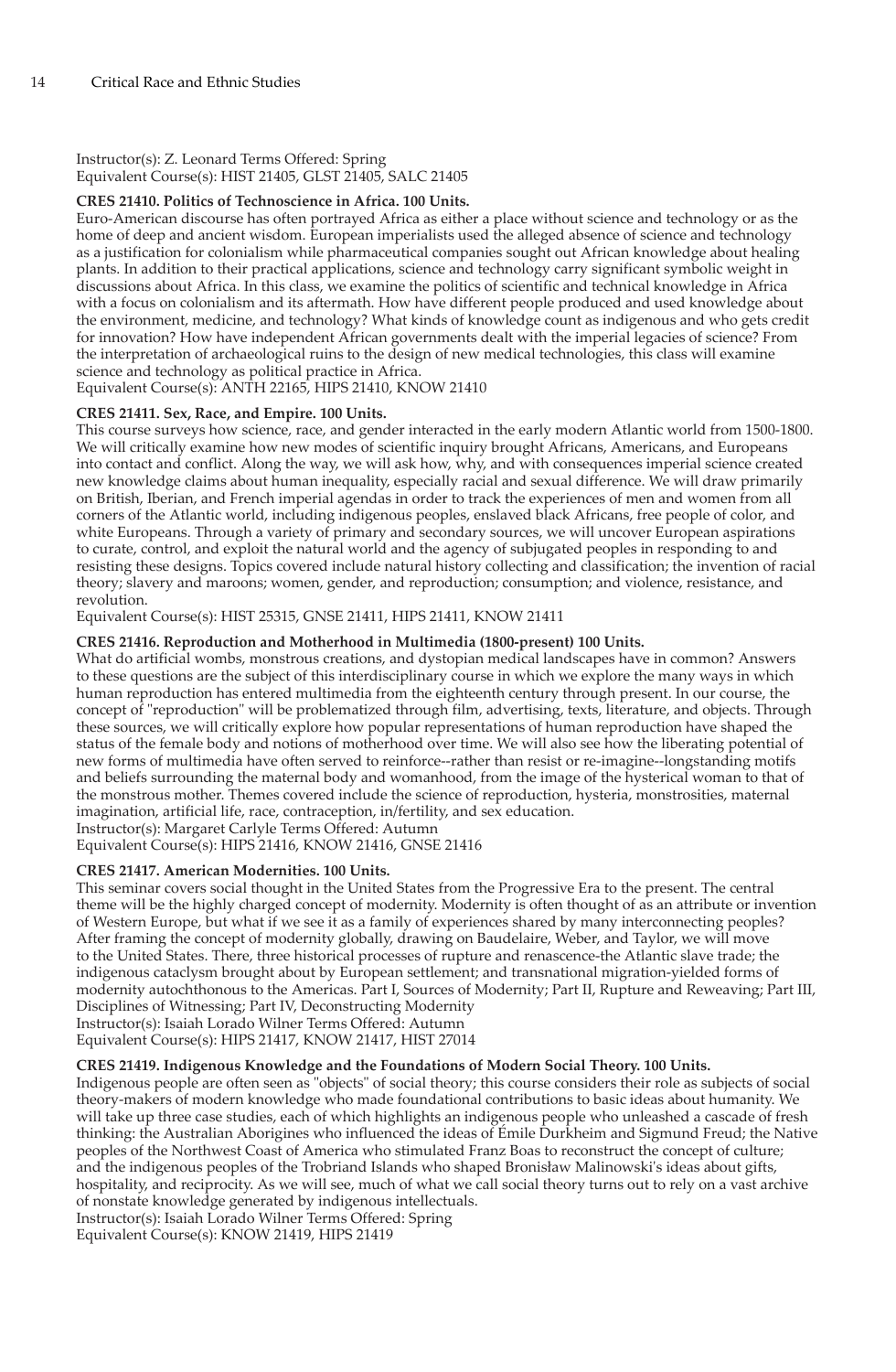# **CRES 21501. Indigenous Religions, Health, and Healing. 100 Units.**

This course introduces students to the dynamic, often-contested understandings of health, healing, and religion among the Indigenous peoples of the Americas. Our task will be threefold: first, to examine the drastic effects of settler colonialism upon the social determinants of health for Indigenous peoples throughout the Americas, including the Caribbean, Mexico, United States, and Hawaii. Second, we shall attempt to understand healing practices as they are steeped in and curated by Indigenous traditions and religious beliefs. Our goal is to counteract centuries-old stereotypical images of Native peoples and challenge our preconceived notions of wellness, selfhood, and the boundaries of medicine. Third, we will reflect upon contemporary Indigenous approaches to health and healing with particular attention to the postcolonial hybridity of these practices. Throughout the course we will attend to a generative diversity of epistemologies, anthropologies, and religious worldviews with the ultimate goal that a renewed understanding of Indigenous healing traditions will augment our own approaches to global/public health and the study of religion.

Instructor(s): Mark M. Lambert Terms Offered: Winter

Equivalent Course(s): RLST 27501, HIPS 27520, HLTH 27501, CHST 27501, CCTS 21016

# **CRES 21505. Critical Approaches to Labor Studies. 100 Units.**

Work occupies a central role in our lives. This course will provide a critical overview of labor studies. We will cover topics such as the concept of the working class; labor process theory; perspectives on labor market segmentation based on race, ethnicity, gender, class and migrant status; the types of jobs that are available in the labor market, and what they mean for the workers who hold them. While covering the entire field of labor studies is beyond the scope of any single course, we will draw upon selected readings examining occupations in agriculture, manufacturing, services and the gig economy from different parts of the world. We will also cover issues around informal work and emotional labor. This course is open to students across disciplines interested in critical labor studies. It is particularly recommended for thesis proposal writers. All class meetings are mandatory.

Instructor(s): Amit Anshumali Terms Offered: Spring

Equivalent Course(s): SOSC 21505, MAPS 31505, SOCI 30322, GNSE 31505, GNSE 21504

#### **CRES 21512. Practical Anarchism. 100 Units.**

The history of anarchism, or cooperative politics without leaders, is itself anarchic, coming in a rich diversity of forms and contexts. But from Bakunin's anarchist critique of Marx and Kropotkin's re-reading of evolutionary cooperation, through the Haymarket martyrs, Voltairine de Cleyre, Emma Goldman, and Helen Keller, down to Colin Ward, Bertrand Russell, Noam Chomsky, Ursula La Guin, and David Graeber, anarchism has repeatedly generated electrifying forms of political critique and mobilization, with political and ethical imaginaries that proved visionary. This course will explore the rich legacy of anarchist movements and philosophies, emphasizing how relevant they are to addressing the global political crises of the world today, particularly in the form of Green and Eco-anarchism, crucial forces in the movements for environmental justice and animal liberation. (A) Instructor(s): B. Schultz Terms Offered: Winter

Equivalent Course(s): PHIL 21512

#### **CRES 21733. Marxism, Anarchism, and the Black Radical Tradition. 100 Units.**

This course serves as an introduction to Black Radical Tradition as an insurgent political formation and intellectual practice. While many genealogies of Black Studies depart from the formal institutionalization of Black Studies departments and programs in the latter half of the 20th Century, this course is differently attuned to the dialectic of Black thought and Black insurgency in which the latter-what C.L.R. James describes as a history of Pan-African revolt against the plantation and its afterlives-is always a precondition of the former. As a critical survey of said histories and the ideas derived from them, this course will examine the relationship between knowledge production (theory) and material struggle (praxis) in the Black Radical Tradition alongside adjacent but distinct political traditions such as Marxism and anarchism. Born out of a protracted "state of emergency," the Black Radical Tradition permits us to appraise, critique, and confront the alarms raised by the COVID-19 pandemic and global climate collapse alongside settler colonialism and plantation slavery in the longue duree. To this end, students will consult non-fiction, literature, art, and film from authors and creators such as James, Audre Lorde, Lizzie Borden, W.E.B. Du Bois, Josina Machel, Kimathi Mohammed, and Lorenzo Ervin. Instructor(s): Ryan Jobson Terms Offered: Winter. Winter 2022 Equivalent Course(s): ANTH 22733

# **CRES 21813. Race and Nation in Latin America. 100 Units.**

How does race operate in Latin America and the Caribbean, and in what ways does it intersect with the concept of nation and national belonging? This course follows the history of race and national formation in the region, from the wake of the independence movements of the early nineteenth century to the present. It draws on historical, anthropological, sociological, artistic, and literary approaches to identifying, analyzing, and interpreting the varied meanings of race and nation throughout the region. We will discuss changing notions of race over time and their relationship to contemporaneous social theories; we will analyze notions of citizenship, equality, and race both in ideas and in practice; and we will examine the intersection of racial formation and gender and sexual politics.

Instructor(s): Diana Schwartz-Francisco Terms Offered: Winter Equivalent Course(s): HIST 26510, LACS 21813, GLST 21813, SOCI 20532, HIPS 21813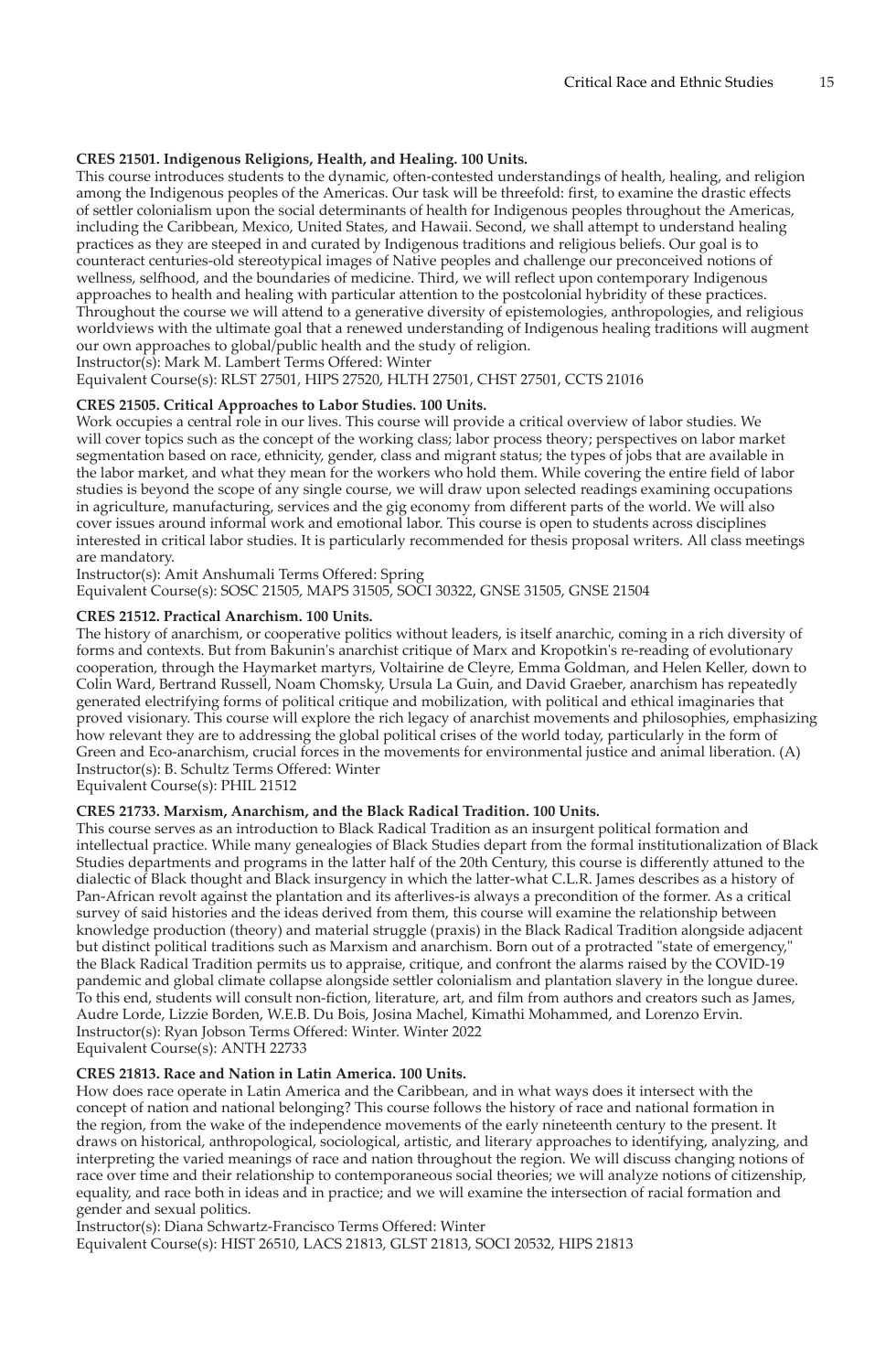# **CRES 21915. Body of Rights: Women's Rights and Human Rights in the 20th Century. 100 Units.**

This course will consider the political, religious, and social debates in the United States and Europe over sex, marriage, birth control, abortion, and rape as a lens through which to understand the evolution of women's human rights in the 20th century. Along the way, we will touch on eugenics and the "battle for births" in the World War II era; the birth control movement in the United States; fetal personhood and women's citizenship; the medicalization of women's bodies; maternity leave, childcare policies, and women's economic mobility; and the effects of Christian Conservatism on the anti-abortion movement. This course will explore the extent to which political debates over women's sexual and reproductive rights have served as stand-ins for discussions over women's rights and over women's place in society more generally. How have governments used women's fertility and status as mothers to expand or curtail women's rights? What are the political, social, and cultural effects of legislating aspects of sex and reproduction-and, more pertinently, what are the effects of doing so on the human rights of women?

Equivalent Course(s): HMRT 21907, GNSE 21915

#### **CRES 21950. Latin American Literatures and Cultures: Colonial and 19th-Century. 100 Units.**

This course introduces students to the writing produced in Hispanic and Portuguese America during the period marked by the early processes of European colonization in the sixteenth century through the revolutionary movements that, in the nineteenth century, led to the establishment of independent nation-states across the continent. The assigned texts relate to the first encounters between Indigenous, Black, and European populations in the region, to the emergence of distinct ("New World") notions of cultural identity (along with the invention of new racial categories), and to the disputes over the meaning of nationhood that characterized the anti-colonial struggles for independence. Issues covered in this survey include the idea of texts as spaces of cultural and political conflict; the relationships between Christianization, secularization, and practices of racialization; the transatlantic slave trade; the uses of the colonial past in early nationalist projects; and the aesthetic languages through which this production was partly articulated (such as the Barroco de Indias, or "New World baroque," Neoclassicism, Romanticism, and Modernismo, among others). In addition to enhancing your knowledge of Latin American cultural history and improving your close reading and critical thinking skills, this course is designed to continue building on your linguistic competence in Spanish.

Instructor(s): Larissa Brewer-García (autumn); Juan Diego Mariátegui (spring) Terms Offered: Autumn Spring Prerequisite(s): SPAN 20300 or consent of instructor.

Note(s): Taught in Spanish. This course is the equivalent of SPAN 21903. Equivalent Course(s): LACS 21900, SPAN 21905

#### **CRES 21955. Latin American Literatures and Cultures: 20th and 21st Centuries. 100 Units.**

This course will survey some of the main literary and cultural tendencies in Latin America from the beginning of the twentieth century to the present. We will pay special attention to their aesthetic dimensions, as well as the socio-historical and political conditions that made them possible, and in which they simultaneously intervened. Questions to be studied might include the innovations of the Modernist and avant-garde movements, fantastic literature, the novel of the so-called "Boom," cultural production associated with revolutionary movements, military dictatorships, and the Cold War, as well as new currents in literary and theatrical practices. Likewise, the course will foreground some of the following concepts relevant to the study of this production: modernity and modernization; development and neoliberalism; neo-colonialism and empire; cultural autonomy and ideas of poetic and cultural renewal; the epic vs. the novel; realism and non-verisimilitude; and performativity, among others. In addition to enhancing your knowledge of Latin American cultural history and improving your close reading and critical thinking skills, this course is designed to continue building on your linguistic competence in Spanish.

Instructor(s): Eduardo Leão (winter), Danielle Roper (spring) Terms Offered: Spring Winter Prerequisite(s): SPAN 20300 or consent of instructor. Note(s): Taught in Spanish. This course is the equivalent of SPAN 22003.

Equivalent Course(s): SPAN 22005, LACS 22005

#### **CRES 22111. Black Death. 100 Units.**

Karla FC Holloway proposes the concept of "black death," arguing that "African Americans' particular vulnerability to an untimely death in the United States intimately affects how black culture both represents itself and is represented." Whether attributable to Holloway or not, the term 'Black death' circulates in scholarship, popular media, and political discourses arguably because it apprehends a commonsensical, albeit unfortunate, understanding of the relationship between death and Black people. This seminar-style course surveys death as an object of inquiry, metaphor, political occasion, and inspiration for aesthetic creation. The course is primarily Black Studies in its frameworks and subject matter- reading texts and other materials across disciplines, genres, and media. The course recognizes that the threads of race and death are inherently global and connected to European colonial imperial expansion, racism, capitalism, and modernity. Throughout the course we ask: What is the relationship between Black people or blackness and death? Is "Black death" unique? How do we take seriously ubiquitous legacies of violence while also accounting for socio-historical specificity? What are the attendant practices, creations, and modes of thinking and being associated with Black death? At the end of the course, students will have honed skills in close reading, critical thinking, and thoughtful discussion through the study of race and death.

Instructor(s): LaShaya Howie Terms Offered: Spring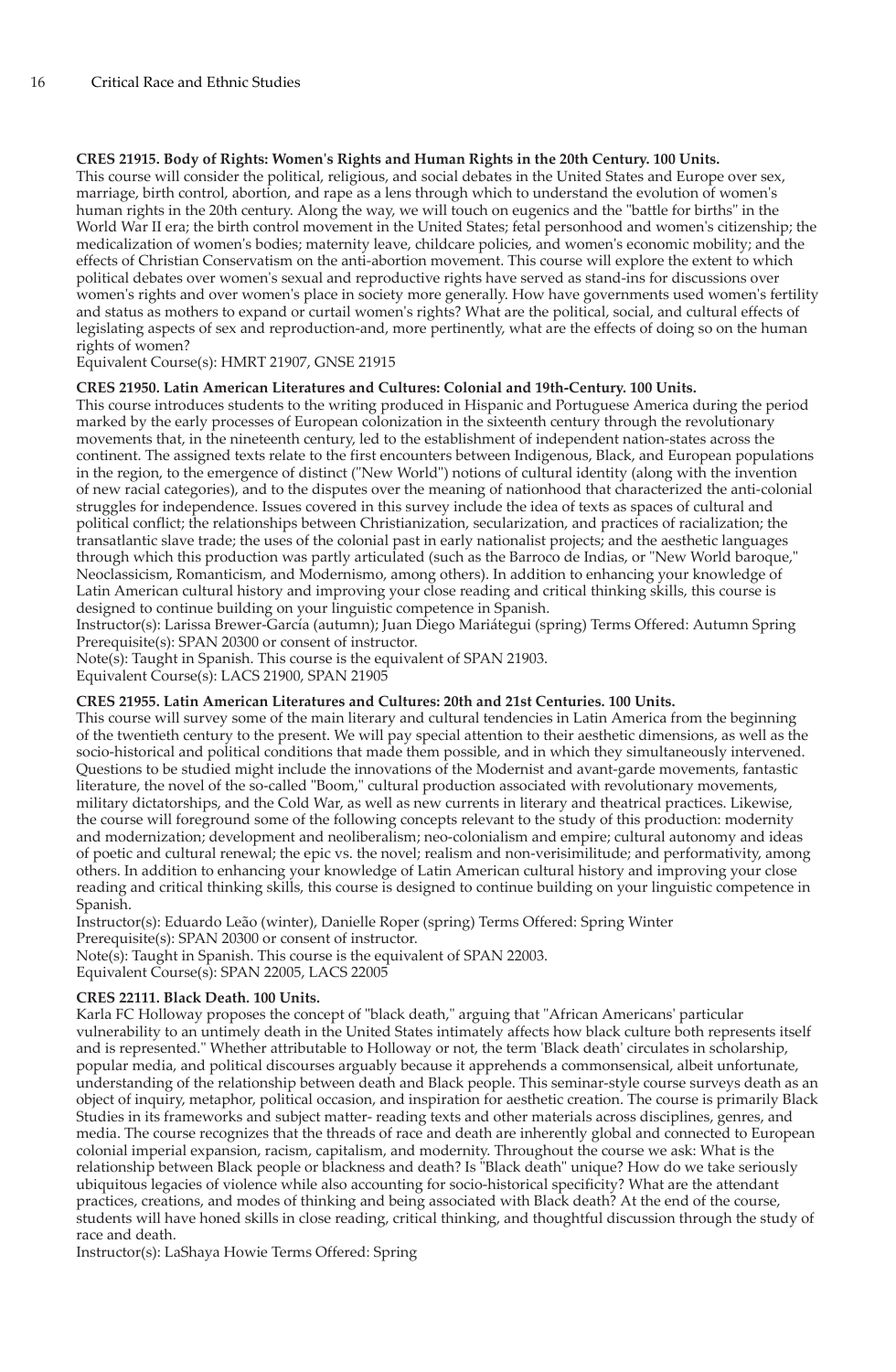Prerequisite(s): This is an advanced level course; students should have taken at least one course introductory critical race theories course prior to enrolling.

Equivalent Course(s): ANTH 22111

# **CRES 22112. African American Political Thought: Democracy's Reconstruction. 100 Units.**

This course investigates the major themes, debates, and tensions that animate African American thought from the American war for independence through the present day. We will explore how enslaved Africans and free African Americans confronted the changing racial regimes in American history, resisted forms of racial domination, and reimagined the values at the heart of American democracy. Such a survey of African American thought raises critical questions about the possibility of articulating a unifying African American experience, the costs of forming political attachments to states and national identities as well as the prospects for establishing a multiracial democratic society in the U.S. We will approach these debates with an historical-comparative method, seeking to understand how the terms of political debate have shifted over the course of the past two centuries. Authors that we will cover include Phillis Wheatley, Frederick Douglass, Harriet Jacobs, Martin Delaney, Ida B. Wells, James Baldwin, Audre Lorde, Angela Davis, and Clarence Thomas.

Instructor(s): Larry Svabek Terms Offered: Winter

Prerequisite(s): This is an advanced level course; students should have taken at least one course introductory critical race theories course prior to enrolling.

Equivalent Course(s): PLSC 22212

#### **CRES 22141. Structural -isms. 100 Units.**

What does it mean to designate "structure" as the operative force in discrimination against categories of personas in appeals to structural racism or structural violence on the basis of gender? And how can we approach this question by attending to aesthetic uses of structure and form, especially as these have been understood in such paradigms as structuralism and recent literary formalisms? How do we read for structure, in reading for racism and for systemic discrimination on other bases? We'll focus on intersections of race, gender, and class (in U.S. contexts) as these categories have been reconfigured in the past half century or so. To explore appeals to structure, we'll consider definitions of literary and aesthetic form, debates about structure vs. agency, and questions of individual and collective action as mediated by institutions. Readings will balance theory with examples drawn from fiction, documentary film, built form, and other media. Throughout, we'll pay particular attention to problems of structure construed as problems of narrative, as we develop sharper terms for understanding how discrimination proceeds structurally.

Instructor(s): Rowan Bayne Terms Offered: Spring

Note(s): Instructor consent required for undergraduates.

Equivalent Course(s): MAPH 40141, CRES 40141, ENGL 20242, GNSE 45141, ENGL 40141, GNSE 25141

#### **CRES 22161. 21st Century Ethnic American Literature. 100 Units.**

This class will read US novels and short stories by African-American, American Indian, Asian-American, and Latinx writers from the last twenty years to conceptualize the shifting categories of race and ethnicity, paired with critical and theoretical works in critical cultural race studies. (20th/21st)

Instructor(s): Megan Tusler Terms Offered: Winter

Equivalent Course(s): ENGL 20161, MAPH 40161, AMER 40161, ENGL 40161, CRES 40161

#### **CRES 22210. Decolonization and Culture. 100 Units.**

This course introduces students to the various theories of militant or "fighting" cultures engendered by global struggles for decolonization throughout the twentieth century. Beginning with the global upswell of revolutionary movements at the end of World War I, intellectuals and artists from the colonial world began to enlist poetry, novels, art, music and other cultural forms in the struggle for decolonization. At the same that culture was instrumentalized for larger political struggles, meanwhile, "culture" itself was increasingly understood as a distinct site of struggle: The decolonization of culture was part and parcel of the decolonization of peoples. This course traces this evolving global discourse linking culture and decolonization across the twentieth century, exploring how writers and activists from the colonial world articulated a new cultural agenda within the context of broader programs of social transformation. Throughout we will contend with key questions and dilemmas faced by culture producers in the age of decolonization: What is the role of artists in a revolution? How does culture serve as a staging-ground larger political and ideological conflicts? What are the promises and pitfalls of treating decolonization as a metaphor? To answer these and other related questions, we will draw on case studies from the Harlem Renaissance, the Proletarian Literature movement, Haitian and Latin American Indigenist movements, Négritude, and Third Worldism.

Instructor(s): Noah Hansen Terms Offered: Spring

Equivalent Course(s): CMLT 22210

#### **CRES 22211. Against Caste and Race: A Parallel History of Discrimination in India and in the United States. 100 Units.**

The present moment represents a critical juncture in the history of movements against race-based discrimination in the United States, and caste-based oppression in India and in the Indian diaspora across the world. Since 2021, several educational institutions and corporations in the US have recognized caste as a protected category. Against this background, the course invites students to pay attention to caste as an emergent and recent form of discrimination in the US, and evaluate it against the oldest, race. The course will provide students with an overview of the major intellectual trajectories of the two movements and identify notable moments of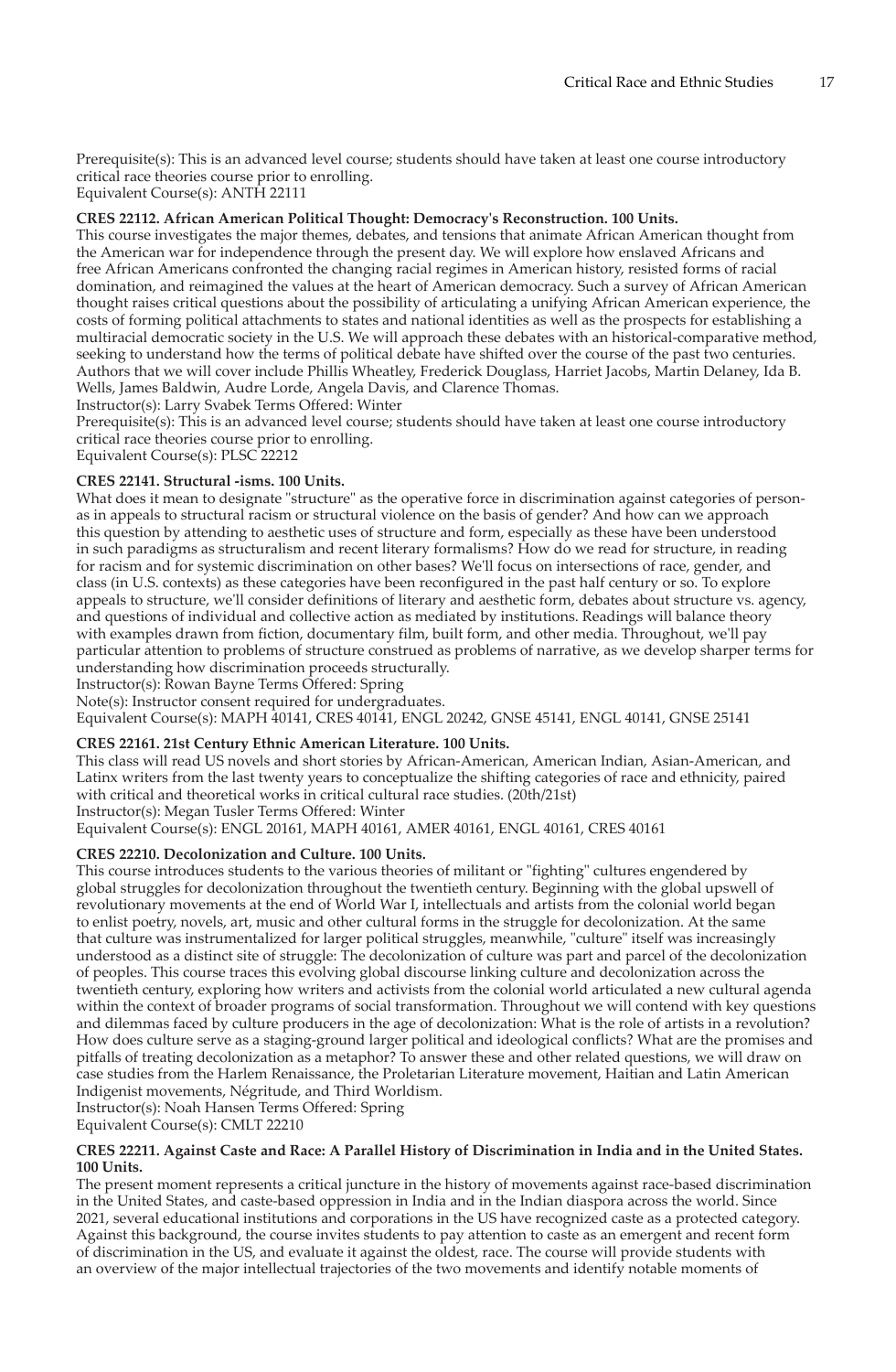synchronicity and solidarity between them. To this end, students will read seminal works by anti-caste and anti-race intellectuals and activists. Together, we will seek to understand the affective experiences at stake by watching films, listening to podcasts, and reading poetry and fiction. The focus will be on the analysis of innovative strategies of resistance offered against caste and race, and modes through which the discriminated claimed selfhood and emerged as subjects. Students will also examine how race and caste privileges that operate at an everyday level are directly linked with histories of discrimination and perpetuate structural exploitation. Finally, we will have a chance to compare the emergence of Critical Caste Studies as a new disciplinary approach alongside the rise of Critical Race Studies.

Instructor(s): Sanjukta Poddar Terms Offered: Winter

Equivalent Course(s): SALC 25324, GLST 22211, HIST 26814

# **CRES 22450. Performing Black Feeling. 100 Units.**

What does it feel like to be Black? And how does that Black feeling perform itself? In this course, with contributors from Audre Lorde to Chance the Rapper, we'll take up a bevy of performances by Black folks of Black feeling. The quarter's aim is to discover together methodologies for understanding Black subjectivity through the recognition of Black peoples' heterogenous capacity for deep feeling. We trace Black feeling through the cultural, historical, and political contexts that it emerges in the 1960s to the affective resonance and reception of its performance in popular culture, activist performance, poetry, and on the stage today. Instructor(s): G. Randle Terms Offered: Spring

Equivalent Course(s): TAPS 22450

# **CRES 22506. Race, Gender, and the Production of Knowledge. 100 Units.**

To what extent does "what we know" have to do with who we are? This advanced undergraduate seminar explores the field of "social epistemology" with a special emphasis on gender and race. We will examine classical models of knowledge in contrast to contemporary models of epistemic interdependence, focusing on how the production of knowledge is impacted by group social structures and what social practices must be in place to ensure that voices of the marginalized are heard and believed. Looking at examples from literature and our ordinary lives, we will investigate how race and gender intersect with these issues, especially on the topics of testimony, White ignorance, and epistemic injustice. Finally we will explore the possibility of an ethical epistemic future, asking how we can redress wrongdoing and construct communities of epistemic resistance and epistemic justice.

Instructor(s): E. Dupree Terms Offered: Spring

Prerequisite(s): Third-year and above philosophy or fundamentals majors. Equivalent Course(s): PHIL 25406, KNOW 25406, GNSE 25406

# **CRES 22520. Slavery as Metaphor in Latin America. 100 Units.**

This course will examine the long-lived trope of slavery as a metaphor-for love, sex, god, and imperial domination-in the Iberian Atlantic from the seventeenth to the late-nineteenth centuries. Focusing on literary, spiritual, and political texts, we will explore the ways in which slavery as a metaphor has informed understandings and conceptions of actual slavery in Ibero-America. What happens when a captive writes a poem about being enslaved to their lover? What does it mean for a slave master to define their relationship to Europe in terms of bondage? How must we read spiritual writings and religious sermons depicting God as a "true master" in slave-holding territories? In addition to these questions, we will analyze the presence of enslaved people in literary texts written by white Creole authors in order to explore how they shape modern conceptions of freedom and whiteness. Readings will include literary texts by Cuban and Brazilian authors, religious sermons, literature written by slaves and former slaves, as well as independentist letters and pamphlets. In addressing the ubiquity of slavery both as a trope and as a concrete system of labor exploitation and capital accumulation, students will be able to better recognize the material implications of cultural artifacts, and to build connections between the Spanish, Portuguese, and Brazilian empires.

Instructor(s): I. Fraga Terms Offered: Autumn

Note(s): Class will be taught in English, with the possibility of extra sessions in Spanish for HLBS majors and minors.

Equivalent Course(s): LACS 22520, SPAN 22520

#### **CRES 22800. African American Religion: Themes and Issues. 100 Units.**

This course explores themes and topics that have marked the study of African American religion including but not limited to enslavement and Christianization, resistance and adjustment to slavery and Jim Crow segregation, urbanization and diversification of religious communities, and the lived experience of religious believers and practitioners. This class is a broad survey of religious beliefs and practices from the 17th century to the late 20th century.

Instructor(s): Curtis Evans Terms Offered: Winter Equivalent Course(s): RLST 22800, HIST 20003

# **CRES 22845. Xenophobia and the Politics of Belonging. 100 Units.**

What work does xenophobia do in the making and marking of nation-states? What does it mean to belong, in a world structured by migration? In this course, we will examine the practices and politics of exclusion, of othering and of unbelonging. Drawing on cases from North America and Sub-Saharan Africa, we will study xenophobia at different points along its spectrum of intensity - from mass atrocities to the seemingly banal ways in which othering and exclusion are baked into everyday life. We will study each case in depth in its own right,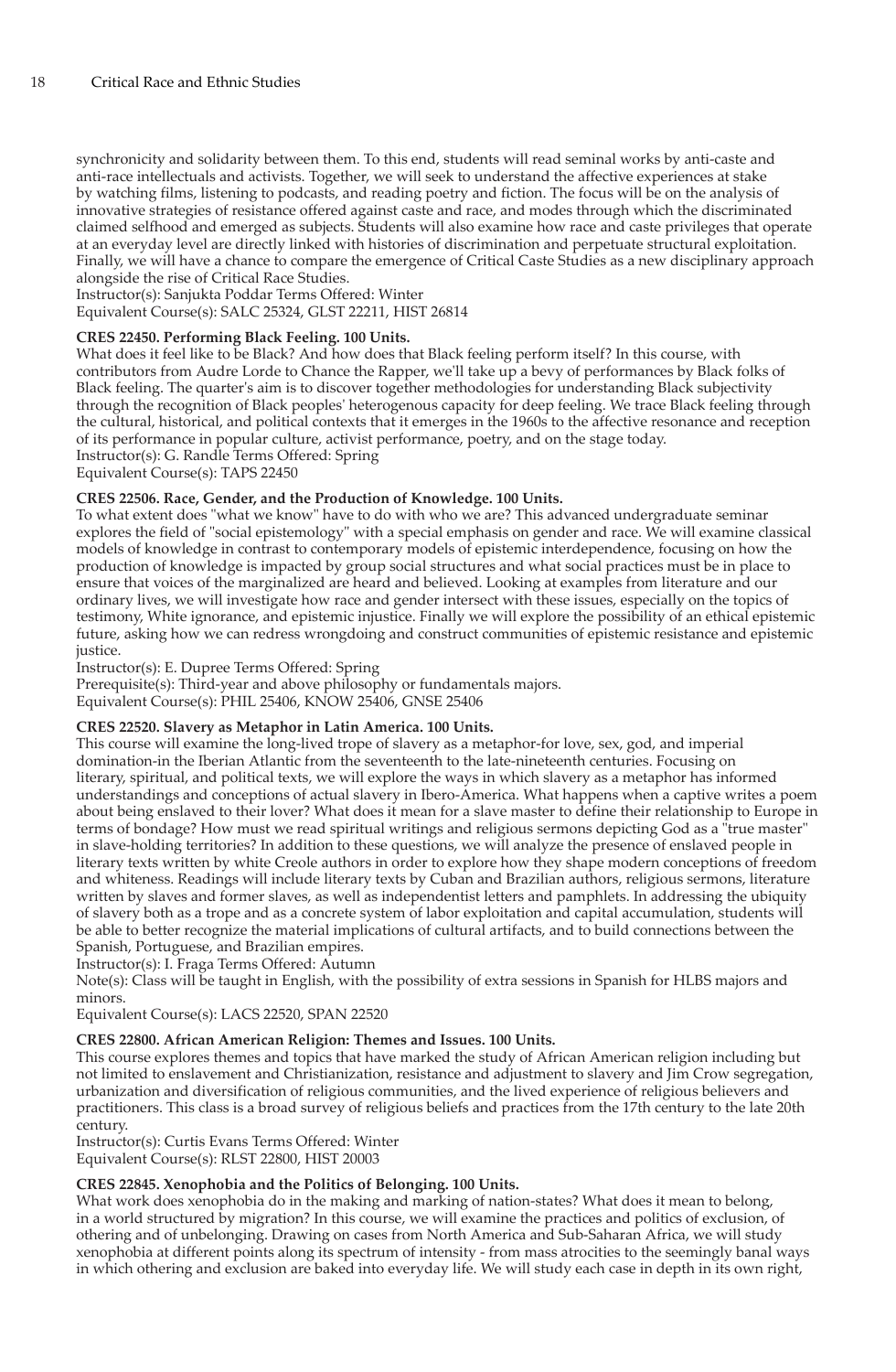as well as how it sits within broader experiences of exclusion and violence around the world and across time. In the course, we will explore theoretical debates surrounding nativism, autochthony, and different forms of nationalism, and the ways they relate to xenophobia. Scholars of migration and belonging have long shown that collective identities are constructed in large part in relation to an external other. Does (one person's) belonging necessitate (another's) unbelonging? In this course we ask: how does the 'stranger' come to be seen as threatening or destabilizing? How does one come to be seen as a 'stranger'?

Instructor(s): Kathryn Takabvirwa Terms Offered: Not Offered 2021-22; may be offered 2022-23 Equivalent Course(s): ANTH 22845

#### **CRES 22910. bell hooks and Cornel West: Education for Resistance. 100 Units.**

Cornel West and bell hooks are two of the most influential philosophers and cultural critics of the past halfcentury. Their writings-including their co-authored book-address pressing questions about politics, religion, race, education, film, and gender. In different ways, they each find resources for hope, love, and liberation in an unjust social order. In this course, we will read selections from their writings over the last forty years alongside the authors who influenced their thinking (including Du Bois, Freire, Morrison, King, and Baldwin). We will pay special attention to how hooks and West communicate to popular audiences, how they engage religious traditions (their own and others'), and the role of dialogue in their thought and practice. The goal of the course is not just to think about hooks and West, but to think with them about ethics, writing, American culture, and the aims of education. No prior familiarity with either author is required.

Instructor(s): Russell Johnson Terms Offered: Winter

Equivalent Course(s): GNSE 25910, RLST 25910, FNDL 25911

#### **CRES 23001. Censorship in East Asia: The Case of Colonial Korea. 100 Units.**

This course examines the operation and consequences of censorship in the Japanese Empire, with focus on its effects in colonial Korea. It begins with two basic premises: first, both the Japanese colonial authorities' measures of repression, and the Korean responses to them, can be understood as noticeably more staunch and sophisticated when compared to any other region of the Empire; and second, the censorship practices in Korea offers itself as a case that is in itself an effective point of comparison to better understand other censorship operations in general and the impact of these operations across different regions. With a view to probing an inter- and intra-relationship between censorship practices among a variety of imperial/colonial regions, this course studies the institutions related to censorship, the human agents involved in censorship-both external and internal-and texts and translations that were produced in and outside of Korea, and were subject to censorship. Overall, the course stresses the importance of establishing a comparative understanding of the functions of censorship, and on the basis of this comparative thinking we will strive to conceptualize the characteristics of Japanese colonial censorship in Korea.

Instructor(s): K. Choi Terms Offered: Autumn

Equivalent Course(s): MAAD 16001, EALC 43000, EALC 23001

#### **CRES 23002. Schooling and Identity. 100 Units.**

This course examines the dynamic relations between schooling and identity. We will explore how schools both enable and constrain the identities available to students and the consequences of this for academic achievement. We will examine these relations from multiple disciplinary perspectives, applying psychological, anthropological, sociological, and critical theories to understanding how students not only construct identities for themselves within schools, but also negotiate the identities imposed on them by others. Topics will include the role of peer culture, adult expectations, school practices and enduring social structures in shaping processes of identity formation in students and how these processes influence school engagement and achievement. We will consider how these processes unfold at all levels of schooling, from preschool through college, and for students who navigate a range of social identities, from marginalized to privileged.

Instructor(s): Lisa Rosen Terms Offered: Winter. Offered 2022-23

Prerequisite(s): Priority registration will be given to MAPSS students seeking the Education and Society certificate.

Equivalent Course(s): EDSO 23002, CHDV 23003, EDSO 33002, SOCI 30530, SOCI 20530

# **CRES 23005. Education and Social Inequality. 100 Units.**

How and why do educational outcomes and experiences vary across student populations? What role do schools play in a society's system of stratification? How do schools both contribute to social mobility and to the reproduction of the prevailing social order? This course examines these questions through the lens of social and cultural theory, engaging current academic debates on the causes and consequences of social inequality in educational outcomes. We will engage these debates by studying foundational and emerging theories and examining empirical research on how social inequalities are reproduced or ameliorated through schools. Through close readings of historical, anthropological and sociological case studies of schooling in the U.S, students will develop an understanding of the structural forces and cultural processes that produce inequality in neighborhoods and schools, how they contribute to unequal opportunities, experiences, and achievement outcomes for students along lines of race/ethnicity, class, gender, and immigration status, and how students themselves navigate and interpret this unequal terrain. We will cover such topics as neighborhood and school segregation; peer culture; social networks; elite schooling; the interaction between home, society and educational institutions; and dynamics of assimilation for students from immigrant communities. Instructor(s): Lisa Rosen Terms Offered: Autumn. Offered 2022-23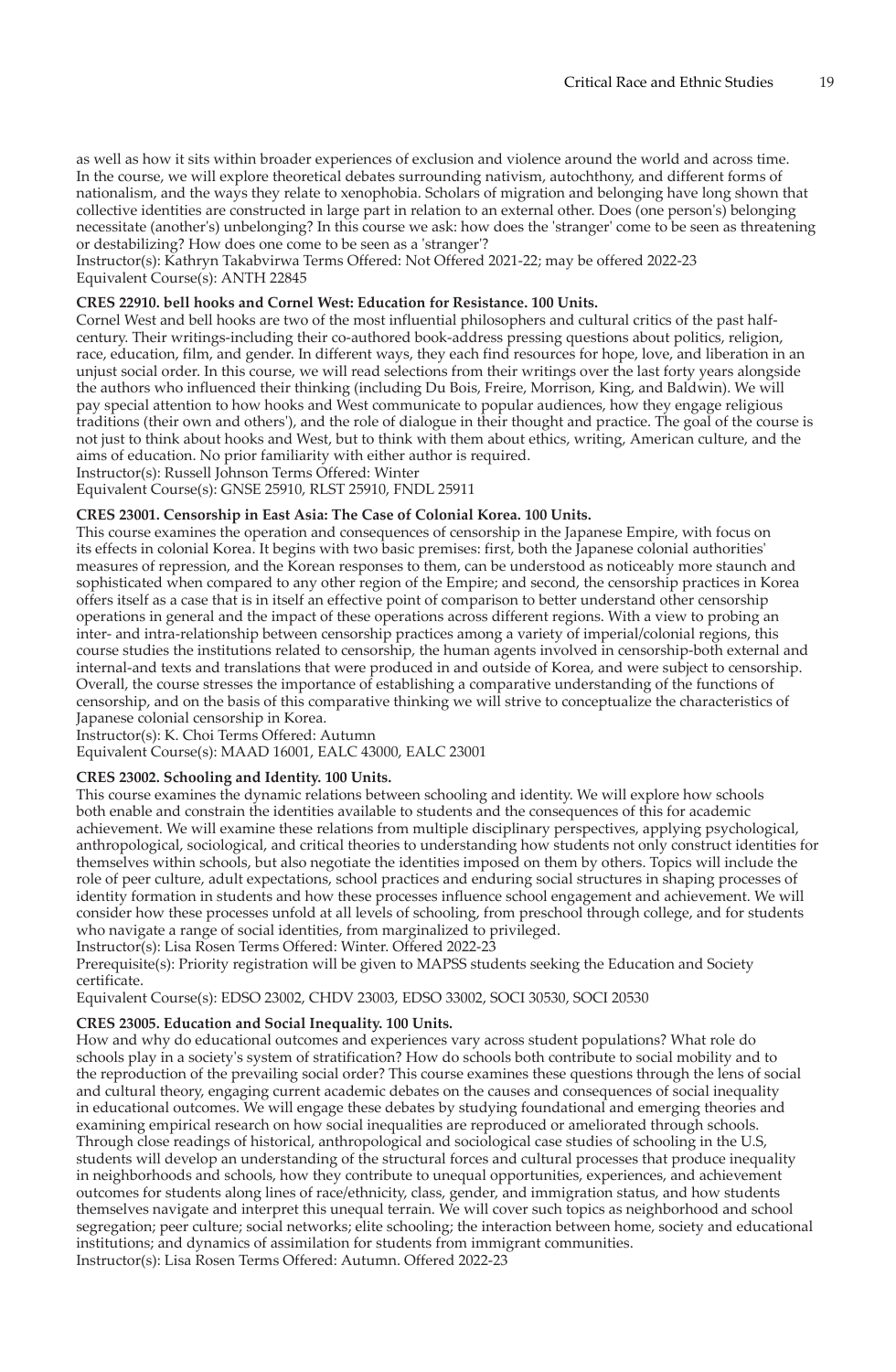# Equivalent Course(s): EDSO 23005, CHDV 23005, CHST 23005, SOCI 20297

# **CRES 23007. Language, Culture, and Education. 100 Units.**

In this course, we will examine current theories and research about differential educational achievement in U.S. schools, including: (1) theories that focus on the characteristics of people (e.g., their biological makeup, their psychological characteristics, their human nature, their essential qualities), (2) theories that focus on the characteristics of groups and settings, (e.g., ethnic group culture, school culture), and (3) theories that examine how cultural processes mediate political-economic constraints and human action. Course discussion will focus on understanding the ways in which language and/or culture are conceptualized in these positions and their educational consequences, especially for low income and ethnic and linguistic minority students in the US. Instructor(s): Lily Ye Terms Offered: Winter. Offered 2022-23

Equivalent Course(s): CHDV 23007, EDSO 23007, SOCI 20538, ANTH 27215

#### **CRES 23010. Sociology of Education. 100 Units.**

This course examines the social organization of formal education - how schools are shaped by the social context in which they are situated, and how students' experiences in turn shape our society. It focuses specifically on schools as the link between macrosociological phenomena (e.g. culture, political systems, segregation, inequality) and the microsociological interactions of individual students and educators. The focus will be on contemporary American education, although lessons from the past and abroad will inform our learning. Prior introductory coursework in sociology will be useful but is not required. Topics to be considered: •Formation of schools - How students are sorted into schools, residential segregation and neighborhood schooling, school choice, selection of staffing and curricula •Organization of schools - School size, age grouping, tracking and ability grouping, informal organization and loose coupling, charter schools and novel organizational forms •Schools as agents of socialization - Development of social and cultural capital, school discipline, schools as sites of social engineering •Achievement gaps - Racial, socioeconomic, and gender disparities in academic outcomes, historical roots and contemporary causes, downstream consequences (non-educational social and economic outcomes) Instructor(s): Jean, Marshall Terms Offered: Autumn. Offered 2020-21

Note(s): Prior introductory coursework in sociology will be useful, but is not required. Equivalent Course(s): MAPS 30128, EDSO 23010, SOCI 20128

# **CRES 23100. Global Horrors: Film, Literature, Theory. 100 Units.**

This course explores literary and cinematic works of horror from around the world. Subgenres of horror include gothic/uncanny, sci-fi horror, post-apocalyptic, paranormal, monsters, psychological horror, thrillers, killer/ slasher, and gore/body-horror, among others. As a mode of speculative fiction, horror envisions possible or imagined worlds that center on curiosities, dreads, fears, terrors, phobias and paranoias that simultaneously repel and attract. Works of horror are most commonly concerned with anxieties about death, the unknown, the other, and our selves.

Instructor(s): Hoda El Shakry Terms Offered: Autumn

Note(s): Content warning: Course materials will feature graphic, violent, and oftentimes disturbing images and subjects. Enrolled students will be expected to watch, read, and discuss all course materials. Equivalent Course(s): CMLT 34651, GNSE 32823, ENGL 24651, ENGL 34651, GNSE 22823, CMLT 24651

# **CRES 23111. Black Theology: Hopkins Versus Cone. 100 Units.**

Black Theology of Liberation, an indigenous USA discipline and movement, began on July 31, 1966 and spread nationally and internationally when James H. Cone published his first book in March 1969. Since that time, a second generation has emerged. In this course, we will create a debate between the second generation (represented by Dwight N. Hopkins) and the first generation (represented by James H. Cone). We will look at the political, economic, cultural, gender, and sexual orientation parts of this debate. Instructor(s): Dwight Hopkins Terms Offered: Spring

Equivalent Course(s): FNDL 25308, AMER 23111, RLST 23111, GLST 23111

#### **CRES 23128. Home and Empire: From Little House on the Prairie to Refugee Camps. 100 Units.**

What can living rooms tell us about Empires? What did it mean to be a housewife in an imperial society? This course answers these and other questions by exploring the relationship between domesticity and imperialism over the past three hundred years. We will explore how Catholic Native Potawatomi women decorated their homes in the early 18th century, how black South African maids interacted with white employers during apartheid, and how young male refugees in contemporary France try to make homes in the land of their former colonial ruler. Through this work students will unpack the racial, gendered, spatial, and political logics of imperial rule. This course is organized around three thematic phases: conquest and expansion, rule and resistance, and decolonization. After introducing theoretical approaches to the study of domesticity and imperialism, we will use case studies from across the globe to work through these thematic groups. We will discuss cases from North America, the Caribbean, Asia, Africa, Oceania, and Europe. By combining secondary literature with films, memoirs, domestic objects, and visual sources we will evaluate the intersections of imperialism and home-life. Students will ultimately conduct a final research project on a topic of their choosing to explore this courses' themes in depth. Students will work to challenge notions of home as an idyllic or a historical space and see the power and struggles that took place within walls.

Instructor(s): Greg Valdespino Terms Offered: Winter

Note(s): This course counts as a Concepts Course for GNSE majors Equivalent Course(s): HIST 29506, GNSE 23128, ARCH 29506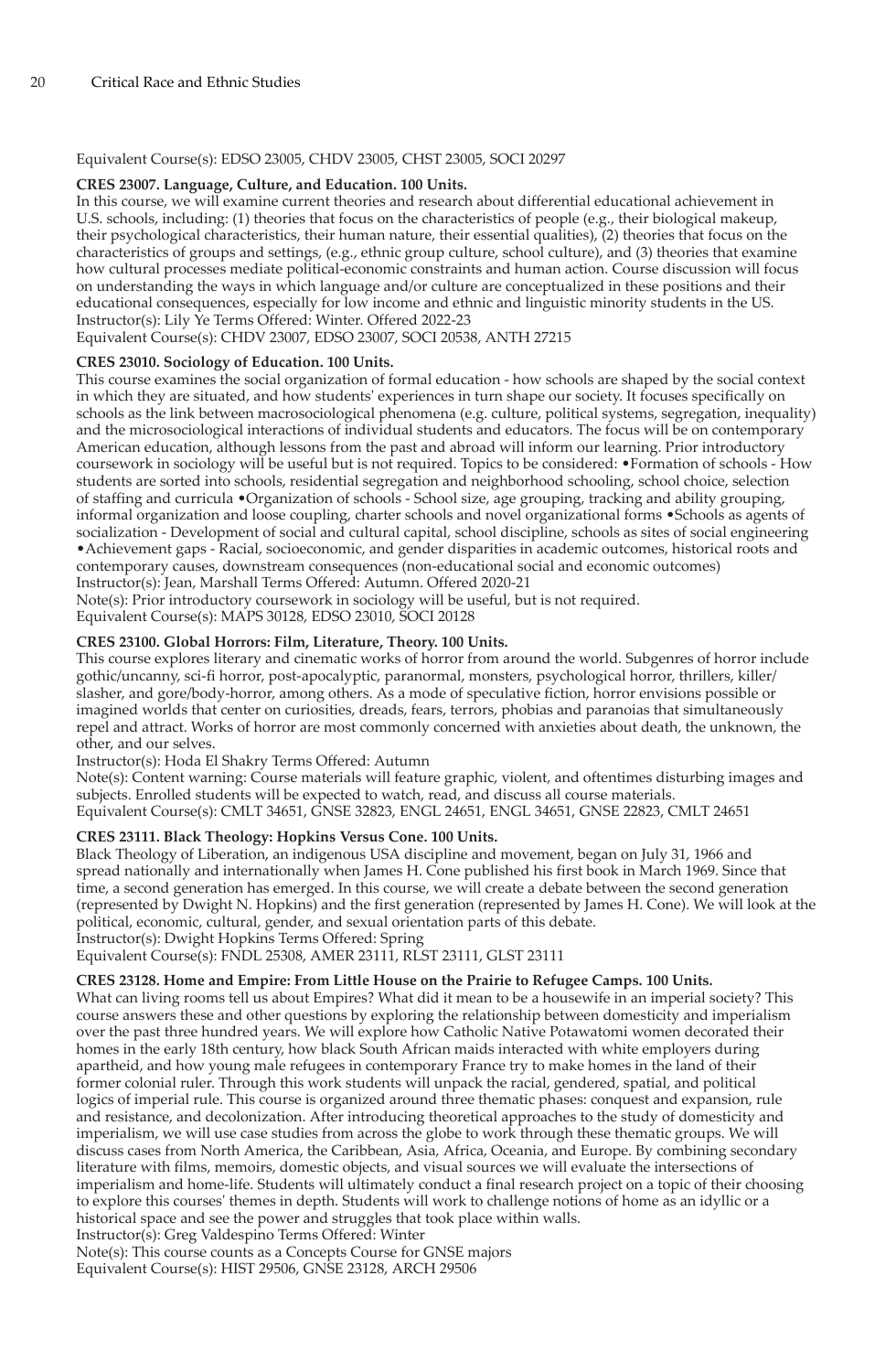#### **CRES 23129. Sanctuary: Land Rights in Times of Rural Gentrification and Conservation Eviction. 100 Units.** How, today, do the power not to develop land and powerlessness to develop land converge? Drawing on African American studies scholar Nicole Waligora-Davis's definition of sanctuary (as a sacred space that at the same time also "demarcates the politically provisional") this course explores that question via the entanglements of two iconic sites of sanctuary, globally, today-the wildlife sanctuary/nature refuge and the sanctuary city, respectively. Centered on several book length ethnographic studies where these sites intersect in surprising manners, students will learn to grasp and grapple with linkages between environmental conservation governance, indigenous/ peasant-led land struggles, forced population displacements, the politics of mass migration in a diverse set of global contexts.

Instructor(s): Matt Furlong, Pozen Center for Human Rights Teaching Fellow Terms Offered: Winter Equivalent Course(s): HMRT 23128, LACS 23128, HMRT 33128

# **CRES 23132. Activist Survival Kits: Feminism, Race, and the Politics of Movement Health. 100 Units.**

What makes activism sustainable and accessible? Not just ideologically or politically, but physically, emotionally, and some would ask, spiritually? How do actors in progressive social justice movements enact care for movement survival? Conversely, when might care serve to depoliticize or otherwise undermine political action? Including the contested topics of burnout and self-care, questions of movement survival and activist sustainability touch on Marxist, Black, and Disabled feminisms, queer theory, the sociology of health and illness, critical theory, and other theoretical lineages. This course takes as its starting points Sarah Ahmed's concept of feminist "killjoy survival kits," Black feminist epistemology, adrienne marie brown's Pleasure Activism, and the sociology of lay health experiences. Ultimately, this course will analyze, theorize, and critique care in activism and social movements. At the same time, it will create space to discern what our own visions of sustainable, politically committed wellbeing look like.

Instructor(s): Allison Reed Terms Offered: Spring

Note(s): This course counts as a Concepts course for GNSE majors

Equivalent Course(s): SOCI 20535, GNSE 23132

# **CRES 23141. Social Reproduction: Labour, Life, and World-making. 100 Units.**

Marxist feminists have defined social reproduction as the labour, with its attendant spaces and institutions, that is required for making and maintaining life in a capitalist world - from marriage to sexwork, schooling to child care, housing to healthcare, the affective to the intimate. This course explores theories, practices, histories and infrastructures of social reproduction in a transnational context, offering analytics for how life is constrained and sustained at different scales. It begins with an overview of early debates in social reproduction theory, and goes on to examine interventions from anthropology, geography, literature, history and political science that, both, focus on particular nodes that social reproduction feminists identify (such as domestic, education, service industry and healthcare spaces), as well as add other dimensions to the question of what sustains life in a capitalist world (such as fantasy and desire). Throughout our reading we will pay attention to how intersections of gender, sexuality, race, caste, class, and disability become integral to mobilizations of labour. The labour of social reproduction is often devalued and invisibilized, yet its life and world-making capacities can also offer contradictory and liberatory potentials for an everyday beyond capitalism. Thus the course also critically engages material that centres concepts of social reproduction to radically reimagine economies, bodies, the state, social relations, and futures.

Instructor(s): Tanima Sharma Terms Offered: Autumn

Note(s): This course counts as a Concepts course for GNSE majors

Equivalent Course(s): GLST 23141, SOCI 20565, CHDV 23141, GNSE 23141, ANTH 23141

#### **CRES 23205. Utopia's Eclipse? The Horizon of Political Hope in the Wake of Empire and Revolution. 100 Units.**

The twentieth century was a time of extraordinary political hope associated with socialist and anti-colonial struggles that promised to usher in new forms of human freedom. However, by the 1980s, this hope had given way to catastrophe as the horizons of revolutionary aspiration characterizing these struggles collapsed. How do we reckon with this collapse, and what does it mean to make a life for oneself in the wake of these failed emancipatory projects? This course explores this question by examining the place of utopian thinking, broadly understood, in the projects of anticolonial and socialist struggle in the twentieth century and by reading this strain of thought in light of the doubts that certain thinkers have raised about the possibility of attaining utopia's promise. Taking as a starting point the idea that utopian thinking-at least in its modern, universalistic formhas always existed in a complex relationship to the figure of the "savage Other" and the project of Western imperialism, the first half of the course invites students to test this claim against the aspirations advanced by certain anti-colonial and left revolutionaries. In the second half of the course, we turn to recent reflections on the postcolonial predicament and to arguments for renewed utopian thinking to consider what we might learn from the revolutionary failures of the twentieth century and what critical resources this history has yielded to us. Instructor(s): D. Grant Terms Offered: Winter

Equivalent Course(s): LLSO 22205, PLSC 22205

# **CRES 23211. Black Ownership of Wealth: A Theological Consideration. 100 Units.**

Since Africans were brought to the Virginia Colony (August 1619), throughout slavery and segregation until today, black Americans (men and women) have always owned wealth. They have always had human agency. These black families accumulated wealth and offered a concurrent narrative and framing from the mainstream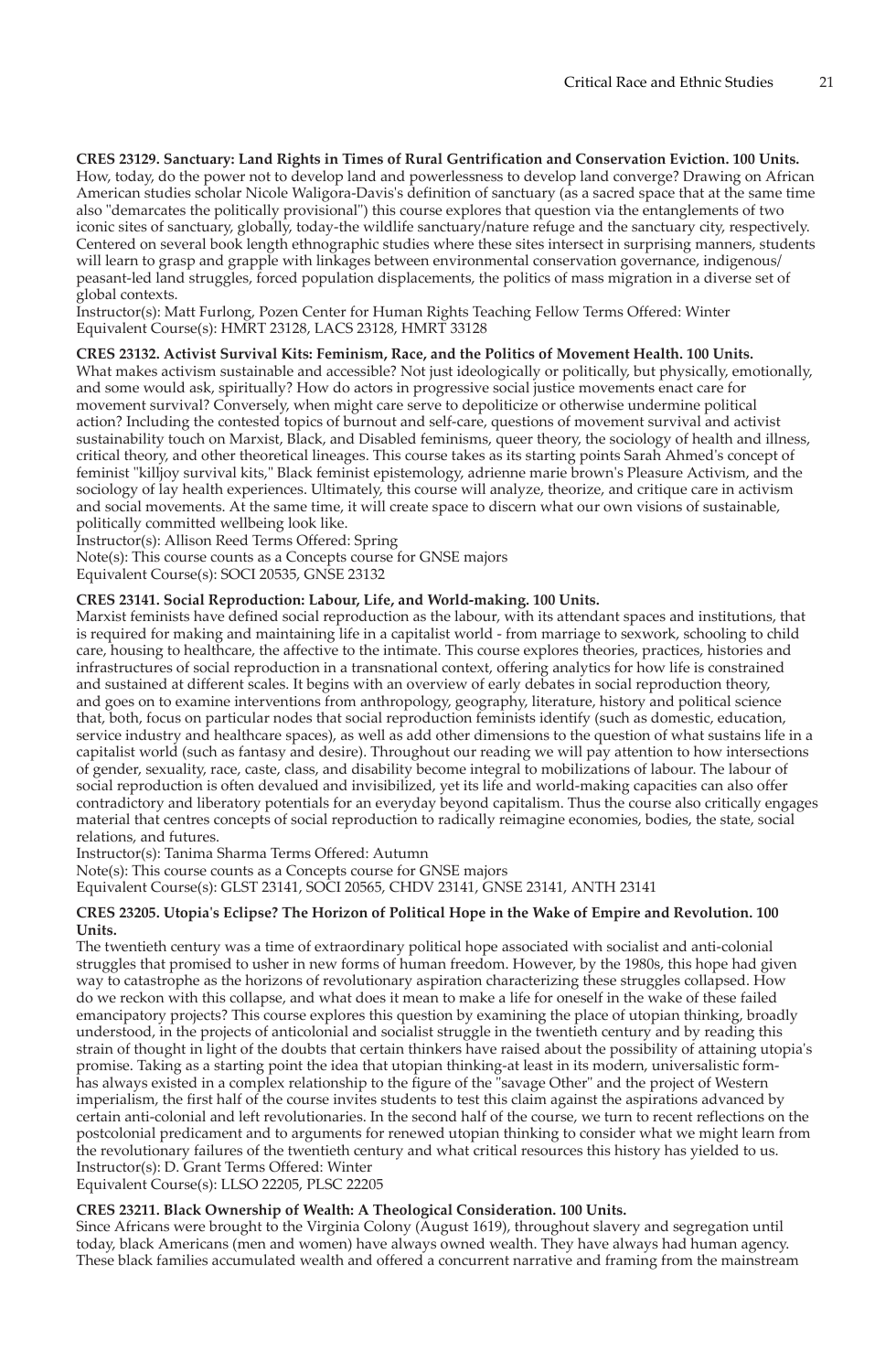understanding of black Americans as victims. Who are these black families who remain mainly invisible from the dominant black story? What is material, financial wealth? Who has it? And how did they get it? Instructor(s): Dwight Hopkins Terms Offered: Spring

Note(s): This course meets the CS Committee distribution requirement for Divinity students.

Equivalent Course(s): THEO 45800, AMER 25800, RLST 25800

# **CRES 23235. Incarceration and Justice. 100 Units.**

This course explores the impact of long-term sentencing practices in Illinois and nationwide. Largely neglected, even amid a robust and ongoing national conversation about mass incarceration, more than 200,000 people are serving life without parole (LWOP) or virtual life sentences in the United States. Current efforts to decarcerate often pit "non-violent offenders" against "violent offenders," those deserving versus those undeserving of mercy or second chances. Nelson Mandela, who was imprisoned for twenty-seven years in South Africa, said: "no one truly knows a nation until one has been inside its jails. A nation should not be judged by how it treats its highest citizens, but its lowest ones." We will deploy Mandela's standard to explore the long reach of long-term sentencing as we engage multiple mediums (memoir, personal testimony, poetry, film, art) to take an up-close and personal look at the lived experiences of those who have faced long-term removal from their communities into prison and how individuals, groups and communities are challenging what has been termed "death by incarceration.

Instructor(s): Alice Kim, Pozen Center for Human Rights Lab Director Terms Offered: Spring Prerequisite(s): Students seeking consent to enroll in this course should pre-register for the course and/or email the instructor.

Equivalent Course(s): HMRT 22235

# **CRES 23275. Justice: Race, Digital Media, & Human Rights Activism. 100 Units.**

How have digital media platforms influenced and motivated recent developments in human rights activism? Can literature, art, and film contribute to political debate and systemic change as much as on-the-ground protest? In this interdisciplinary seminar, we will explore a variety of ways that grassroots activists, writers, artists, and filmmakers have made inventive use of digital media to aid in political struggles for refugee rights, gender equality, environmental justice, police abolition, data protection and privacy, and an economy founded on fair labor practices. We will be especially attuned to how their practices advocate for communities of color and other marginalized groups, who are disproportionately impacted by regimes of surveillance, state violence, and capitalist expansion. In addition to resources and tools created by digital transparency activists, we will examine how cultural practitioners make political interventions and claims with literature, art, media, and other nontraditional forms of engagement. These cultural case studies will include films produced with iPhones and drones that document the global refugee crisis, digital poems concerning discrimination against immigrants, new media art installations that critique algorithm-driven predictive policing, and border-crossing robotic sculptures, among others.

Instructor(s): Maria A. Dikcis, Pozen Center for Human Rights, ACLS Emerging Voices Postdoctoral Fellow Terms Offered: Spring

Equivalent Course(s): HMRT 33275, HMRT 23275, CRES 33275, MAAD 13275

# **CRES 23320. Short Stories of the Black Atlantic: A Francophone Perspective. 100 Units.**

Since the late eighteenth century, French writers have relied on the brevity and evocative powers of the short story to inform, shock, and impassion their readers with the realities of slavery, colonialism, and racial violence in the Atlantic World. From Germaine de Staël to Claire de Duras to Prosper Mérimée, the experiences of Africans and people of African descent on both sides of the Atlantic-enslaved or free-have served to shape the contours of a literary genre rooted in a set of romantic sentiments, exotic expectations, and sensationalistic ends. Soon enough, however, the subjects of these lived experiences took the pen to write their own (short) stories, thus cannibalizing the genre in order to fit the necessities of their own cultural settings and political agendas. In this course, we will trace the evolution of the short story as it traveled along the shores, around the themes, and across the traditions of the Francophone Black Atlantic. We will explore the ways in which writers from France, the Caribbean, and West Africa have dialogued with one another to further hybridize a literary genre often defined by its very indefinability. Along with canonical texts by Staël, Duras, and Mérimée, we will read nineteenth- and twentieth-century short stories by Victor Séjour (Louisiana), Frédéric Marcelin (Haiti), Paul Morand (France), Ousmane Sembène (Senegal), and Maryse Condé (Guadeloupe)-among others. Instructor(s): B. Craipain Terms Offered: Winter

Prerequisite(s): FREN 20500 or 20503 for French majors and minors.

Note(s): Class discussions in English. All texts will be available in both French and English.

Equivalent Course(s): LACS 23320, FREN 23320

# **CRES 23335. Racial France. 100 Units.**

Over the last two decades, questions of race, racial identity, and racial discrimination have come increasingly to the fore in France, despite (or because of) the country's prevailing rhetoric of colorblind indivisibility. These issues are becoming ever more pressing on a background of intensifying racisms and right-wing populisms in Europe. The purpose of this course is to offer analytical perspectives about these critical tensions and their ripples across the landscape of contemporary French politics. Using readings from a wide variety of fields (among others, anthropology, sociology, literature, philosophy, history, political science, and news media), we will unpack the discourses and lived experiences of race that have shaped the politics of national identity and difference in France since the late 18th century. We will see that the question of 'racial France' has been intimately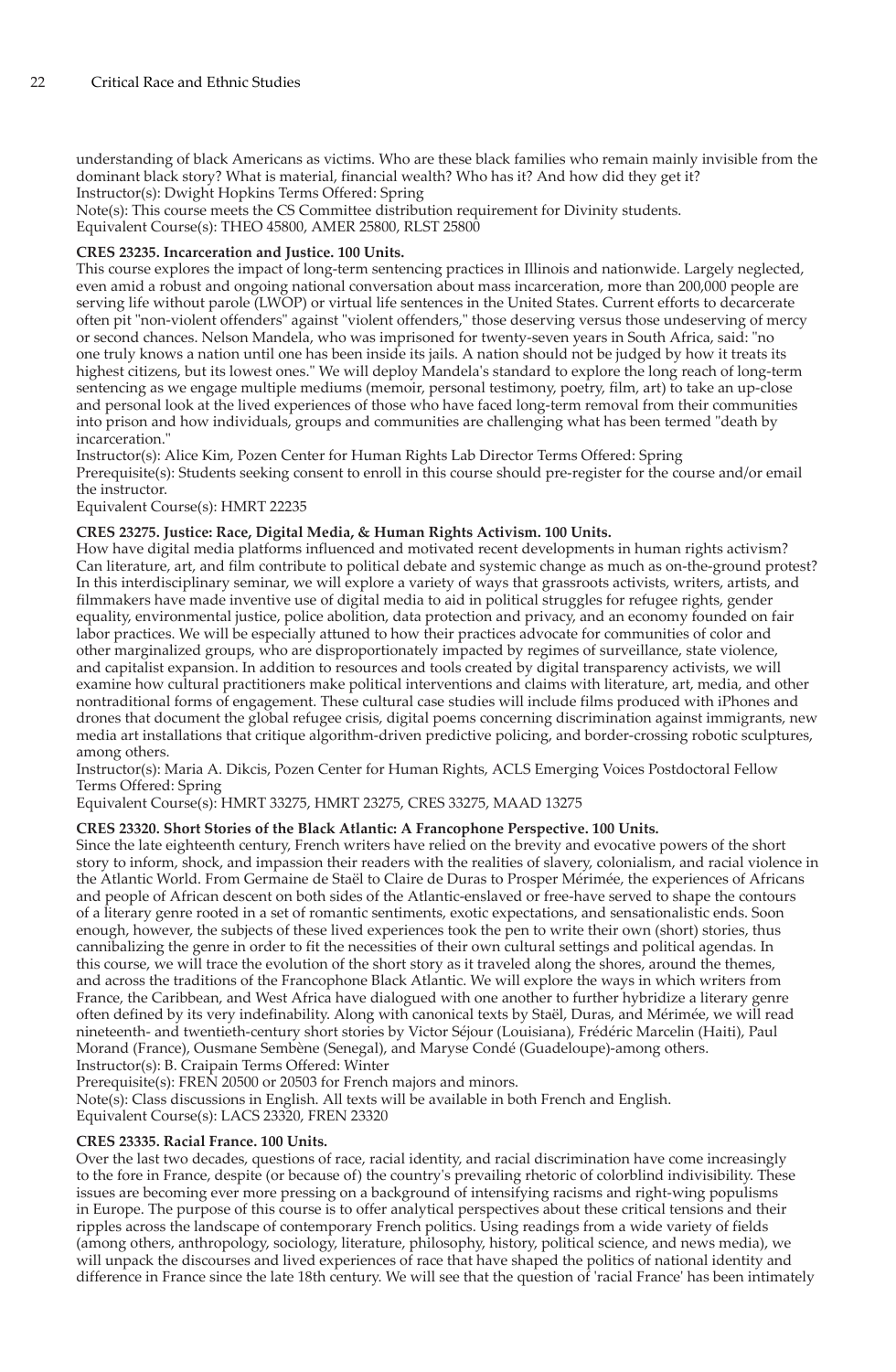bound up with the country's history of colonialism and decolonization, with its Republican ideology, with matters of law and government, with questions of citizenship, religion and sexuality, with recent debates on multiculturalism, and with white malaise and resentment stirred by the growth of right-wing extremisms. In the course of our examinations, we will also reflect on the specificity of race and racialization in France, and its differences from racecraft in the United States.

Instructor(s): Francois Richard Terms Offered: Autumn. Autumn 2021 tentative

Note(s): This course qualifies as a Discovering Anthropology selection for Anthropology Majors.

Equivalent Course(s): FREN 23335, ANTH 23335, FREN 33335, ANTH 33335

# **CRES 23336. Religion, Nation, Race. 100 Units.**

Religion, nation, race: as familiar as these terms and the categories they name may be, they prove strangely resistant to definition-especially when, as often happens, they are entangled with one another. This seminar course orients students in the busy field of contemporary theoretical writing on these categories and the myriad ways they mutually complicate one another. Our central texts will be two recent books addressing a pair of historically, culturally, and geographically disparate examples: Anustup Basu, Hindutva as Political Monotheism (2021), on Hindu right-wing nationalism in contemporary India, and Adi Ophir and Ishay Rosen-Zvi, Goy (2018), on the figure of the non-Jewish other in late-ancient Jewish literature. These books will be supplemented by shorter texts by philosophers, religionists, literary theorists, political scientists, and anthropologists. The major assignment for this course (in lieu of a final paper) is the collaborative production of a critical lexicon of keywords for the study of religion, nation, and race. Prerequisite: completion of a Social Sciences core sequence. Instructor(s): Sam Catlin Terms Offered: Winter

Equivalent Course(s): RLST 23336, SALC 23336, JWSC 23336, HMRT 23336, CMLT 23336

# **CRES 23460. The Black Stage: History and Practice. 100 Units.**

In this course students will analyze, critique, and produce dramatic work fueled by the question: What makes theatre Black and how can drama be utilized to affirm, celebrate, and amplify the specific and heterogeneous experiences of Black folks? Though our inquiry will be guided by our dramaturgical work on Court Theatre's summer 2021 production of Othello, we will also rigorously study and analyze other texts, productions, and companies--both contemporary and historic. Our course aim is to hone our ability not just to make our own creative work but also to think critically about the work of others. Instructor(s): G. Randle-Bent Terms Offered: Spring

Equivalent Course(s): TAPS 22460

#### **CRES 23478. Decarcerating Disability: Towards the Abolition of Carceral Spaces. 100 Units.**

This advanced undergraduate seminar will bring together several literatures to foreground solidarities between disability justice, prison abolition movements, and anti-imperialist transnational organizing. The imperative to understand the relationships between carceral spaces and disability is greater than ever in the face of the rise of authoritarian governments under the guise of democracy; engulfing forms of disaster capitalism, climate change, and ecocide; refugee, immigration, and crises of abandoned populations; unprecedented levels of mass incarceration, policing, and counter terrorism surveillance; the consolidation of post-1971 speculative financial markets and the sustaining of US empire through privatized debt and deficit economies; repression of political protest, freedom of speech rights, and the right to assembly; the failure of human rights to stem state violence; and local, regional, transnational and global modes of resistance, refusal, and revolt.

Instructor(s): Jasbir Puar, Pozen Center for Human Rights Visiting Professor Terms Offered: Spring Prerequisite(s): Third and fourth year undergraduates only.

Equivalent Course(s): HMRT 23478, GNSE 23478

# **CRES 23507. American Religion, Gender, and Race. 100 Units.**

This seminar looks at the impact of religious identity on their understandings and performance of racial and gendered identities. This graduate-level course delves into the impact such intersectional identities have on one's movement within personal, political, and community spheres. We will pay particular attention to American religious denominations. Students can also expect to read and reflect on foundational works in the sociological study of religion.

Instructor(s): Painia, Brianne A. Terms Offered: Winter

Equivalent Course(s): MAPS 23504, GNSE 33503, GNSE 23507, SOCI 30334, MAPS 33504

# **CRES 23513. Musical Performances of Race/Gender/Sexuality. 100 Units.**

This course explores the relationships between race, sexuality, and gender in the context of musical performances. Understanding categories of race, gender, and sexuality as intersectional, we will explore the various ways that people construct their subjectivities and organize around issues of race, class, gender, and sexuality. Within each of these categories, multiple subjectivities emerge, allowing for us to investigate how different embodied experiences condition divergent perspectives. Structures of race, gender, and sexuality exist within broader systems of power and are not uniform. Thus, we will explore various case studies from world musical cultures, contextualizing the historical and cultural parameters. Through locally grounded case studies we will investigate race, gender, and sexuality as embedded within hierarchical power structures. Moving beyond myopic interpretations of power and resistance, we begin with understanding conceptions of the self and ideological parameters as emergent, shifting, and continuously re-performed. We ask how people respond to the global phenomena of colonialism, neocolonialism, racism, sexism, capitalism, HIV/AIDS, and other forms of oppression through musical performance. Musical performance provides a fruitful ground for unearthing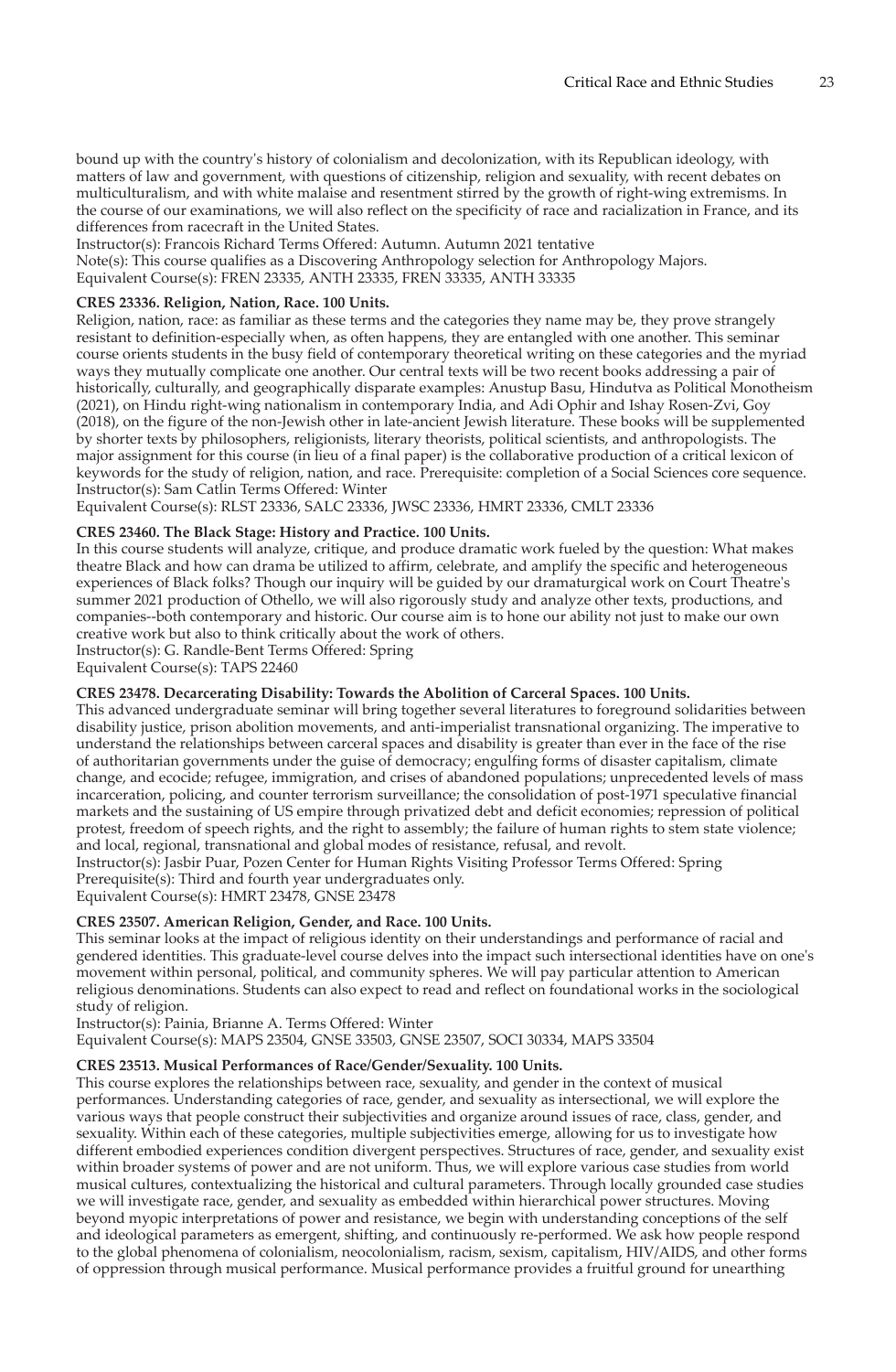the subversive potentialities of both articulated and unarticulated resistance movements. The literature of the course draws from multiple bodies of feminist theory such as Black feminist thought, postcolonial feminisms, poststructuralist feminism, and global feminist perspectives. We will also utilize theoretical frameworks that provide a lens for exploring identity politics such as critical race theory and queer theory. As we seek to untangle issues of musical performance, embodiment, movement, and representation, we will draw from ethnomusicology, performance studies, postmodern anthropology, and postcolonial theory. We will draw linkages between the various bodies of literature, examining the entry points for investigating race, gender, and sexuality as performed categories of being. These theoretical positions serve to inform our studies; I ask students to reintegrate their area studies interests through these theoretical perspectives. Noting that race, gender, and sexuality are not only academic discourses, but political positions as well, we will consider conversations outside of the academy as authorities. This includes poetry, art, theater, literature, film, music, ethnography, and everyday life. Going further, we will problematize the structures of power that authorize certain discourses as legitimate and authorial while marginalizing others.

Instructor(s): Sidra Lawrence Terms Offered: Winter 2013 Note(s): Meets with MUSI 23513

Equivalent Course(s): MUSI 33513, MUSI 23513

# **CRES 23526. Race, Decolonization, and Human Rights in the 20th Century. 100 Units.**

This course draws on a wide range of materials including historical secondary literature, primary sources, works of political theory on Black political thought, and post-colonial literature and film. Topics will include the colonial civilizing missions of the 19th century, the history of self-determination as an idea, the international repercussions of Apartheid, violent and negotiated decolonization in East Africa, post-colonial migration to Europe and the racialized politics of deportation, among others. The primary geographic focus of this course is on Africa.

Instructor(s): Usama Rafi, Pozen Center for Human Rights Graduate Lecturer Terms Offered: Spring Equivalent Course(s): GLST 23526, HMRT 23526

#### **CRES 23607. The Immigrant as American Prototype. 100 Units.**

This undergraduate seminar explores how the figure of "the immigrant" has come to mediate various origin myths and anticipatory imaginations of "Americanness" in contemporary political struggles. A central proposition of the course is that "the immigrant" should be seen NOT as an "original" founding subject of the United States and its "American Dream" but rather, as a modern prototype-forged only since the late 19th century-for stress-testing different models of American presence and power in the world. Importantly, this is a world increasingly ordered, as well as destabilized, by the expanding logics of industrial and corporate capitala historical development with reverberating effects into our contemporary debates over the relation of "the immigrant" to American "values" and global "competitiveness." Drawing on various historical, anthropological and audiovisual resources, this seminar aims to situate the emergence of "the immigrant" as American prototype in relation to (1) earlier cultural-historical archetypes of mass migration, such as "the settler" and "the emigrant" and (2) current debates over nativist and cosmopolitan models of American security-cum-prosperity that take "the immigrant" as the limit case for evaluating "the human," "the normal," and "the good life" across nationalist and globalizing space-times. Besides conventional reading and writing assignments, this seminar will offer students the opportunity to experiment with multimedia methods for ethnographic research through a final web-based project in which students will draw from current news and popular media sources to assemble and critically present on their own version of "the Immigrant" as American prototype.

Instructor(s): Julie Chu Terms Offered: TBD. Not offered 2021-22; may be offered 2022-23 Prerequisite(s): This course qualifies as a Discovering Anthropology selection for Anthropology majors. Equivalent Course(s): ANTH 23607

#### **CRES 23614. Rethinking Europe through Romani Studies. 100 Units.**

This seminar introduces students to historical and contemporary approaches to minority studies in Central and Eastern Europe. It focuses on the historical and everyday experience of Roma, whose status as a minority people-whether ethnic or national-will be the subject of careful consideration. Using archival, historical, and ethnographic methodologies, we will question official and institutional accounts and uses of Romani identity in order to open up the history of Europe to renewed critical inquiry. The course has a wide geographical and temporal scope, covering developments in Germany, Austria, Hungary, Romania, Czechoslovakia, and the Soviet Union from the late nineteenth century to the present. It begins by examining how Roma are constituted as both idea and people, put to work by a variety of political entities. Next, we explore how these ways of narrating subjectivity intersect with the Holocaust and its histories. We conclude with a study of the category of statelessness in the postwar, and its relevance to contemporary debates about the crisis of European sovereignty and freedom of movement.

Instructor(s): R. Kimmey Terms Offered: Spring

Equivalent Course(s): REES 23614, HIST 23614, GRMN 23614, HMRT 23614

# **CRES 23710. Capitalism, Colonialism, and Nationalism in the Pacific. 100 Units.**

This course compares colonial capitalist projects and their dialogic transformations up to present political dilemmas, with special attention to Fiji, New Zealand, and Hawai'i, and a focus on the labor diaspora, the fates of indigenous polities, and tensions in contemporary citizenship. We will compare Wakefield's "scientific colonization" in New Zealand, Gordon's social experiments and indentured labor in Fiji, and the plantations, American annexation, tourism, and the military in Hawai'i. We will compare the colonial experiences of the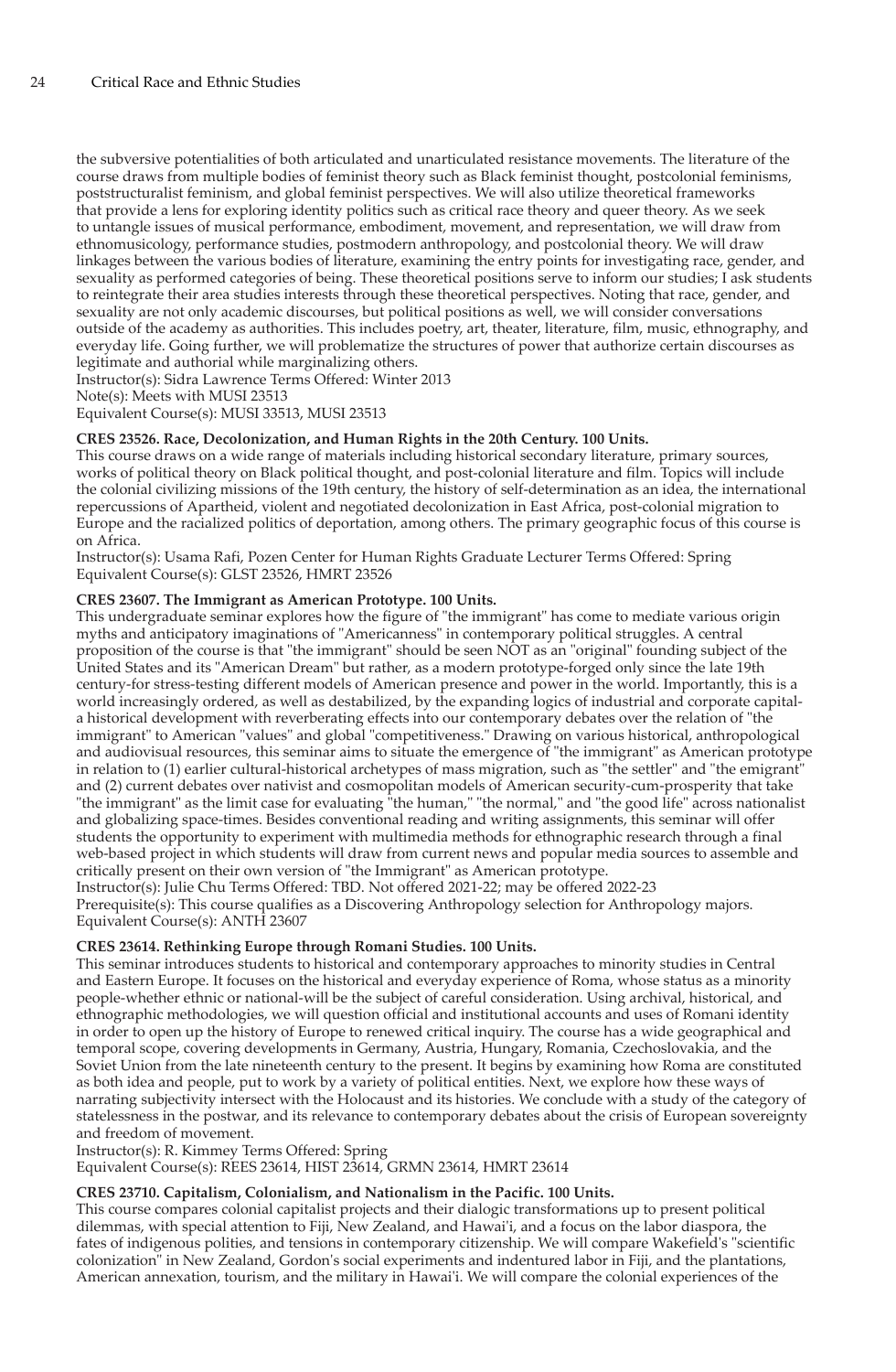Maori, Hawaiians, and indigenous Fijians, and also those of the immigrant laborers and their descendants, especially white New Zealanders, the South Asians in Fiji, and the Japanese in Hawai'i. General propositions about nationalism, capitalism "late" and otherwise, global cultural flows, and postcolonial subject positions will be juxtaposed with contemporary Pacific conflicts.

Instructor(s): John Kelly Terms Offered: May be offered in 2021-22.

Note(s): This course qualifies as a Discovering Anthropology selection for Anthropology majors.

Equivalent Course(s): ANTH 33700, ANTH 23700, CRES 33700

# **CRES 23741. The Forever War: Theory, Method, Murder. 100 Units.**

For the past two decades, the United States has led an effort to reorganize the planet along the lines of a "war on terrorism." This course takes stock of this campaign and dwells in its wake. In one sense, this course is a history of the present, surveying metastasizing forms including the invasions of Afghanistan and Iraq, proxy wars in Africa and Asia, extraterritorial forms of captivity (of which Guantánamo is only the most prominent), and regimes of surveillance and policing both inside the United States and abroad. In another sense, the course is a theoretical engagement with the forever war, organized around a series of unfinished conversations on key themes such as sovereignty, race, gender, religion, capitalism, and empire. Attention will also be paid to how the discipline of anthropology has (or has not) grappled with the forever war in debates over research ethics, methodologies, and the neoliberalization of the university.

Instructor(s): Darryl Li Terms Offered: Autumn

Equivalent Course(s): ANTH 22741

## **CRES 23755. The Idea of Africa. 100 Units.**

The Idea of Africa, a new interdisciplinary course, offers undergraduates students an opportunity to engage critically with key philosophical and political debates about contemporary Africa on the continent and globally. The course takes its title from V.Y. Mudimbe's 1994 book which builds on his earlier work The Invention of Africa. It asks three questions: (1) How and to what purposes has Africa been conceived as metaphor and concept. (2) How might we locate Africa as a geographic site and conceptual space to think through contemporary debates about citizenship, migration and new structures of political economy? (3) What futures and modes of futurity are articulated from the space and metaphor of Africa? This lecture course co-thought in an interdisciplinary mode will include public guest lectures, field trips, and engagement with visual arts, and film related to the themes of the course. The course will be divided into the following four sections: 1) Inventing Africa; 2) Political Trajectories; 3) Afro-Mobilities; 4) Afro-Futures.

Instructor(s): Natacha Nsabimana & Adom Getachew Terms Offered: Spring. Spring 2023 Note(s): Cap 50

Equivalent Course(s): PLSC 22755, ANTH 22755

**CRES 23804. Consciousness and Critique: The Autobiographies of Dorothy Day and Malcolm X. 100 Units.** A close reading of Dorothy Day's The Long Loneliness (1952) and of The Autobiography of Malcolm X (1964) will allow the exploration of the relation between self-creation or re-invention, on the one hand, and social critique and change, on the other. Day was a social radical who, motivated by the cause of the poor, became the founder of the Catholic Worker movement; Malcolm X was a revolutionary who became an iconic figure in the global Black freedom struggle. The reconstruction of memory, the relation of narration and consciousness, the appropriation of cultural and religious narratives, the diagnosis of personal fault and social ill, and the arc of conversion are among themes to be considered; reference will also be made to Augustine's classic autobiography, Confessions (397).

Instructor(s): K. Culp Terms Offered: Spring

Equivalent Course(s): RLST 23804, GNSE 23814, FNDL 23804

# **CRES 23807. Toxic: Body Burdens and Evironmental Exposures. 100 Units.**

Toxicity is a pervasive and often elusive presence in our lives today. In this seminar class, we begin to address this condition by asking: what exactly is toxic? Who bears the burden of this classification? And, how then, are these understandings of toxicity defined and deployed in broader historical, political, and scientific contexts? From these preliminary questions, we explore the pathways through which toxic exposure, contamination, and fallout accumulates in disproportionate and uneven ways, especially for minoritized populations and upon Indigenous territories. Drawing upon a variety of social science literature and community-based research we trace these challenges through overlapping structures of race, class, gender, citizenship, and coloniality. This transnational and interdisciplinary orientation will acquaint students with case studies of exposure across different scales and geographies, from Chernobyl to Chicago. Through mixed approaches of ethnography and media curation, students will also have the opportunity to research and document their own cases studies of body burdens and environmental exposure.

Instructor(s): Teresa Montoya Terms Offered: Autumn. Autumn 2022

Equivalent Course(s): ANTH 23807, HLTH 23807, ENST 23807

# **CRES 23830. Indigenous Media and the Politics of Representation. 100 Units.**

This undergraduate seminar explores popular representations of Indigenous nations and issues across various modes of media such as film, photography, digital platforms, and museum installations. With a particular focus on media forms produced by Indigenous artists, filmmakers, and curators we will analyze these narratives through frameworks of self-determination, resistance, visual sovereignty, and relational futures. Throughout the course, we will consider Indigenous media production(s) in relation to the broader social, historical, and cultural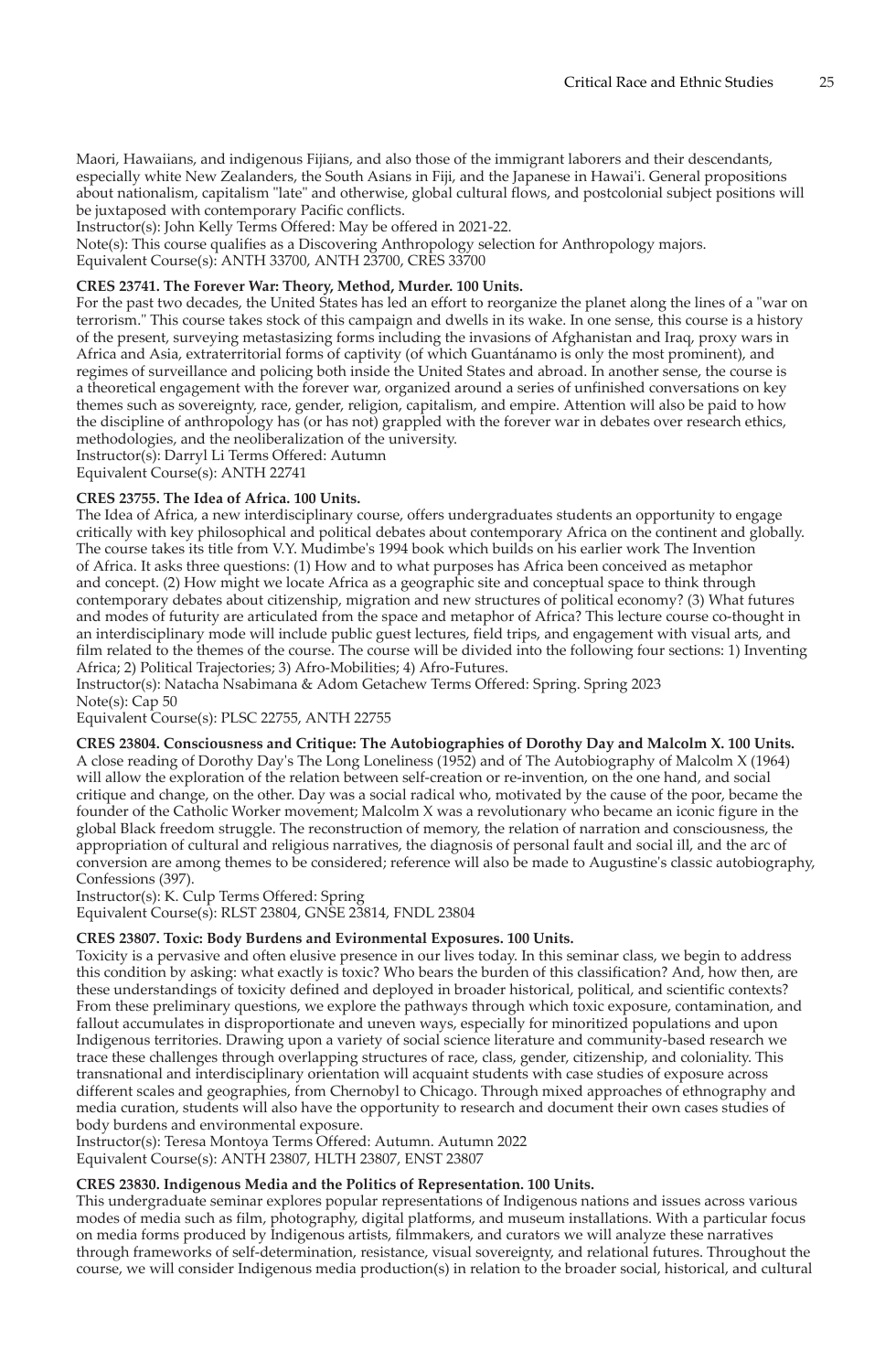contexts in which they circulate in North America and beyond. The material covered in this course will acquaint students with an introduction to the contemporary debates surrounding Indigenous media and representation as they intersect with the larger fields of visual anthropology and Indigenous Studies. Instructor(s): Teresa Montoya Terms Offered: Autumn. Autumn 2021

Equivalent Course(s): ANTH 22830, MAAD 12830

# **CRES 23900. Male Roles & Life Course Development in FAM, COM. & Civil Society. 100 Units.**

This course examines the range and diversity of male social roles assumed by boys, adolescent males, and adult men within U.S. families, communities and society. As a nation of immigrants, political and religious refugees and descendants of African slaves, nativity and cultural origins of families residing in the United States often influence and potentially clash with historical and evolving American ideals and notions about normative male social roles within an evolving multi-racial and multi-cultural society. With respect to male social roles in families residing in the United States, particular attention is given to how race and/or ethnicity, citizenship and generational status, residence duration and stability, social class status and cultural expectations affect the assumption and performance of expected male social roles. Definitions of family and an overview of family structures are initially examined, followed by a developmental examination on male social roles within families and how boyhood, adolescent and adult male social roles are affected by family structure, socio-economic status, historical and cultural family origins, citizenship status, and individual/family engagement with the broader society. The succeeding component of the course examines male social roles within neighborhood and community contexts and how boyhood, adolescent and adult male social roles external to the family are influenced by engagement within these contexts. The final component of the course examines civic engagement and societal male social roles assumed by boys, adolescent and adult males. Equivalent Course(s): GNSE 20123, SSAD 63900

#### **CRES 23907. Gandhi and His Critics. 100 Units.**

The moral and political writings of M.K. Gandhi constitute one of the most influential archives of ethics in the twentieth century. For a man so devoted to periodic vows of silence and withdrawal, he nevertheless left over ninety volumes of public speeches, personal correspondence, and published essays. A modernist arrayed against the brutalities of modernity, Gandhi's thought encompassed concepts of sovereignty, the state, self and society, religion, civilization, and force. His insistence on cultivating technologies of the self as a response to both colonial and intimate violence was inspired by an eclectic range of source material. Generations of critical thinkers from around the world, including Black, feminist, Communist, and Dalit political activists, engaged with his ideas. This course explores several themes in Gandhi's ethical thought and the responses they have generated. Instructor(s): Anand Venkatkrishnan Terms Offered: Winter

Note(s): This course meets the HS Committee distribution requirement for Divinity students.

Equivalent Course(s): HREL 33907, RETH 33907, FNDL 23907, RLST 23907

#### **CRES 23912. Work and Family Policy: Policy Considerations for Family Support. 100 Units.**

This course examines contemporary policy questions of concern to families, caregiving and the labor market. We will consider (1) the demographic, labor market, and policy trends affecting family income, family structure, family time, and family care; (2) conceptual frameworks and policy debates concerning the responsibility of government, corporate, and informal sectors in addressing work and family issues; and (3) specific policy and program responses in such areas as family leave, child care, work hours and flexibility, and income assistance. Throughout the course, we will consider the ideological, conceptual, and empirical basis for the issues we study. Although our primary focus will be on issues affecting low-income American families, relevant comparisons will be made throughout the course - cross-nationally, across race/ethnicity, and across income. Equivalent Course(s): SSAD 42912, GNSE 22912, LLSO 22912, GNSE 42912, SSAD 22912

#### **CRES 24001-24002-24003. Colonizations I-II-III.**

This sequence meets the general education requirement in civilization studies. This three-quarter sequence approaches the concept of civilization from an emphasis on cross-cultural/societal connection and exchange. We explore the dynamics of conquest, slavery, colonialism, and their reciprocal relationships with concepts such as resistance, freedom, and independence, with an eye toward understanding their interlocking role in the making of the modern world.

#### **CRES 24001. Colonizations I. 100 Units.**

This sequence meets the general education requirement in civilization studies. This three-quarter sequence approaches the concept of civilization from an emphasis on cross-cultural/societal connection and exchange. We explore the dynamics of conquest, slavery, colonialism, and their reciprocal relationships with concepts such as resistance, freedom, and independence, with an eye toward understanding their interlocking role in the making of the modern world. Themes of slavery, colonization, and the making of the Atlantic world are covered in the first quarter. Note(s): This sequence meets the general education requirement in civilization studies. This course is offered every year. These courses can be taken in any sequence. Terms Offered: Autumn

Note(s): This sequence meets the general education requirement in civilization studies. This course is offered every year. These courses can be taken in any sequence.

Equivalent Course(s): ANTH 24001, HIST 18301, SOSC 24001

#### **CRES 24002. Colonizations II. 100 Units.**

Modern European and Japanese colonialism in Asia and the Pacific is the theme of the second quarter.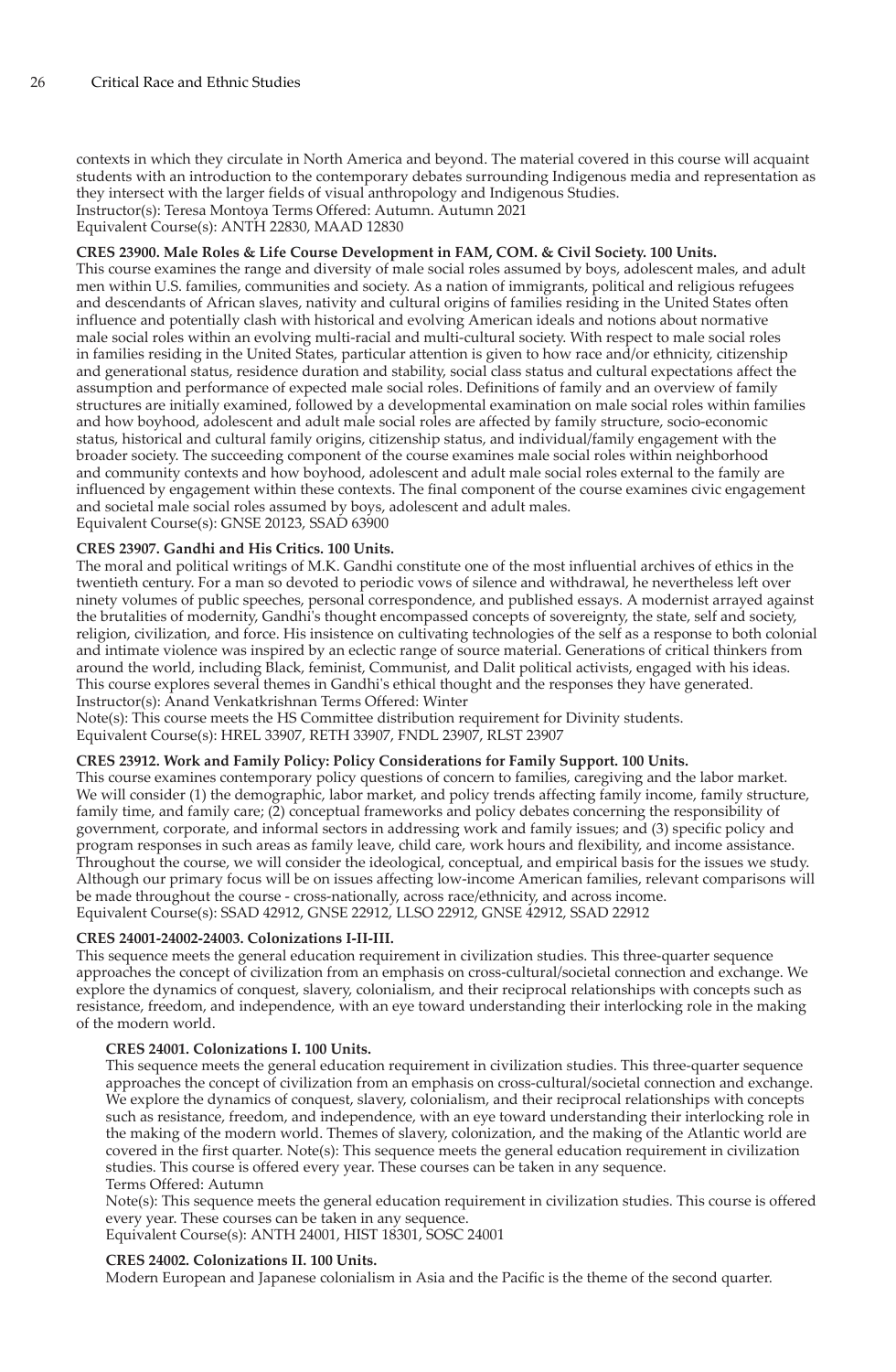## Terms Offered: Winter

Note(s): This sequence meets the general education requirement in civilization studies. These courses can be taken in any sequence.

Equivalent Course(s): SALC 24002, ANTH 24002, SOSC 24002, HIST 18302

# **CRES 24003. Colonizations III. 100 Units.**

The third quarter considers the processes and consequences of decolonization both in the newly independent nations and the former colonial powers. Terms Offered: Spring Note(s): This sequence meets the general education requirement in civilization studies. These courses can be taken in any sequence. Equivalent Course(s): HIST 18303, SALC 20702, ANTH 24003, SOSC 24003

# **CRES 24122. Diasporic Practices in Contemporary Art. 100 Units.**

The class will examine various phenomena of "Diasporic Practices in Contemporary Art", such as fragmented histories, the question of origin(ality), the limits of translation, social belonging and "the chosen family", and (over-)representation of origin. In class we will discuss readings by (a.o.) Grada Kilomba, Adrian Piper, Éduard Glissant, Langston Hughes, Trinh T. Minh-ha, and Hito Steyerl. Students will be asked to present on contemporary artists highlighting their diasporic strategies, while also producing creative works through assignments that employ diasporic strategies and that will be discussed in class.

Instructor(s): J. Phillips Terms Offered: Autumn

Prerequisite(s): ARTV 10100, 10200 or 10300

Note(s): Please email Julia Phillips juliaphillips@uchicago.edu with a brief description of how your work relates to a diasporic experience and/or your personal investment in the subject (150-300 words). Equivalent Course(s): ARTH 24122, ARTV 34122, ARTV 24122, GNSE 38122, GNSE 28122

# **CRES 24253. Indigenous Rights and Capitalism. 100 Units.**

This course explores how indigenous rights emerge in relation to the uneven incorporation of indigenous land, labor, and commodities into global circuits of capital. Whether in racist discourses about primitiveness or backwardness, or romantic ones about environmentalism and resistance, it is still common to encounter narratives that assume indigenous people and places exist outside of modernity. This course, on the other hand, asks that we think indigeneity and capitalism together. Readings will consist primarily of ethnographies and cover Southeast Asia, the Middle East, Africa, and the Americas. We will study how Palestinian real estate developers, Cherokee small business owners, Mayan coffee cooperatives, Navajo coal workers, Lauje cultivators, and others use economic practices to defend territory, claim rights, and build communities. We will ask how these experiences contribute to critiques of inequality and dispossession, and how they clarify what is at stake in struggles over autonomy, sustainability, and sovereignty.

Instructor(s): Paul Kohlbry, Pozen Center for Human Rights Postdoctoral Instructor Terms Offered: Spring Equivalent Course(s): HMRT 24253, ANTH 24253, ENST 24253, GLST 24253

# **CRES 24305. Autobiog Writ: Gender& Modern Korea. 100 Units.**

This course explores the intersections between gender, the genre of autobiography, forms of media (written; oral; visual; audiovisual) and historical, cultural, and political contexts of modern Korea. The students read theoretical writings on autobiography and gender as well as selected Korean autobiographical writings while being introduced to Korean historical contexts especially as they relate to practice of publication in a broader sense. The focus of the course is placed on the female gender-on the relationship between Korean women's lifeexperience, self-formation, and writing practices in particular while dealing with the gender relationship in general, although some relevant discussions on the male gender proceeds in parallel. Instructor(s): K. Choi Terms Offered: Winter

Equivalent Course(s): GNSE 25300, EALC 34305, EALC 24305, GNSE 35305

# **CRES 24341. Topics in Medical Anthropology. 100 Units.**

Over the past two decades, the field of "global health" has become the dominant narrative and organizing logic for interventions into health and well-being worldwide.This seminar will review theoretical positions and debates in anthropology, focusing on the decolonizing global health movement. Divergent historical legacies of colonialism and racism, institutionalized forms of structural violence, and modern-day extractive capitalism have resulted in stark global inequities, which currently stand at shockingly unprecedented levels.This seminar offers a critical lens to rethink contemporary global health's logic and practice by considering other histories and political formations, experiences, and knowledge production systems.This seminar opens up a space for generative dialogue on the future directions of what constitutes health, equity, and aid, and whether social justice is or should be the new imperative for action.

Instructor(s): P. Sean Brotherton Terms Offered: Not Offered 2021-22; may be offered 2022-23 Prerequisite(s): Strongly recommended: previous lower-division courses in the social studies of health and medicine through ANTH, HIPS, HLTH, or CHDV

Note(s): This is an advanced reading seminar. Among undergraduates, 3rd and 4th year students are given priority. Consent only: Use the online consent form via the registrar to enroll.

Equivalent Course(s): KNOW 24341, CHDV 40301, HLTH 24341, CHSS 40310, ANTH 24341, KNOW 40312, ANTH 40310, HIPS 24341, CHDV 24341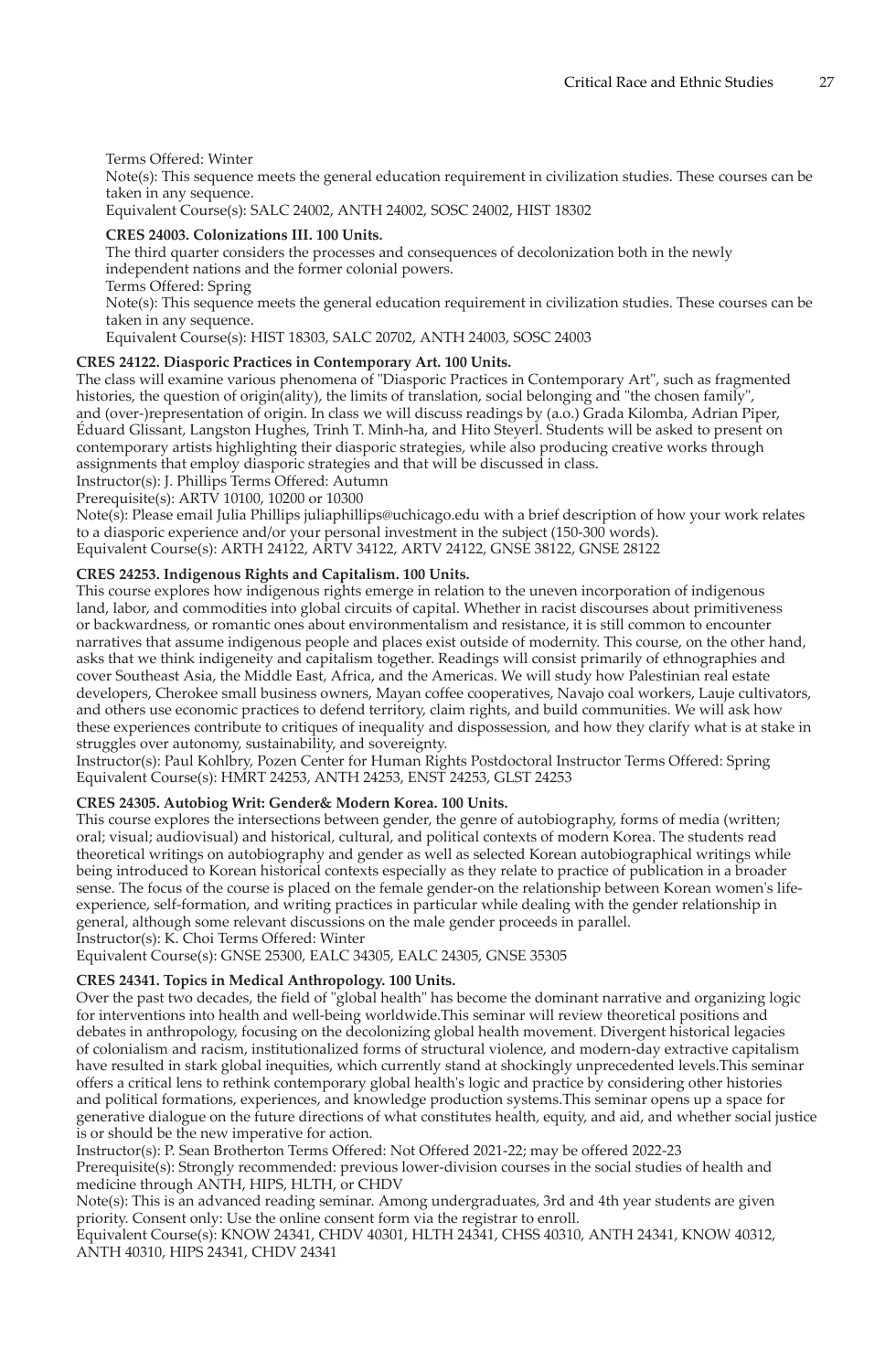# **CRES 24420. Unsettling Encounters: Colonial Latin America in Film. 100 Units.**

This course explores a selection of foundational texts of Latin American literature in conversation with films about colonial Latin America by American and European directors. We will engage questions of how, when, and why images remember historical moments, and will consider the possibilities and limitations of using film to represent history. Students will learn and practice techniques of textual analysis and film criticism while discussing themes such as visual literacy, cultural imperialism, and economic colonialism. Equivalent Course(s): LACS 24420, CMST 23820, SPAN 24420

#### **CRES 24599. Historical and Contemporary Issues in U.S. Racial Health Inequality. 100 Units.**

This course explores persistent health inequality in the U.S. from the 1900s to the present day. The focus will be on racial gaps in urban health inequality with some discussion of rural communities. Readings will largely cover the research on Black and White gaps in health inequality, with the understanding that most of the issues discussed extend to health inequalities across many racial and ethnic groups. Readings cover the broad range of social determinants of health (socioeconomic status, education, access to health care, homelessness) and how these social determinants are rooted in longstanding legacies of American inequality. A major component of class assignments will be identifying emerging research and innovative policies and programs that point to promising pathways to eliminating health disparities.

Instructor(s): M. Keels Terms Offered: Autumn

Prerequisite(s): Only students with 2nd year standing or above.

Note(s): Fulfills grad requirement: 2,4 and undergrad major requirement B.

Equivalent Course(s): PBPL 24599, HLTH 24599, CHDV 44599, CHDV 24599, CHST 24599

#### **CRES 24601. Martin and Malcolm: Life and Belief. 100 Units.**

This course examines the religious, social, cultural, political, and personal factors behind the two most prominent public leaders and public intellectuals emerging from the African American community in the 1950s and 1960s: Malcolm X and Martin Luther King Jr. We review their autobiographies, domestic trends within the United States, and larger international forces operating during their times. Their life stories provide the contexts for the sharp differences and surprising commonalities in their political thought and religious beliefs. The operative question is: What can Malcolm and Martin tell us about America during one of the most dynamic periods in the nation's personality metamorphosis? We use documentary videos of each man's speeches and of the social contexts in which they lived.

Instructor(s): D. Hopkins Terms Offered: Winter

Equivalent Course(s): RLST 24601

# **CRES 24913. Marginalized Theologies. 100 Units.**

This course considers texts from 20th century authors who represent paradigms of "marginalized theologies," roughly organized around the categories of class, race, and gender: Gustavo Gutiérrez, James Cone, and Mary Daly. We will consider the constructive and normative claims that these authors make about responsibility, liberation, and religious (or areligious) self-understanding, as well as their appropriation of traditions and resources that have often been used to marginalize them. We will be equally concerned, though, to come to a cultural and analytical understanding of the topics involved, such as the forms of connection between one's social location and theological self-understanding.

Instructor(s): R. Elgendy Terms Offered: Spring Equivalent Course(s): LACS 24913, RLST 24913

# **CRES 25003. Immigration, Law and Society. 100 Units.**

Law is everywhere within the social world. It shapes our everyday lives in countless ways by permitting, prohibiting, protecting and prosecuting native-born citizens and immigrants alike. This course reviews the major theoretical perspectives and sociological research on the relationship between law and society, with an empirical focus on immigrants in the United States, primarily from Mexico and Central America. To begin, we explore the permeation of law in everyday life, legal consciousness, and gap between "law on the books" and "law on the ground." The topic of immigration is introduced with readings on the socio-legal construction of immigration status, theories of international migration, and U.S. immigration law at the national and subnational levels. We continue to study the social impact of law on immigrants through the topics of liminal legality; children, families, and romantic partnerships; policing, profiling, and raids; detention and deportation; and immigrants' rights. This course adopts a "law in action" approach centered on the social, political, and cultural contexts of law as it relates to immigration and social change. It is designed to expose you to how social scientists study and think about law, and to give you the analytical skills to examine law, immigration, and social change relationally. Terms Offered: TBD

Equivalent Course(s): HMRT 25003, SOCI 28079, LACS 25003, PBPL 25003, SSAD 25003

#### **CRES 25030. The Problem of Whiteness. 100 Units.**

Critical race theorists have shown that whiteness has long functioned as an "unmarked" racial category, saturating a default surround against which non-white or "not quite" others appear as aberrant. This saturation has had wide-ranging effects, coloring everything from the consolidation of wealth, power and property to the distribution of environmental health hazards. Yet in recent years, whiteness has resurfaced as a conspicuous problem within liberal political discourse. This seminar examines the problem of whiteness through an anthropological lens, drawing from classic and contemporary works of critical race theory. Attending to the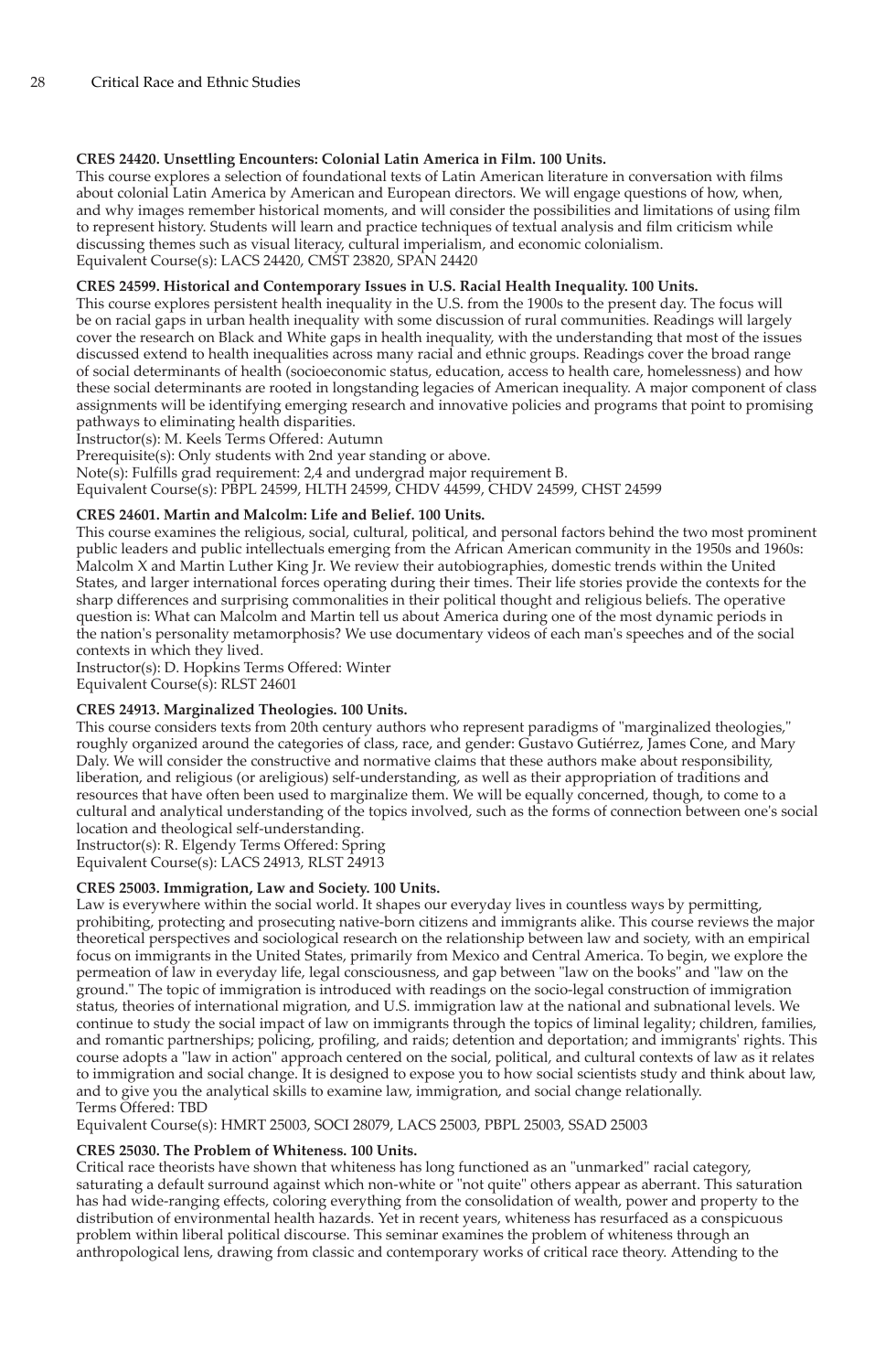ways in which various forms of social positioning and historical phenomena intersect in the formation of racial hierarchy, we will approach whiteness as a "pigment of the imagination" with worldmaking (and razing) effects. Instructor(s): Rebecca Journey Terms Offered: Winter

Equivalent Course(s): ANTH 25030, GLST 25030

# **CRES 25112. Anthropology of the Body. 100 Units.**

Drawing on a wide and interdisciplinary range of texts, both classic and more recent, this seminar will variously examine the theoretical debates of the body as a subject of anthropological, historical, psychological, medical, and literary inquiry. The seminar will explore specific themes, for example, the persistence of the mind/body dualism, experiences of embodiment/alienation, phenomenology of the body, Foucauldian notions of bio-politics, biopower and the ethic of the self, and the medicalized, gendered, and racialized body, among other salient themes.

Instructor(s): P. Sean Brotherton Terms Offered: Not Offered 2021-22; may be offered 2022-23 Note(s): CHDV Distribution: D Equivalent Course(s): CHDV 25100, ANTH 25100, GNSE 25112

# **CRES 25113. From Mestizaje to the Mexican Genome. 100 Units.**

As the Kingdom of New Spain became independent Mexico, how did a society structured around status, caste and corporate bodies imagine itself as a republic of equal citizens? This course will explore the categories of class, culture and, particularly, race, with which, for over two hundred years, Mexican politicians and public writers, scientists and intellectuals have sought to make sense of the nation, decipher its ethnic, linguistic and cultural diversity, assuage the profound inequalities that have riddled it, and forge a "national identity". Equivalent Course(s): LACS 25113, LACS 35113, CRES 35113, HIST 26124, HIST 36124

# **CRES 25205. Racial Justice and Injustice. 100 Units.**

The course will explore moral and political problems of racial justice and injustice. Topics may include antidiscrimination theory, the fair political representation of racial minorities, reparations for racial injustice, racial segregation, the use of racial preferences in various practices of selection, and the evaluation of practices of law enforcement and punishment. We will use reflections on particular problems such as these to inquire about the uses of racial concepts in political theory; the connections between racial justice and ostensibly more general conceptions of justice; and the connections between racial equality and other egalitarian ideals. Instructor(s): J. Wilson Terms Offered: Winter

Equivalent Course(s): PLSC 35205, LLSO 25205, PLSC 25205

# **CRES 25218. American Epidemics, Past and Present. 100 Units.**

This course explores how disease epidemics have shaped watershed periods in US history from the late eighteenth century to the present. Through readings, lectures, and in-class discussions, we will employ different categories of analysis (e.g., race, gender, class, and citizenship) to answer a range of historical questions focused on disease, health, and medicine. For instance, to what extent did smallpox alter the trajectory of the American Revolution? How did cholera and typhoid affect the lived experiences of slaves and soldiers during the Civil War? In what ways did the US government capitalize on fears over yellow fever and bubonic plague to justify continued interventions across the Caribbean and the Pacific? What do these episodes from the American past reveal about contemporary encounters with modern diseases like HIV/AIDS, Ebola, and COVID-19? Course readings will be drawn from book chapters and scholarly articles, as well as primary sources ranging from public-health reports, medical correspondence, and scientific journals to newspapers, political cartoons, maps, and personal diaries. Grades will be based on participation, weekly Canvas posts, peer review, and a series of written assignments (a proposal and an annotated bibliography, primary source analysis, book review, and rough draft) all of which will culminate in a ten-page final research paper. Instructor(s): C. Kindell Terms Offered: Winter

Equivalent Course(s): HIST 25218, HLTH 25218, ENST 25218, GNSE 25210, GLST 25218, AMER 25218, HIPS 25218

**CRES 25310. Extinction, Disaster, Dystopia: Environment and Ecology in the Indian Subcontinent. 100 Units.** This course aims to provide students an overview of key environmental and ecological issues in the Indian subcontinent. How have the unique precolonial, colonial, regional and national histories of this region shaped the peculiar nature of environmental issues? We will consider three major concepts-"extinction", "disaster" and "dystopia" to see how they can be used to frame issues of environmental and ecological concern. Each concept will act as a framing device for issues such as conservation and preservation of wildlife, erasure of adivasi (first dwellers) ways of life, environmental justice, water scarcity and climate change. The course will aim to develop students' ability to assess the specificity of these concepts in different disciplines. For example: What methods and sources will an environmental historian use to write about wildlife? How does this differ from the approach an ecologist or literary writer might take? Students will analyze various media: both literary and visual, such as autobiographies of shikaris (hunters), graphic novels, photographs, documentary films, ethnographic accounts and environmental history.

Instructor(s): Joya John Terms Offered: Spring

Equivalent Course(s): GLST 25310, HIST 26806, SALC 25310, ENGL 22434

# **CRES 25311. Imperialism, Anti-colonialism, and Decolonization. 100 Units.**

This course examines the impetus toward decolonization and the aftermath of independence of former British and French colonies. The course seeks to grasp decolonization as ambivalent and contradictory,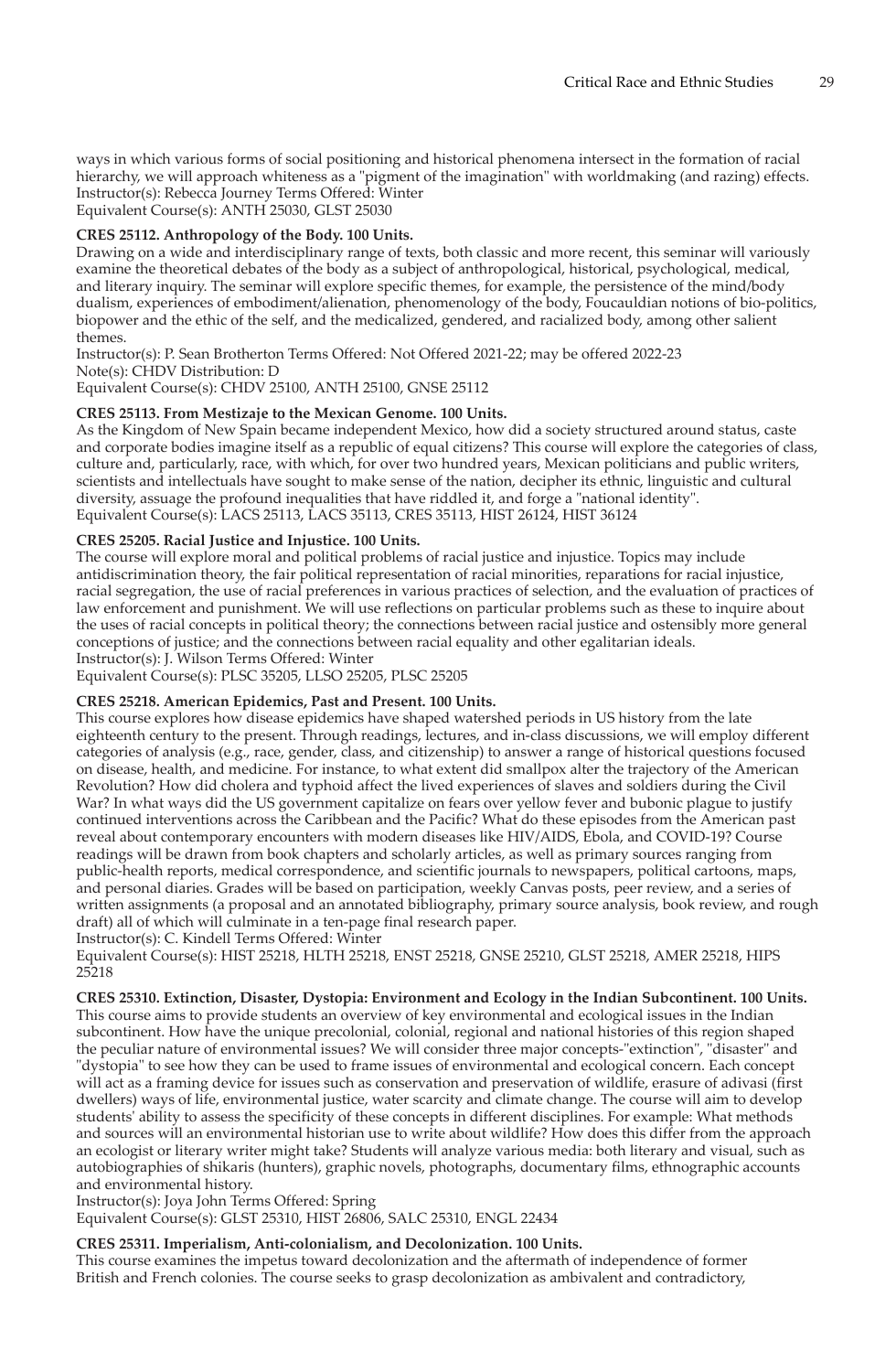that is, as simultaneously (if unexpectedly) the culmination of both imperialist ambitions and anti-colonial politics. It will consider: How and when did the demand for decolonization first come to be articulated? What underlying circumstances shaped the decolonization in the twentieth century? How are we to make sense of the "post-coloniality" that resulted after decolonization? The syllabus, which moves chronologically (with some exceptions), starts with India, privileging it as the first and, in some respects, exemplary instance of the ideological debates on imperialism, but will also touch on examples from Africa and the Caribbean. The course will register the significance of the rise of the Soviet Union after World War I in shaping the development of nationalist movements worldwide in the twentieth century. It will conclude on the melancholic notes that express the failure of anti-colonial movements to secure their stated objectives of democratic self-determination and economic independence.

Instructor(s): Sunit Singh Terms Offered: Winter

Equivalent Course(s): GLST 25311

#### **CRES 25320. Debate, Dissent, Deviate: Literary Modernities in South Asia. 100 Units.**

This class introduces students to the modernist movement in post-independence South Asia. Modernism will be understood here as a radical experimental movement in literature, film, photography and other arts, primarily aimed at critiquing mainstream narratives of history and culture. Given its wide scope, we will analyze a variety of texts over the ten-week duration of the class. These include novels, short stories, manifestos, essays, photographs, and films. The chronological span of the class is from the 1930s to the 1970s. Our aim will be to understand the diverse meanings of modernism as we go through our weekly readings. Was it a global phenomenon that was adopted blindly by postcolonial artists? Or were there specifically South Asian innovations that enable us to think about the local story as formative of global modernism? What bearings do such speculations have on genre, gender, and medium, as well as on politics? I will help situate the readings of each week in their specific literary and political contexts. Students will be able to evaluate, experiment with, and analyze various forms of modernist literary expressions emerging out of South Asia. This class will provide them with critical tools to interpret, assess, compare, and contrast cultural histories of non-Western locations and peoples, with an eye for literary radicalism. No prior knowledge of any South Asian language is necessary. Instructor(s): S. Dasgupta Terms Offered: Autumn

Equivalent Course(s): KNOW 25320, SALC 25320, GNSE 25320, GLST 25132, ENGL 25320

# **CRES 25323. Tolerance and Intolerance in South Asia. 100 Units.**

Few places in the world are as embroiled in the problem of diversity as South Asia, where sectarian violencefought mainly along religious lines, but also along caste, gender, and linguistic lines-is at the center of political maneuvering. South Asia offers important lessons in how people manage to live together despite histories of mutual strife and conflict about communities and castes. Focusing on the period of British colonial rule, this class explores different instances and ideologies of toleration and conflict. How were South Asian discourses of toleration by such leaders as Gandhi and Nehru different from their European counterparts (e.g., John Locke and John Rawls)? How did their ideologies differ from those articulated by their minority peers such as Ambedkar, Azad, and Madani? We will analyze constitutive precepts, namely secularism, syncretism, toleration. Our attention here will be on the universal connotations of these ideas and their South Asian expression. Fifth week onward, we will turn our attention to select thinkers: Gandhi, Ambedkar, Azad, Madani. Our focus here will be on the ways that each intellectual negotiated the thorny issues of toleration, difference, ethnicity, and belonging. All the thinkers covered in this class had an active presence in nationalist era politics. Finally, we will read historical accounts of some of the most frequent causes of intolerance, namely cow slaughter, music played before the mosque, and desecration of sacred objects.

Instructor(s): T. Reza Terms Offered: Spring

Note(s): All reading materials will be available in English. No prior knowledge of South Asian history or South Asian languages is required.

Equivalent Course(s): RLST 25323, SALC 25323, KNOW 25323, HIST 26812

#### **CRES 25500. PIR: Contemporary and Research Applications. 100 Units.**

In this seminar, students will design and carry out their own research project based on readings and themes from PIR. They will explore other relevant literature, including secondary scholarship, and develop a question to examine through ethnographic, archival, library and/or media-based research. The final product can be a research paper, a Canvas-based web page presentation, or other form. In addition to providing some exposure to qualitative research methods and the use of secondary literature, the course will also introduce students to research resources and projects on campus and beyond through field trips and guest speakers.

Instructor(s): Jennifer Spruill Terms Offered: Spring Prerequisite(s): SOSC 11400, SOSC 11500, SOSC 11600

Equivalent Course(s): SOSC 25500, SOCI 20288

# **CRES 25563. Does American Democracy Need Religion? 100 Units.**

In the United States, we find ourselves living as part of a democracy. But that simple fact doesn't necessarily make us fans of democracy by default. In fact, it leaves many questions unanswered: Is democracy a good thing? If so, why and on what grounds? Why should you or I value democracy and its ideals (e.g., equality, liberty, fraternity)? If we do, what (if anything) grounds our devotion to this shared political tradition? And does, can, or should religion have a role to play? In this course, we will explore American democracy as a normative tradition and its relationship to various religious traditions in American society. Through examining key interpreters of American democracy such as Danielle Allen, Abraham Lincoln, Martin Luther King, Jr., Cornel West, Joshua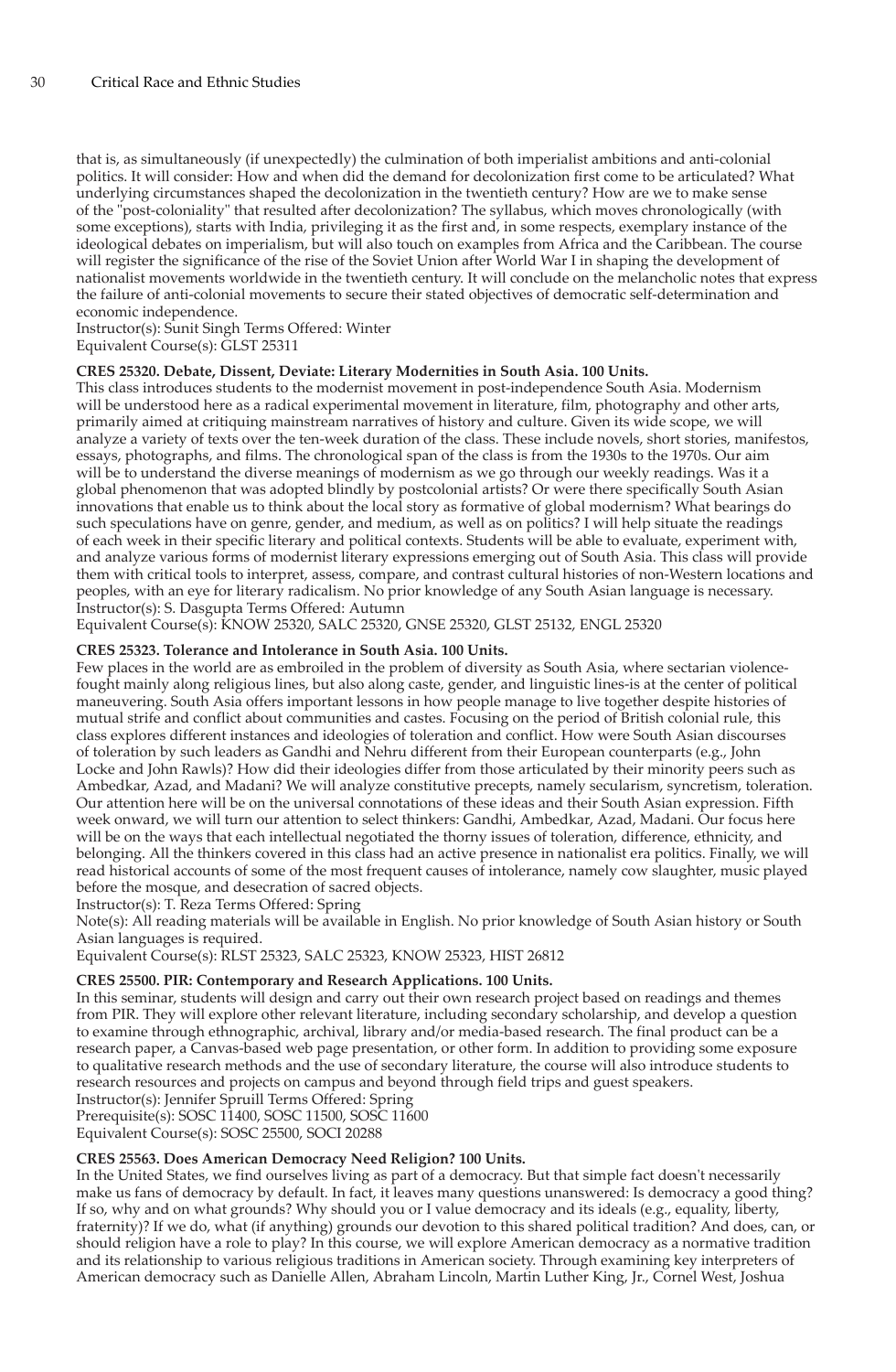Abraham Heschel, and Amanda Gorman, we will approach the question of how religion and democracy relate to one another. We'll investigate the relative independence of democracy and religion, focusing on philosophers and poets who emphasize American democracy as tradition in its own right. We will also consider "Civil Religion in America," through the work of sociologists and historians who suggest the dependence of the democratic on religion or something like it. Finally, we'll question the relative interdependence of American democracy and religious traditions by turning to claims of influential religious and political leaders and activists. No prerequisite knowledge required.

Instructor(s): Derek Buyan Terms Offered: Spring

Equivalent Course(s): AMER 25563, PBPL 25563, RLST 25563

# **CRES 25630. Poverty, Work, and Family Policy. 100 Units.**

This course examines contemporary policy questions regarding the dual spheres of work and family life, with a particular focus on economically impoverished families and communities. Students will analyze the relative merits of different policies designed to improve the conditions of work and family life and mitigate the effects of poverty on children's wellbeing. Throughout the ten-week quarter, we will consider demographic, labor market, and policy trends contributing to family poverty and income inequality in American society; interrogate policy debates concerning the responsibility of government, corporate, and informal sectors to address these critical social problems; and examine specific policy and program responses directed at (1) improving employment and economic outcomes and (2) reconciling the competing demands of employment and parenting. Although our primary focus will be on policies that promote the wellbeing of low-income families in the United States, relevant comparisons will be made cross-nationally, across race/ethnicity, and across income. This course is part of the Inequality, Social Problems, and Change minor.

Equivalent Course(s): LLSO 25630, SSAD 25630

#### **CRES 25640. Language as Resistance. 100 Units.**

Course Description TBA

Instructor(s): Tulio Bermudez Terms Offered: Spring Equivalent Course(s): LACS 35640, LING 35640, LING 25640, LACS 25640

#### **CRES 25662. Archiving AIDS: Art, Literature, Theory. 100 Units.**

The AIDS pandemic had a major impact on cultural production of the 1980s and the 1990s. But its effects did not end with the advent of highly active antiretroviral therapy (HAART) in 1995. This course will examine the AIDS archive in its broadest sense-including art, literature, and theory produced in direct and indirect response to the pandemic from the 1980s to the present. What was the role of cultural production in political activism? What kinds of narratives did the allegorization of AIDS make possible and normalize? How has the AIDS pandemic been remembered and memorialized in more contemporary art and literature? Drawing from U.S., Latin American, and European texts, we will explore how AIDS has impacted sociopolitical issues related to sexuality, gender, class, and race.

Instructor(s): Kris Trujillo Terms Offered: Autumn

Equivalent Course(s): LACS 25662, GNSE 20105, HLTH 25662, CMLT 25662

#### **CRES 25704. Environmental Justice in Chicago. 100 Units.**

This course will examine the development of environmental justice theory and practice through social scientific and ethical literature about the subject as well as primary source accounts of environmental injustices. We will focus on environmental justice issues in Chicago including, but not limited to waste disposal, toxic air and water, the Chicago heat wave, and climate change. Particular attention will be paid to environmental racism and the often understudied role of religion in environmental justice theory and practice. Throughout the course we will explore how normative commitments are expressed in different types of literature as well as the basis for normative judgments and the types of authorities authors utilize and claim as they consider environmental justice.

Instructor(s): Sarah Fredericks Terms Offered: Winter

Note(s): Graduate students need permission to enroll and will have additional requirements. Equivalent Course(s): PBPL 25704, RLST 25704, KNOW 25704, CHST 25704, AMER 25704, ENST 25704

#### **CRES 25709. Race and Ethnicity in the Modern Middle East. 100 Units.**

This seminar examines the ways that race and ethnicity are identified and discussed in Middle Eastern societies from the late-eighteenth century to the contemporary period. This class will analyze debates surrounding Middle Eastern racial and ethnic constructions in order to consider the extent to which these are the products of European colonialism-as some claim-or other legacies including Ottoman slave trade networks. This course addresses the ways these categories have shaped nationalist discourses, anticolonial struggles, US involvement in the Middle East, and contemporary questions of citizenship. Students will examine the role of diaspora encounters in Europe and the Americas in crafting these categories and ask whether new flows of migrants from sub-Saharan Africa, South Asia, and the Philippines to the Middle East are reconfiguring old constructions or creating new ones. Sources will include literature, music, and film and methodologies are cultural, social, and political history. The class comprises case studies from Morocco, the Nile Valley, Turkey, Israel, and the Gulf States.

Instructor(s): K. Hickerson Terms Offered: Winter

Note(s): A background in Middle Eastern history and/or studies is suggested but not required. Equivalent Course(s): NEHC 20852, HIST 25709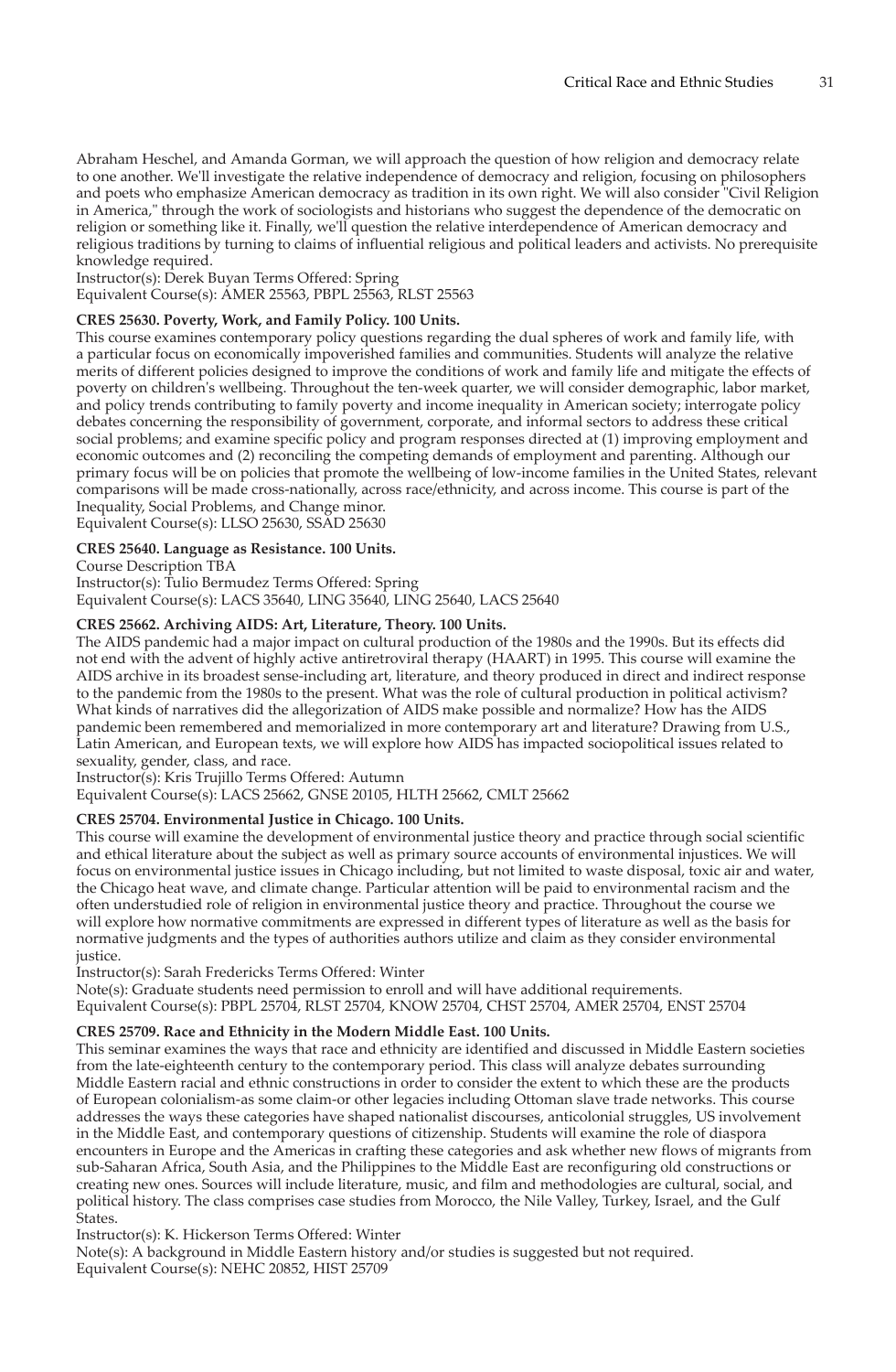# **CRES 25721. Music of the Black Radical Tradition. 100 Units.**

Black artists are often written out of the history of musical experimentalism. John Cage's place in the canon is secure, but what of Cecil Taylor's? Or Anthony Braxton's? Or Matana Roberts's? Labels like "jazz" or "free jazz" segregate these artists from white experimentalists, suggesting that their music is best understood within a narrowly racialized genre category, rather than as part of the experimental mainstream, with its assumed whiteness, institutional support, and inbuilt prestige. This course redresses this imbalance by centering the music of Black radical composers in the latter half of the twentieth century. We will study the music of a wide range of composers, including many associated with the Association for the Advancement of Creative Musicians (AACM), one of the most venerable musical collectives of the twentieth century, rooted right here in Chicago's South Side. The course will tack between studies of the music's sounds and its historical, political, and ideological contexts. We will develop critical and analytical language for engaging the often-bracing sound worlds of those composers while building out a contextual understanding of their work as at once capaciously experimental and situated in a political context of resistance.

Instructor(s): Steve Rings Terms Offered: Spring

Equivalent Course(s): MUSI 25721

# **CRES 25732. Prejudice and Discrimination: Individual Cost and Response. 100 Units.**

This foundational diversity class explores the origins and practices of racial/ethnic prejudice, stereotypes, and discrimination, and how demographic factors such as class, gender, sexuality, and nationality intersect to solidify and perpetuate inequality. We will explore the resulting psychological, economic, and sociopolitical tolls on individuals, and also examine various individual responses that can mitigate the negative impacts of or engage in resistance towards such discrimination (such as racial/ethnic identity development, deliberate retention of heritage culture, and social/political mobilization). Moreover, we will examine how these individual responses together with organized and collective efforts can bring about social changes. This class consciously expands a dominant binary discourse of race to develop a more inclusive and complex paradigm that accurately reflects the diversity of contemporary America.

Equivalent Course(s): SSAD 25732, CRES 45732, SSAD 45732

# **CRES 25800. POC (Playwrights of Color) 100 Units.**

This course explores contemporary works by American playwrights of color, with a focus on how to thoughtfully lead and/or participate in conversations around race and theatre both in- and outside of the rehearsal room. Students will read and discuss how playwrights such as Adrienne Kennedy (1960s), Suzan-Lori Parks (1990s-2000s), Branden Jacob-Jenkins and Young Jean Lee (2018) employ imagery, archetypes and stereotypes, and taught and true history to expand and morph not just the American canon but the American story to include rather than exclude people of color.

Instructor(s): Jess McLeod Terms Offered: Autumn

Note(s): ATTENDANCE AT FIRST CLASS SESSION IS MANDATORY.

Equivalent Course(s): TAPS 25800

#### **CRES 25945. Settler Colonialism: From the US to Palestine. 100 Units.**

In this course, we will consider settler colonialism as a contemporary, ongoing process as it unfolds in both North America and the Middle East, thinking through the problems of state formation, citizenship, land expropriation, and the law in these two contexts. While US and the state of Israel share a (tentative) commitment to liberal democracy, this has hinged on the erasure of indigenous populations even as the states expanded to envelop greater swaths of territory. In the process, settler and indigenous peoples have been moved, as well as transformed, producing new subjectivities in relation to both the state and international law. Over the quarter, we will examine the transformations of space and subjects effected by the settler colonial project, drawing on historical, anthropological, and theoretical literature.

Instructor(s): Callie Maidhof Terms Offered: Not offered 2022-2023 Equivalent Course(s): GLST 25945, ANTH 25945, RLST 26945

# **CRES 25950. The Psychology of Stereotyping and Prejudice. 100 Units.**

This course introduces concepts and research in the study of stereotyping and prejudice. Topics include the formation of stereotypes and prejudice; the processes that underlie stereotyping and prejudice; stereotyping and prejudice from the target's perspective; and prejudice and stereotype reduction. The course will cover a variety of groups (e.g., race, gender, weight, and sexual orientation) and explore the implications of stereotyping and prejudice across a number of settings (e.g., educational, law, and health). Instructor(s): A. Light Terms Offered: Winter

Equivalent Course(s): PSYC 25950

# **CRES 26050. Race, Ethnicity, Language, and Citizenship in the United States. 100 Units.**

This course is intended to help students make sense of the current discourse on diversity and inclusion/exclusion from a historical perspective. They will be trained to read critically the evolution of political discourse on citizenship in the United States since the American Revolution. They will learn to detect the role of shifting interpretations of race and ethnicity, after that of European nationality, in determining who is (not) a (full) citizen. For instance, who counted as "American" in the early stages of the Republic? Why were Native Americans and (descendants of) forced immigrants from Africa excluded at the outset? How did English become the unofficial language of American citizenship and inclusion? What factors favored its rise and drove to extinction the competing European national languages?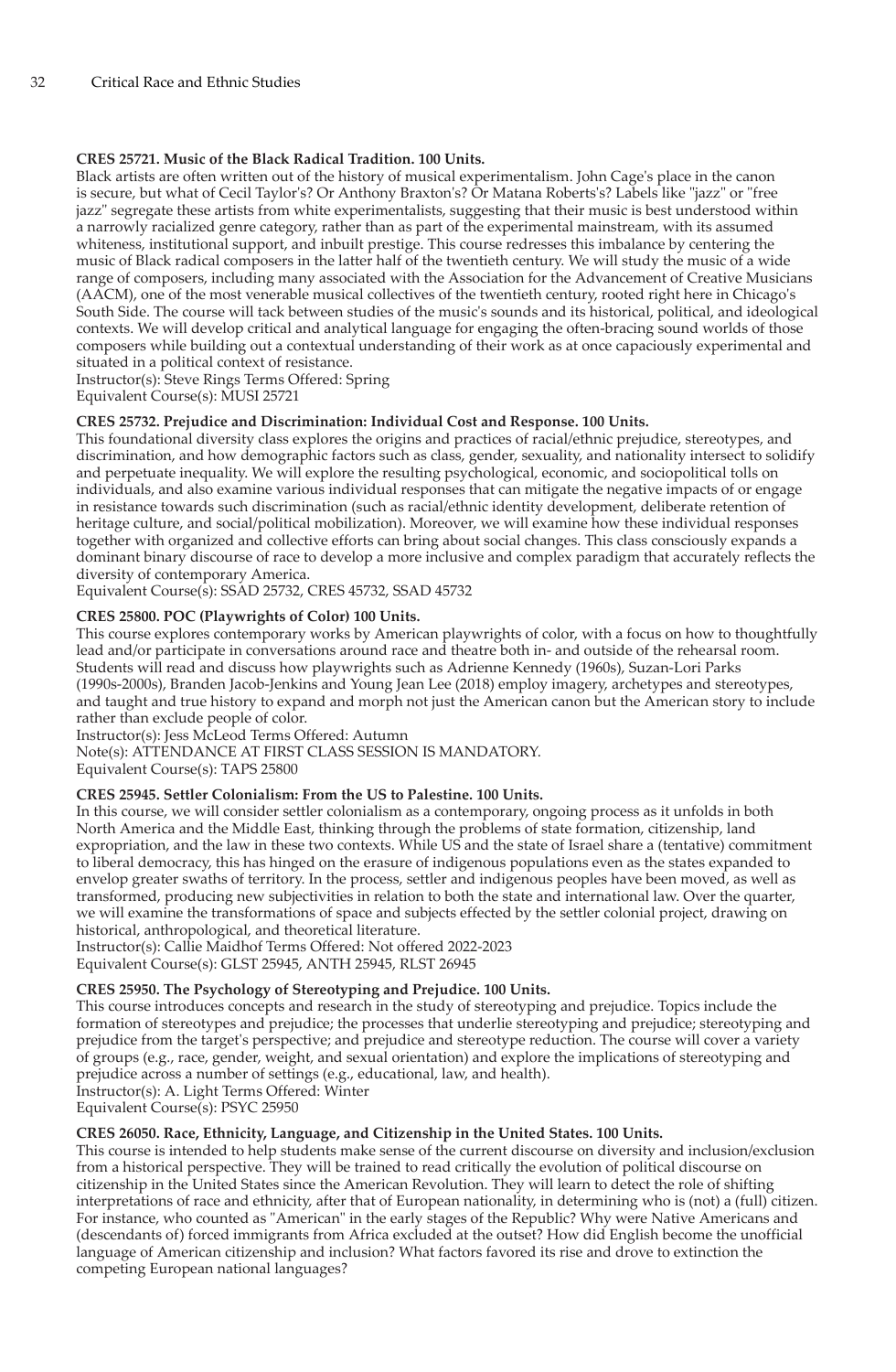#### Instructor(s): Salikoko Mufwene Terms Offered: Spring Equivalent Course(s): CHDV 26050, LING 26050, CHDV 36055, LING 36050

# **CRES 26068. Violence and the State. 100 Units.**

Violence in modern states is at once exceptional and ever-present, thought of as aberration even as it is routinely employed. Focusing primarily on modern Europe and its colonial empires, this seminar will explore this contradiction in theory and practice. We will consider violence at the intersection of race, gender, and class. We will learn how various modern thinkers including Tocqueville, Weber, and Sorel theorized the place of violence in liberal society. We will read writers and activists like Frantz Fanon, Mohandas Gandhi, and Assia Djebar to understand the role of violence in empire and decolonization. Finally, we will connect this history to the present day by considering how it relates to police violence in the contemporary world.

Instructor(s): Yan Slobodkin Terms Offered: Spring Note(s): This course partially fulfills the research seminar requirement for the IRHUM major.

Equivalent Course(s): KNOW 26068, IRHU 27003, GNSE 27005, HMRT 27003

# **CRES 26115. Queer South Asia. 100 Units.**

This course explores representations of queerness, same-sex love, sexualities and debates around them by introducing students to a variety of literary texts translated from South Asian languages as well as films, geographically ranging from India and Pakistan to Sri Lanka. We will also read scholarship that will help us place the production and reception of these primary sources in historical, political, cultural and religious contexts. In particular, we will examine questions of history and continuity (recurrent themes and images); form and genre (differences of representation in mythological narratives, poetry, biography, fiction, erotic/legal/ medical treatises); the relationship of gender to sexuality (differences and similarities between representations of male-male and female-female relations); queerness as a site for exploring other differences, such as caste or religious difference; and questions of cross-cultural and transnational dialogue and cultural specificity. Instructor(s): Nisha Kommattam Terms Offered: Autumn

Equivalent Course(s): HMRT 26113, CMLT 26113, SALC 26113, GNSE 26113

# **CRES 26205. American Political Economy and Race. 100 Units.**

This course will explore how individual or group identity and social location is understood in economics. Specifically, we will use a political economy framework, which emerges from the premise that economic life has material, cultural, and political dimensions and that an individual's (or group's) identity or social location--e.g., race, gender, and class--may constrain or empower agents in their participation in economic and political life. The readings will draw from diverse disciplines including political science, economics, and sociology and will focus primarily on the intersection of race and class.

Instructor(s): P. Posey Terms Offered: Winter

Equivalent Course(s): PLSC 26205

# **CRES 26212. Moses and Modernity. 100 Units.**

The story of Moses is at once the most nationalist and the most multiculturalist of narratives. -Barbara Johnson "Moses fails to enter Canaan, not because his life is too short, but because it is a human life. -Franz Kafka The biblical figure of Moses has furnished a diverse range of interpreters-from the early Rabbis, to Black abolitionist activists in the antebellum U.S., to mid-20th century German authors challenging Nazism-with a powerful exemplar of the potential of emancipation and the meaning of national identity. At the same time, the sheer number of interpretations and retellings of the story of Moses and the Exodus of the ancient Israelites from Egypt suggests the contradictions and ambiguities which persistently haunt those political projects. In this discussion-based seminar course, we'll reflect on both of these aspects of the Exodus story as it is told and retold in modernity. Our journey begins with the books of Exodus and Deuteronomy as well as early rabbinic and Christian exegesis before moving on to more recent representations and interpretations. These include visual artworks (Michelangelo, Chagall); music (Schoenberg, African American spiritual songs); Cecil B. DeMille's 1923 silent blockbuster The Ten Commandments; Freud's Moses and Monotheism and a response to Freud by Edward Said; and literary writings by Yehuda Amichai, Shulamith Hareven, Frances E. W. Harper, Zora Neale Hurston, Alain Mabanckou, Thomas Mann, and Avivah Gottlieb Zornberg.

Instructor(s): Sam Catlin Terms Offered: Autumn

Equivalent Course(s): RLST 26213, CMLT 26212, GRMN 26212, JWSC 26212

# **CRES 26220. Witches, Sinners, and Saints. 100 Units.**

This course examines representations of women's bodies and sexualities in colonial Latin American writings. In doing so, we will study the body through a variety of lenses: the anatomical body as a site of construction of sexual difference, the witch's body as a site of sexual excess, the mystic's body as a double of the possessed body, the tortured body as a site of knowledge production, and the racialized bodies of New World women as sites to govern sexuality, spirituality, labor, and property in the reaches of the Spanish Empire. Instructor(s): Larissa Brewer-García Terms Offered: Autumn

Prerequisite(s): For undergrads: SPAN 20300 or consent of instructor.

Note(s): Taught in Spanish.

Equivalent Course(s): SPAN 26210, LACS 26212, SPAN 36210, CRES 36220, LACS 36212, GNSE 36210, GNSE 26210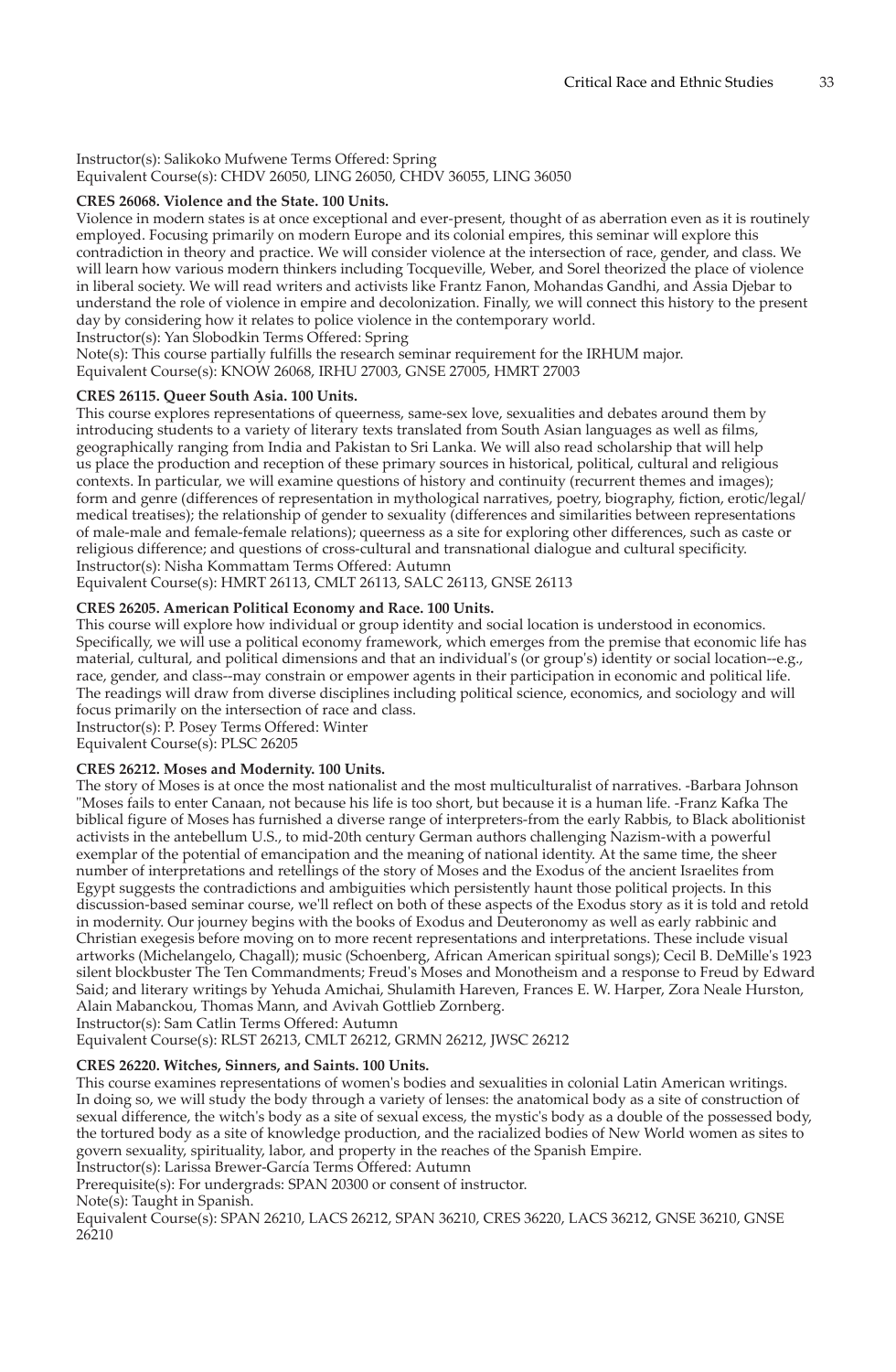# **CRES 26230. Dance, Identity, and Appropriation. 100 Units.**

This survey course will look at the ways that dance-across genres, geographies, and histories-has negotiated, challenged, and complicated ideas of identity and authority. Grounded in histories including the 1893 World Columbian Exposition, where Swedish-American Christine Olson performed Turkish dance on the Midway, as well as modern dance pioneer Ruth St. Denis' imitation of the Indianness she encountered on a cigarette ad, we will explore case studies including American minstrel traditions, hip hop dance, the Nutcracker and other classical ballets, dance tourism like Hula and West African forms, viral K-pop dance tutorials, and more. These case studies will be used to discover how dance, and the dancing body, performs and problematizes appropriation. Part seminar/part practicum, assignments will include short written papers and performance projects including dance reconstructions.

Instructor(s): L. Leopold Terms Offered: Spring Equivalent Course(s): TAPS 36220, TAPS 26220

#### **CRES 26231. Dance and the Archive. 100 Units.**

In this class, dance and the archive are addressed through three relationships: documenting dance for the archive, researching dance in the archive, and dancing as an archive of past events. The course unveils major topics in dance history and practice, such as alternative ideas about historical narratives and categories, the ephemerality of live performance, and how bodies hold knowledge and lived experience, with an emphasis on how racial structures shape archives. In course assignments, students will conduct research using archival sources and build archives that document and consist of their own moving bodies. Instructor(s): Tara Aisha Willis Terms Offered: Autumn

Equivalent Course(s): TAPS 26230

# **CRES 26240. Black Experimentation in Dance. 100 Units.**

In this course, experimentation is explored as a choreographic approach to dancing and making dances. Grounded in process, practice, inquiry, and improvisation, experimentation has a long history in Black expressive culture. This class pairs readings at the intersection of Black performance theory, feminist and queer of color theory, and Black dance studies with examples of dance performances and artists interrogating topics such as the problem of aesthetic categorization, navigating racial visibility/invisibility onstage, and the politics of Black dancing bodies. The class focuses on concert dance in the United States, but may cover examples from social dance, popular entertainment, performance art, and global contexts.

Instructor(s): Tara Aisha Willis Terms Offered: Spring Equivalent Course(s): TAPS 26240

#### **CRES 26260. Katherine Dunham: Politics in Motion. 100 Units.**

This course traces the creative, political, and scholarly legacies of Katherine Dunham (1909-2006), exploring the immeasurable impact of her career as a dancer, choreographer, anthropologist, activist, and creator of the Dunham Technique. Students will merge embodied practice with in-class discussions of theoretical texts, questioning the role of Black dance traditions of the 20th century in helping shape transnational and Black diaspora studies. In keeping with the geographic scope of Dunham's practice and research, we will engage Black dance and social movements of the Caribbean, Latin America, the United States, and beyond. Central concepts of performance ethnography, Caribbean studies, and Black feminisms will anchor an investigation of dance as an intellectual process and as social action. We will contemplate the methods of artist-activists and artist-scholars in traversing disciplines and foregrounding new fields of thought. This course will balance training with a certified practitioner in Dunham Technique with field studies, archival research, and short choreographic experiments while taking advantage of concurrent city-wide events celebrating Dunham's legacy. No previous dance experience is required, and students should be prepared to engage through the body as well as intellectually in each class.

Instructor(s): H. Crawford Terms Offered: Autumn Equivalent Course(s): TAPS 36260, CHST 26260, TAPS 26260

**CRES 26290. Mapping Black Social Dance: Hip Hop and House in the Community and Onstage. 100 Units.**

This hybrid studio/seminar course offers an overview of the formal techniques, cultural contexts, and social trends that shape current Black social and vernacular dance practices. Modules will be built around Black social culture by looking at key histories and theories around Black dance, music and other cultural aesthetics from hip hop to house. As part of our exploration, we will cover themes such as: the Great Migration, the range of Black social dance forms from blues, jazz, disco, and dancehall that have influenced the evolution of hip hop and house on global scale; and the spectrum of social spaces from clubs to lounges and public events that have been critical to preserving Black cultural heritage and creating safe spaces for belonging and flourishing. Selected readings and viewings will supplement movement practice to give historical, cultural, and political context. Instructor(s): M. McNeal Terms Offered: Spring

Equivalent Course(s): CRES 36290, MUSI 33620, MUSI 23620, TAPS 26290, TAPS 36290

## **CRES 26302. Bodies at Work: Art & Civic Responsibility. 100 Units.**

Contemporary artists are quickly adapting their practices to be more inclusive, diverse, accessible and physically safe. In particular, the rise of intimacy design and anti-racist work in theatre, film and television has opened up a dialogue about how artists do their work responsibly. Through practice and investigation, this class will dive into the responsibility of artists in contemporary artistic processes. We will explore both how the tools and capacities of artists can transform civic practice and, conversely, how artists are grappling with the civic issues of body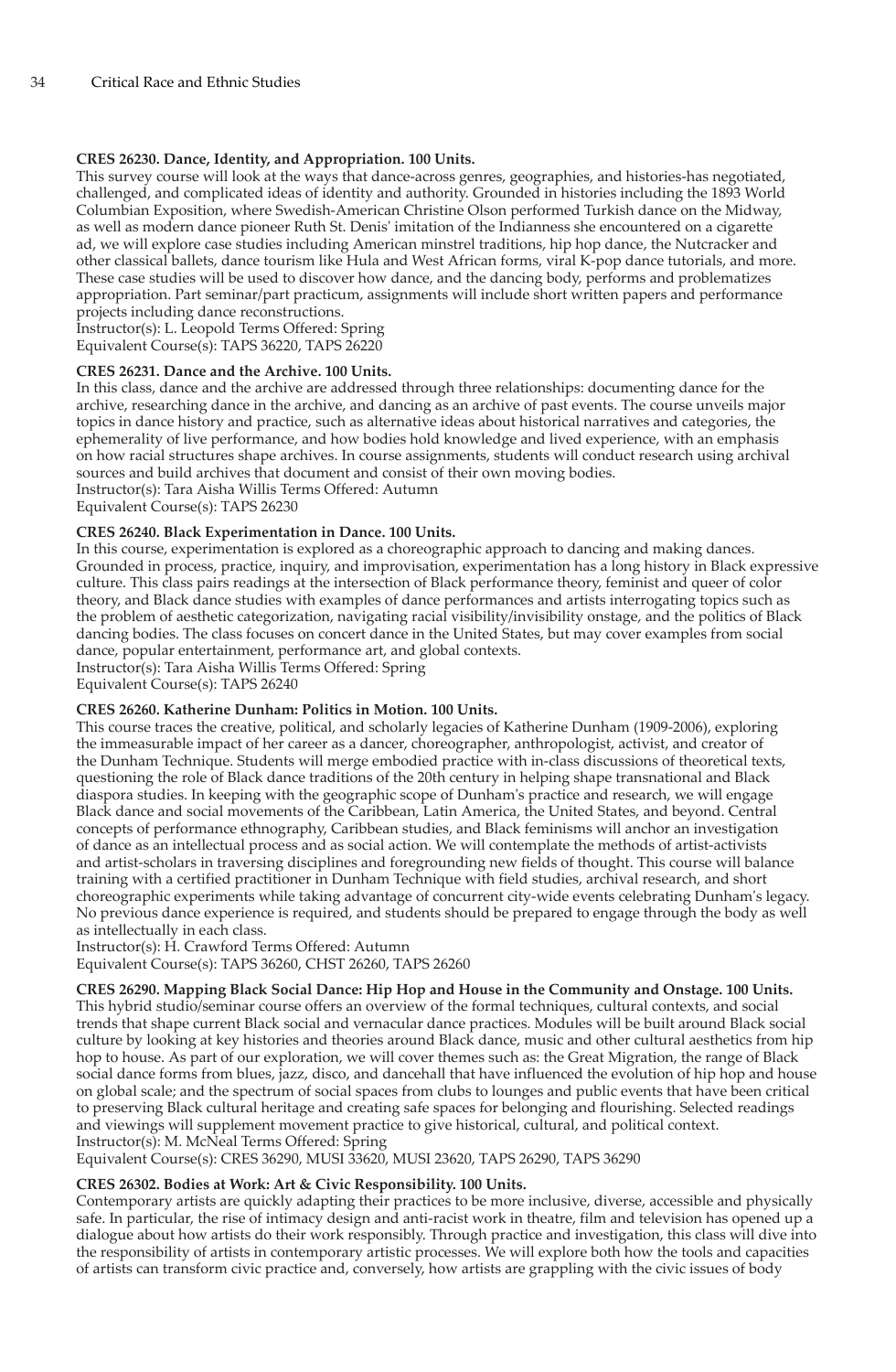safety, anti-racism and accessibility in arts practice. We will explore how centering the body can create respectful engagement in the arts. We will look at the work of Enrich Chicago, Nicole Brewer, Sonya Renee Taylor, Not in Our House and Intimacy Directors & Coordinators among others.

Instructor(s): D. de Mayo Terms Offered: Spring

Equivalent Course(s): CHST 26302, GNSE 26303, TAPS 26302

# **CRES 26380. Indigenous Politics in Latin America. 100 Units.**

This course examines the history of Indigenous policies and politics in Latin America from the first encounters with European empires through the 21st Century. Course readings and discussions will consider several key historical moments across the region: European encounters/colonization; the rise of liberalism and capitalist expansion in the 19th century; 20th-century integration policies; and pan-Indigenous and transnational social movements in recent decades. Students will engage with primary and secondary texts that offer interpretations and perspectives both within and across imperial and national boundaries.

Instructor(s): Diana Schwartz Francisco Terms Offered: Spring

Equivalent Course(s): LACS 36380, GLST 26380, HIPS 26380, HIST 26318, ANTH 23077, LACS 26380

# **CRES 26386. Greater Latin America. 100 Units.**

What is "Latin America," who are "Latin Americans" and what is the relationship among and between places and people of the region we call Latin America, on the one hand, and the greater Latinx diaspora in the US on the other? This course explores the history of Latin America as an idea, and the cultural, social, political and economic connections among peoples on both sides of the southern and eastern borders of the United States. Students will engage multiple disciplinary perspectives in course readings and assignments and will explore Chicago as a crucial node in the geography of Greater Latin America. Some topics we will consider are: the origin of the concept of "Latin" America, Inter-Americanism and Pan-Americanism, transnational social movements and intellectual exchanges, migration, and racial and ethnic politics. Instructor(s): Diana Schwartz Francisco Terms Offered: Autumn

Equivalent Course(s): ANTH 23003, LACS 36386, HIST 26321, LACS 26386

# **CRES 26500. History of Mexico, 1876 to Present. 100 Units.**

From the Porfiriato and the Revolution to the present, this course is a survey of Mexican society and politics, with emphasis on the connections between economic developments, social justice, and political organization. Topics include fin de siècle modernization and the agrarian problem; causes and consequences of the Revolution of 1910; the making of the modern Mexican state; relations with the United States; industrialism and land reform; urbanization and migration; ethnicity, culture, and nationalism; economic crises, neoliberalism, and social inequality; political reforms and electoral democracy; violence and narco-trafficking; the end of PRI rule; and AMLO's new government.

Instructor(s): M. Tenorio Terms Offered: Winter

Note(s): Assignments: two essays

Equivalent Course(s): LLSO 26500, HIST 36500, LACS 36500, LACS 26500, HIST 26500

#### **CRES 26511. Through the Prism of an Intellectual Life: Thinking through conversation in the ruins of empire. 100 Units.**

What is the place of conversation in political thought? What makes such conversations generative or fulfilling? What role do conversations about politics play in connecting our present to the past and in helping us to reimagine our futures? These are some of the questions that this course hopes to explore by following along the threads of a conversation that has united the aims, hopes, and disappointments of three generations of anticolonial thinkers in the Afro-Atlantic world. Taking the intellectual life of the Jamaican-British social theorist, Stuart Hall, as an exemplary site for this investigation, students will engage with a variety of sources-recordings, interview transcripts, memoirs, scholarship, and political writings-in an effort to piece together one strand of conversation out of which Hall's intellectual life took shape and through which he in turn shaped the intellectual lives of others. Of particular interest here is the intergenerational character of these conversations. Students will be encouraged to explore how people are shaped by intergenerational preoccupations and concerns, even as they come to take up these preoccupations in new ways that often mark a break from the past. Together, we will also examine how, in narrating their own preoccupations and intellectual lives to themselves, people lay claim to particular pasts and sketch out hoped-for futures.

Instructor(s): Daragh Grant Terms Offered: Winter

Equivalent Course(s): PLSC 20928

#### **CRES 26513. Migration, Urbanization, & Making of the Americas in 20th Century. 100 Units.**

This course investigates cities in the Americas as "migrant cities," that is, the outcomes of the movement of millions of peoples across regions, borders, and oceans. We will consider three broad migratory movements: European migrations to cities such as New York and Buenos Aires between 1870 and 1930; internal migrations of people of African or indigenous descent from the US South to northern cities and from the Brazilian northeast to its southern industrial cities between 1930 and 1970; and, finally, the South-North migration from Mexico and Central America to the United States between 1970 and the present. By comparing these migratory movements, we will explore how migration has shaped twentieth-century megacities, asking, among other questions: Is the United States "melting pot" truly exceptional or has the whole continent been effected by movements of people across regions and borders? Have cities represented spaces of opportunity and liberation for migrants, or rather, are they sites where inequality and oppression have simply adopted a different form? What is the relationship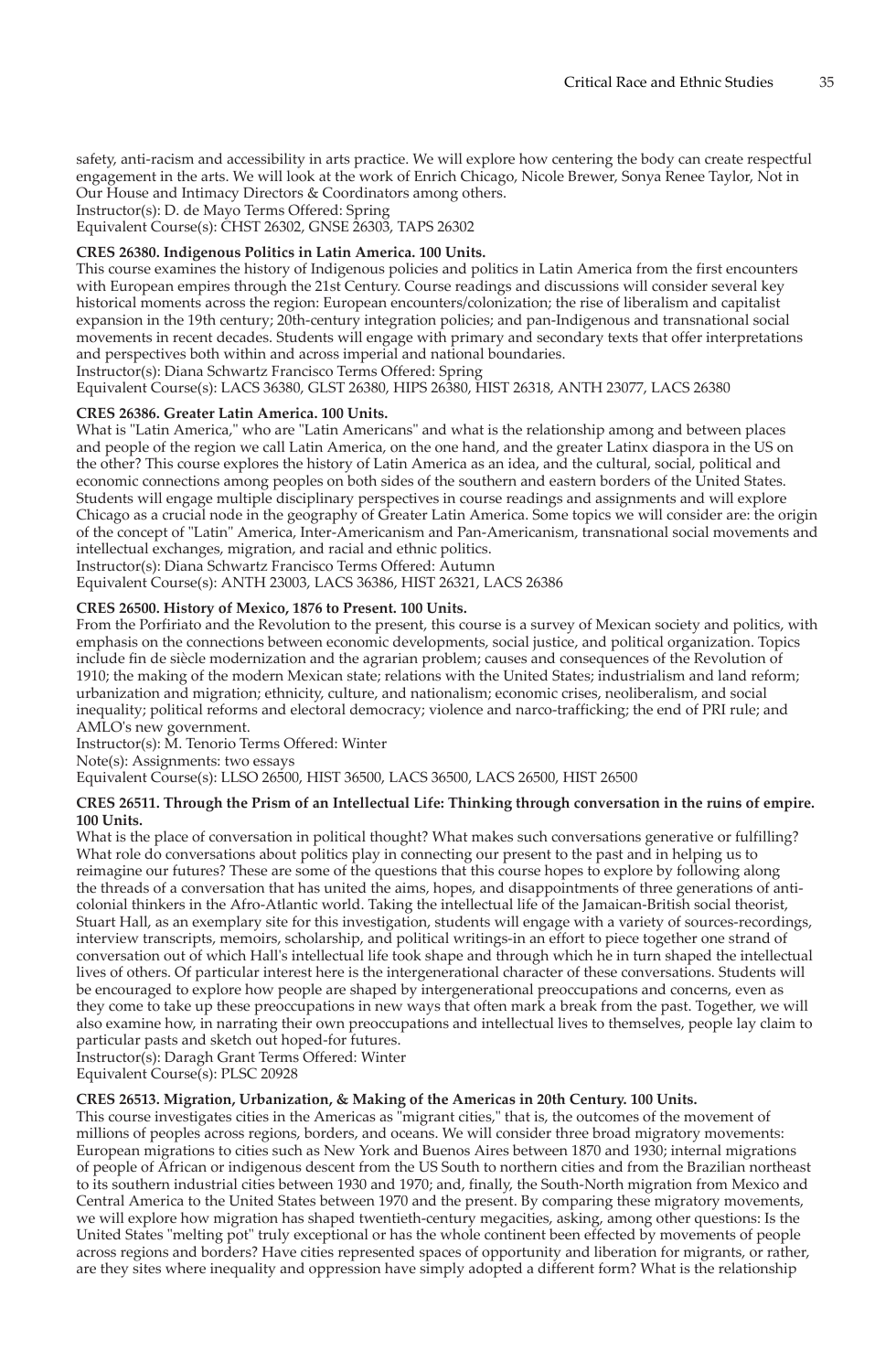between urban migration and twentieth-century understandings of race and culture? Is the presence of Latinos and Mexicans in US cities a new phenomenon or and old one? Does it represent a threat, an opportunity, or more of the same?

Equivalent Course(s): HIST 26513

# **CRES 26940. Race & Ethnicity in American Comics. 100 Units.**

This course examines the representation and discourse of race and ethnicity in an array of American comics, including early newspaper strips, underground and alternative comics, and autobiographical graphic narratives. Along with works that emphasize an intersectional approach to race, we will discuss the history of racist caricature and recent controversies such as the depiction of Mohammed in Danish and French cartoons. We will also study how the mechanics of the visual-textual medium engender unique modes of representing race in literature. Some of the cartoonists we will observe include Art Spiegelman, Marjane Satrapi, Marjorie Liu, and Los Bros Hernandez. (B)

Equivalent Course(s): ENGL 26940

# **CRES 27000. The American Culture Wars. 100 Units.**

Should we rename institutions named for people who advocated--or accepted--white supremacy? Should the religious views of judges be subject to public scrutiny? Should religious institutions be exempt from certain public health regulations? These questions are only the latest battlefields in the "culture wars," the long-running conversation-or, more often, shouting match-about what the United States ought to stand for and how Americans ought to live. This course will explore how Americans have wrestled with questions of morality and national identity since the country's founding. It will put contemporary struggles in context by examining past cultural conflicts. Potential topics include: the establishment and disestablishment of religion in the early United States; debates over how many and what kind of immigrants to allow into the country; and campaigns to control or prohibit dangerous substances, especially alcohol.

Instructor(s): Will Schultz Terms Offered: Autumn

Equivalent Course(s): HIST 27715, AMER 29000, GNSE 29000, RLST 29000

# **CRES 27002. The Age of Emancipation. 100 Units.**

Did the emancipation of millions of African-descended people from the bonds of chattel slavery-beginning with the 1791 slave rebellion in Haiti and ending with Brazilian abolition in 1888-mark the beginning of an irrevocable march towards Black freedom? Or was it merely an evolution in the continuing exploitation of Black people throughout the Americas? This course scrutinizes the complex economic, political, ideological, social, and cultural contexts that caused and were remade by emancipation. Students are asked to consider emancipation as a global historical process unconstrained by the boundaries of the modern nation-state, while exploring the reasons for and consequences of emancipation from a transnational perspective that incorporates the histories of the United States, the Caribbean, Latin America, and Africa. By focusing on the ideological ambiguities and lived experiences of enslaved people, political actors, abolitionists, religious leaders, employers, and many others, this seminar will question what constitutes equality, citizenship, and freedom. Finally the course will explore what role emancipated slaves played in shaping the historical meanings and practices of modern democracy. Instructor(s): M. Hicks Terms Offered: Winter

Note(s): Assignments: short and long papers.

Equivalent Course(s): HIST 39002, HIST 29002, LACS 29002, LACS 39002

#### **CRES 27017. Passing. 100 Units.**

In this course, we examine how people move within and between categories of identity, with particular attention to boundary crossings of race and gender in U.S. law and literature from the nineteenth century to the present. Law provides a venue and a language through which forces of authority police categories of identity that, at Jean Stefancic and Richard Delgado observe, "society invents, manipulates, or retires when convenient." Readings will include theoretical texts as well as court rulings, cultural ephemera, and literary texts.

Instructor(s): Nicolette I. Bruner Terms Offered: Spring Equivalent Course(s): ENGL 27017, KNOW 27017, GNSE 27017

# **CRES 27075. The Latinx Religious Experience: Race and the Politics of Faith in the US. 100 Units.**

Latinos? Hispanics? Latinx? How much do we know about one of the largest minorities (18.5%) in the USA? How does their culture shape their religious experience? What is the role of religion in their politics and activism? In this class we will explore these and other questions drawing from biographical narratives, history, sociology, and theology. In the first part of this course, students will be introduced to foundational biographical narratives and historical sources for studying the Latinx religious experience. In the second part of the course, students will examine the diversity of Latinx religion and the multiple functions of faith and devotion in the Latinx community. The course culminates with a close examination of three authors (Roberto Goizueta, Michelle González, and Nancy Pineda-Madrid) whose work allows us to understand the complex and diverse links between theological reflection, religious practice, and political action in the Latinx community. No prerequisites. Instructor(s): Raul Zegarra Terms Offered: Autumn

Equivalent Course(s): AMER 27075, ANTH 23326, LACS 27075, SOCI 20539, RLST 27075

# **CRES 27100. Égalité des races dans la francophonie. 100 Units.**

La réflexion anthropologie sur la Caraïbe commence avec les premières explorations européennes au cours des 15e et 16e siècles. Tout comme lors du développement de la colonisation, puis du système esclavagiste inauguré par le Code Noir (1685), la question raciale s'instaure au cœur même de la revendication républicaine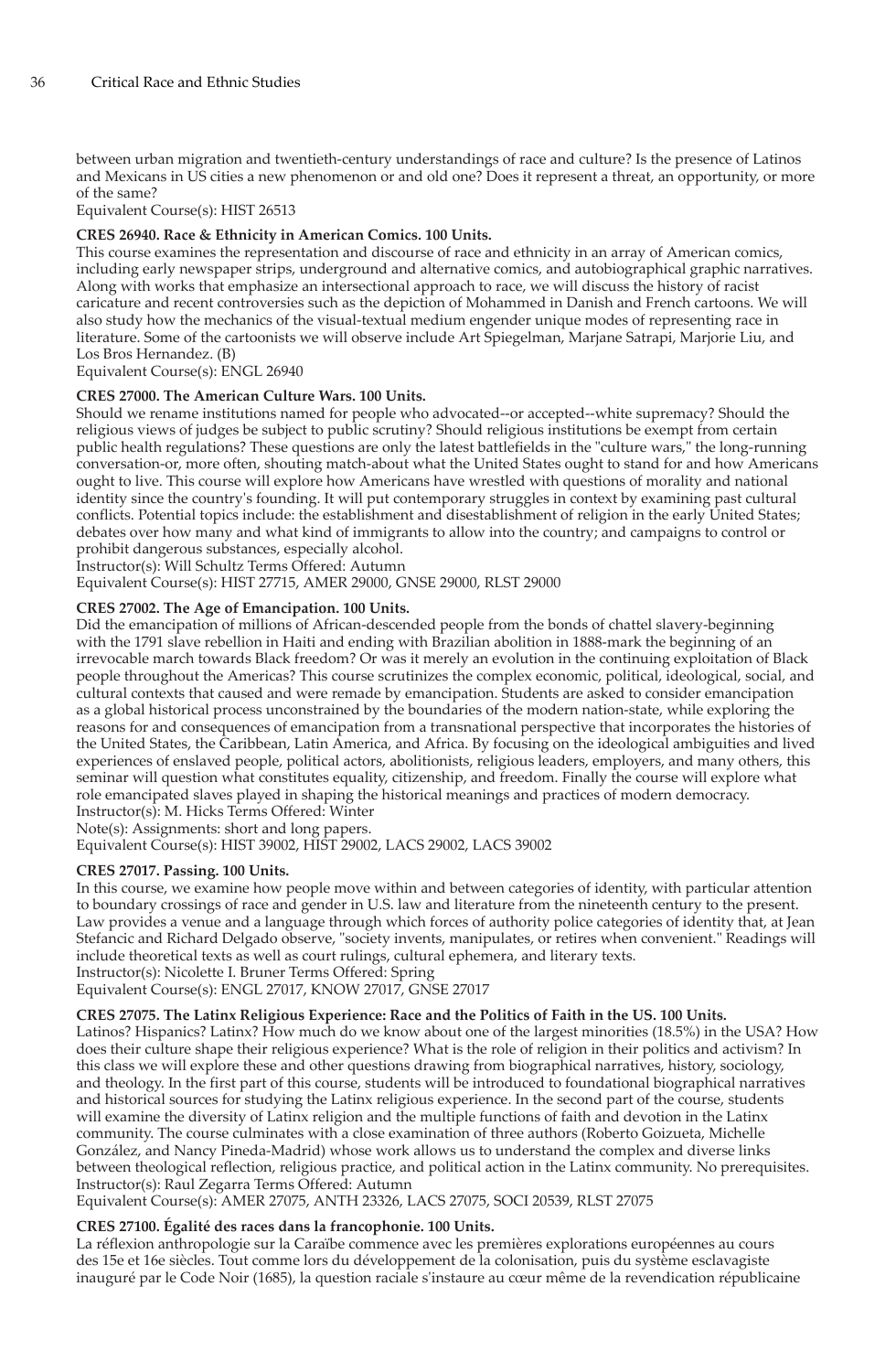des esclaves et de l'indépendance haïtienne. C'est cependant au milieu du 19e siècle, période où triomphe l'anthropologie positive, que paraîtront deux ouvrages majeurs sur la question raciale: De l'inégalité des races (1853) de Gobineau et De l'égalité des races humaines (1885) d'Anténor Firmin, l'un des premiers noirs à être membre de la Société d'anthropologie de Paris. Le séminaire analysera ces deux ouvrages en rapport avec l'esprit et l'histoire des idées de l'époque en mettant en évidence, à travers les réflexions théoriques et les œuvres des Durkheim, Firmin, Gobineau, Hibbert, Joseph-Janvier, Madiou, Marcelin, Moreau de Saint-Méry, Renan, Saint-Rémy, Schœlcher, l'émergence croisée et progressive d'un formidable discours sur la race dans l'histoire, la littérature et la philosophie politique, tout au long de la deuxième moitié du 19e siècle. Equivalent Course(s): CRES 37110, FREN 37100, FREN 27100

#### **CRES 27200. African American History to 1883. 100 Units.**

A lecture course discussing selected topics in the African American experience (economic, political, social) from African origins through the Supreme Court decision invalidating Reconstruction Era protections of African American civil rights. Course evaluations via online quizzes and take-home essays.

Instructor(s): T. Holt Terms Offered: Winter

Equivalent Course(s): CRES 37200, HIST 27200, HIST 37200, LLSO 26901

#### **CRES 27207. The North American West, 1500 - 1900. 100 Units.**

Go west, young man, go west!" newspaper editor Horace Greeley allegedly proclaimed. Although he only visited the region himself, his proclamation referred to the host of opportunities thought to be lying in wait among the uncharted territories out yonder. The West has embodied both the American dream and an American nightmare. This co-taught class will examine the changing delineations, demographics, conceptualizations, and significance of the North American West across four centuries and several empires.

Equivalent Course(s): HIST 27207, AMER 27207, GNSE 27207, HIST 37207, AMER 37207, CRES 37207, GNSE 37207

#### **CRES 27300. African American History since 1883. 100 Units.**

A lecture course discussing selected topics in the African American experience (economic, political, social) from Reconstruction Era protections of African American civil rights through social and political movements in the twentieth and twenty-first centuries seeking their restoration. Course evaluations via online quizzes and takehome essays.

Instructor(s): T. Holt Terms Offered: Spring

Equivalent Course(s): HIST 27300, LLSO 28800, HIST 37300, CRES 37300

# **CRES 27305. Haj to Utopia: Race, Religion, and Revolution in South Asian America. 100 Units.**

With the election of Kamala Harris to the office of Vice President in the 2020 election, it would appear that Americans of South Asian descent find themselves nearer than ever to the center of U.S. political power. But what if one narrated the history of South Asian Americans not according to their inevitable embrace of imperialist politics, economic and cultural capital, but as fraught subjects of a settler colonial regime? What are the alternative futures, of life, love, and liberation, imagined by transnational revolutionaries? How does the politics of immigrant identity operate at the nexus of race and caste? How does religion index race in the eyes of the surveillance state? How do South Asian histories of migration prefigure the mass displacements, border enforcements, and unequal labor conditions that have defined the politics of globalization in the 21st century? Instructor(s): Anand Venkatkrishnan Terms Offered: Spring

Equivalent Course(s): AMER 27305, SALC 27305, RLST 27305, GLST 27305, HIST 26813

# **CRES 27330. African American History, 1865-2016. 100 Units.**

This class will introduce students to the key themes, events, problems and advances within African American history, after the end of slavery. Readings will include Reconstruction-era documents, Ida B. Wells, Ned Cobb, W. E. B. Du Bois, Howard Thurman, Septima Clark, Philippe Wamba, and Audre Lorde among others. Instructor(s): A. Green Terms Offered: Winter

Note(s): Assignments: two short (3–6 pp) papers and one long 10–15 pp) paper for undergraduates; one short (5– 7 pp) and one long (15–20 pp) for graduate students.

Equivalent Course(s): HIST 37310, AMER 27310, HIST 27310

#### **CRES 27379. Reparations. 100 Units.**

This course focuses on growing philosophical literature on reparations, with special emphasis on the legacy of racialized slavery in the United States. As we'll see, the debate over reparations raises a number of complex philosophical problems: what does it mean today to atone for hundreds of years of slavery, given that those who enslaved other human beings and those who were enslaved are now long dead? Indeed, who today has an obligation to atone for it? What must they do in order to atone for it? And who should have the authority to decide what a successful atonement or rectification would look like? These questions cannot be answered decisively without a precise account of the wrongs intrinsic to the institution of slavery, on the one hand, and its various afterlives, on the other. Some of the authors we'll read include: Bernard Boxill, Angela Davis, Fredrick Douglass, W.E.B. Du Bois, C.L.R. James, Charles Mills, Robert Nozick and Jeremy Waldron. (A) Instructor(s): T. Zimmer Terms Offered: Winter Equivalent Course(s): PHIL 27379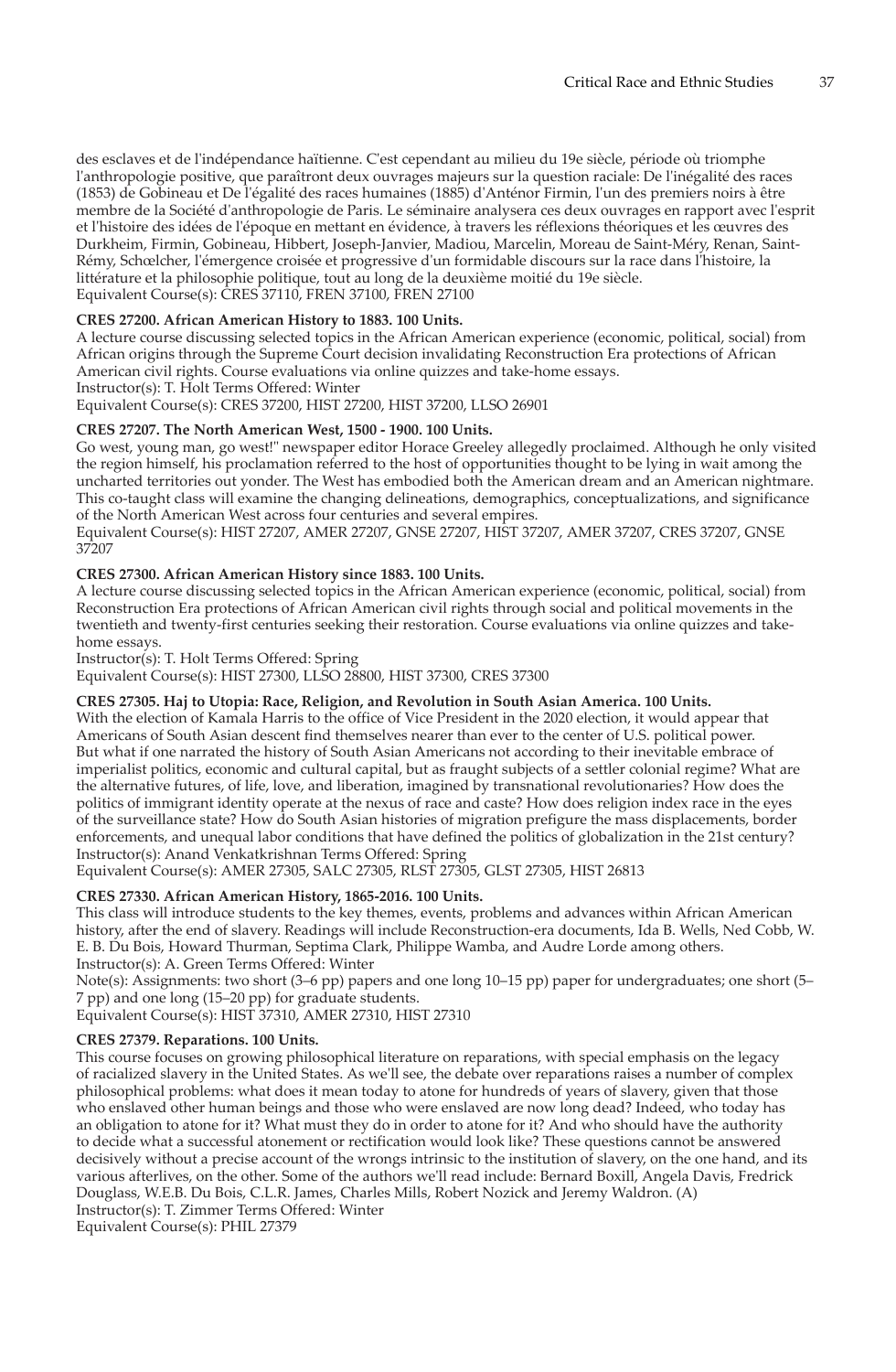# **CRES 27401. Literaturas del Caribe Hispanico en el siglo XX. 100 Units.**

En este curso se estudiarán algunos ejemplos salientes de las literaturas producidas en el Caribe hispánico insular (Cuba, Puerto Rico y Santo Domingo) durante el siglo XX y a principios del XXI. Entre los asuntos a discutir tendrán un lugar principal los modos en que esta producción se ha constituído como respuesta y elaboración estética de las historias de esclavitud, violencia racial y colonialismo, de militarización y desplazamientos territoriales migratorios, que han marcado a la región en su carácter de frontera imperial desde el siglo XVI. En el curso también se abordará la condición simbólica del Caribe como espacio de utopías y catástrofes, escenario previlegiado tanto de las aspiraciones revolucionarias propias de la modernidad (e.g. la Revolución Haitiana del 1791 y la Revolución Cubana del 1959) como de los terrores de la destrucción ecológica (con su experiencia cruel de huracanes y terremotos).

Instructor(s): A. Lugo-Ortiz Terms Offered: Autumn

Prerequisite(s): At least one of the following courses: SPAN 21500, 21703, 21803, 21903, or 22003. Note(s): Taught in Spanish.

Equivalent Course(s): LACS 37401, SPAN 27401, SPAN 37401, CRES 37401, LACS 27401

# **CRES 27420. American Hinduism. 100 Units.**

This undergraduate seminar examines the history and anthropology of Hinduism in the United States, from the eighteenth century to present. Course readings survey the early US history of (mostly) white, male Protestants representing 'Hindoo Religion,' and the tours of prominent Hindu spokesmen, like Swami Vivekananda and Paramhansa Yogananda. Then we survey anthropological studies of convert Hindus from the American counterculture and immigrant Hindus arriving after 1965 in selected devotional (bhakti) and guru movements: ISKCON, Osho, the Swaminarayan Sampraday, Sathya Sai Baba, and Amma. Instructor(s): Andrew Kunze Terms Offered: Spring

Equivalent Course(s): RLST 27420

# **CRES 27524. The Colonial Construction of Race. 100 Units.**

By situating Victorian constructions of race in the context of political and economic debates in Jamaica, New Zealand, India, and Britain, this course will explore how the encounter with colonial difference provoked a range of reactions throughout the nineteenth century. The conceptualization of race in this period was always a multisited affair. There was not always a clear line of causation between the "scientific" theories put forth by scholarly bodies and the actions of policymakers, missionaries, and settlers. We will therefore analyze how an array of parties among both the colonizers and colonized invoked race (in a positive or negative sense) to accomplish specific objectives. A host of primary sources, including anthropological treatises, missionary accounts, public speeches, and fictional works will further aid us in assessing the myriad ways in which race-talk structured systems of power relations.

Instructor(s): Zachary Leonard Terms Offered: Winter

Equivalent Course(s): HIST 29417

#### **CRES 27528. The Literature of Riot: The Red Summer of 1919 and African American Literary History. 100 Units.**

The Red Summer of 1919" was a series of race riots that swept the U.S. at the end of WWI, marking a confluence of social tensions around race, labor, and migration with a wider crisis of the world imperial system. This course explores the Red Summer's legacies in African American literature and political thought. Working in tandem with the Chicago Race Riot of 1919 Commemoration Project, we will examine how Black writers have responded directly and obliquely to the upheavals of 1919. Our archive, which includes selections from the early 20th century Black press, important literary treatments, and primary historical documents from http:// chicago1919.org, will facilitate a geographically and temporally layered understanding of the Red Summer. At stake conceptually in the course are questions of historical interpretation and cultural memory: How have African American writers debated the meaning and significance of these traumatic events even while countering their erasure from official narratives of U.S. history? How do we, and how can we, read 1919 in 2022? Readings include Claude McKay, Cyril Briggs, W.E.B. Du Bois, Marcus Garvey, Alain Locke, Toni Morrison, and Eve Ewing (1830-1940; Fiction; Poetry).

Instructor(s): Noah Hansen Terms Offered: Spring Equivalent Course(s): ENGL 12001

#### **CRES 27529. Intoxication and Dispossession in Colonialism. 100 Units.**

Manhattan, according to one folk etymology, means "the place at which we were drunk." Supposedly the Lenape (Delaware) people named the island after their "general intoxication," in 1609, on wine and aqua vitae offered by the English explorer Henry Hudson. That derivation, though false, nonetheless puts drunkenness intriguingly close to the center of an originary colonial encounter. In this course, students will examine how such scenes were reiterated, transformed, and exploited throughout the 19th century. As we move along these historical itineraries, we will ask how toxic ideology distills and reinforces logics of racial dispossession. But we will also ask how intoxication opens onto altered states, draws out chronic conditions, and expands repertoires of conviviality. Our readings will weave between multiple genres in pursuit of these questions. Juxtaposing antiquarian files and execution sermons, medical inquiries and autobiographies, bureaucratic reports and romantic episodes, we will retrace scenes of intoxication through the texts, images, and institutions that configured them over time. Instructor(s): Matthew Boulette Terms Offered: Spring

Equivalent Course(s): ENGL 27529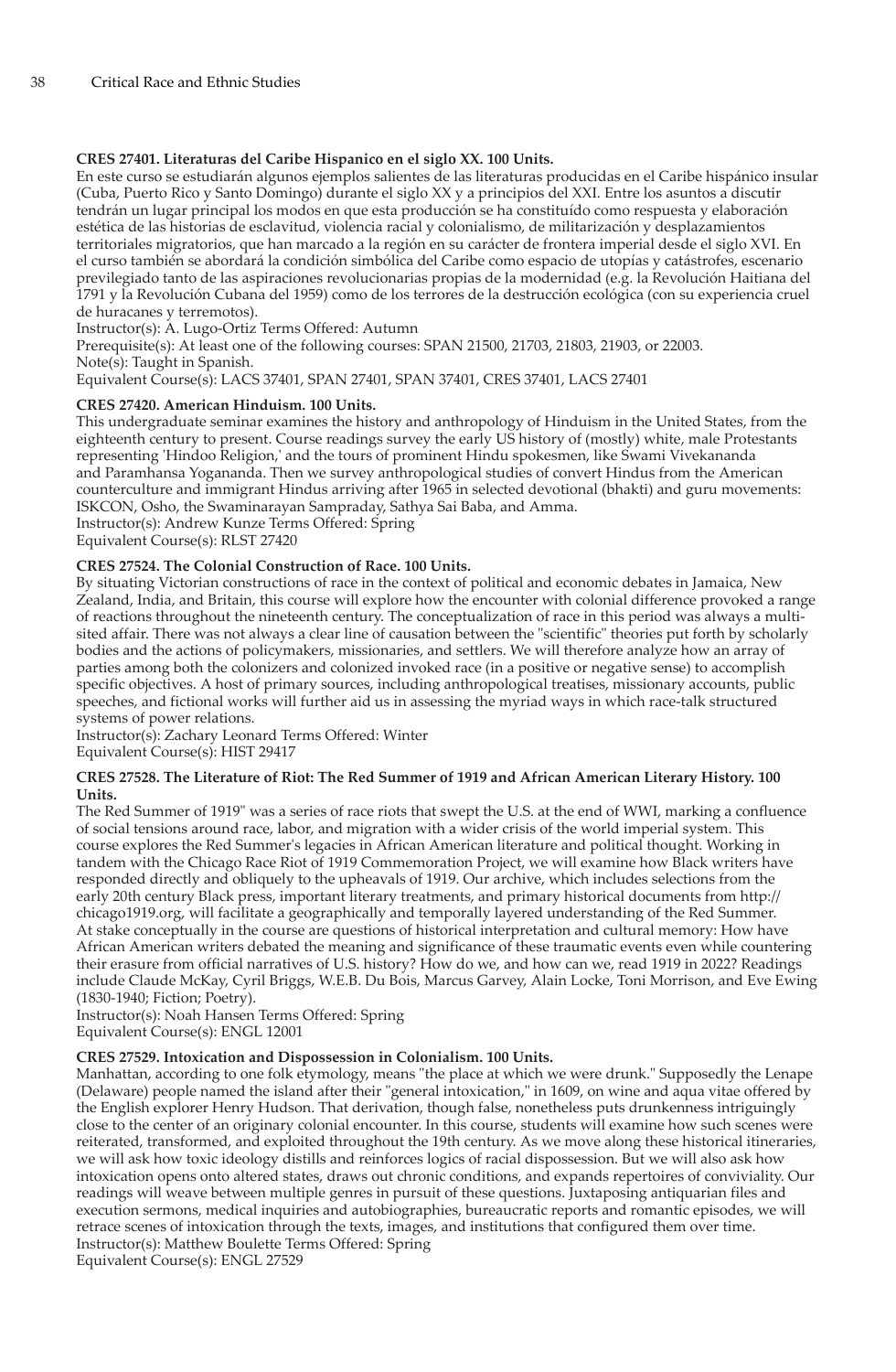# **CRES 27530. (Re)Producing Race and Gender through American Material Culture. 100 Units.**

This course introduces students to the role of the material world in the production and reproduction of ideologies of race, gender, and their intersections. Objects around us are imbued with meaning through their design, construction, use, and disuse. Architecture, art, photography, clothing, quilts, toys, food, and even the body have all been used to define groups of people. Combining secondary literature, theory, documentary evidence, and material culture, this course guides students as they ask questions about how ideologies of race and gender are produced, how they are both historically specific and constantly in flux, and how human interaction with the material world creates, challenges, and changes their construction. The primary course objectives are to (1) provide students with an introduction to material culture as a theory and methodology and (2) teach them how to apply it to research on ideologies of gender and race in history. Terms Offered: Winter

Equivalent Course(s): HIST 27414, GNSE 27530, ARTH 27530, ANTH 25214

**CRES 27533. Fugitive Poetics: Slaves, Runaways, Exiles, and Nineteenth-Century American Poetry. 100 Units.** This course considers late-eighteenth- and nineteenth-century American poetry from the perspective of the disprized. One central point of discussion will be how slavery and indentured servitude-and the attendant urge for escape and freedom from these and other carceral institutions-shaped the American poetic imaginary. We will take up both the poetry and poetic theory written by fugitives and explore poetry itself as a form of fugitivity for the enslaved, politically exiled, or ideologically confined. Central figures in the traditional canon of nineteenthcentury U.S. poetry-Poe, Whitman, and Dickinson-will be considered from this vantage alongside figures like Harriet Jacobs, Frances E. W. Harper, José María Heredia y Heredia, and José Martí, among others. In the process, we will explore the potential connections and collisions between these nineteenth-century literary texts and contemporary lyric and critical race theory. This course is as interested in the nineteenth-century construction of a national American poetics as it is in American poetry itself; equal weight will be given to poetry and prose. Topics will include the poetic imaginary in early American statecraft, prosody and the carceral condition (what Max Cavitch calls "Slavery and its Metrics"), blackface lyrics and class mobility, abolitionism, and inter-American literary exchange.

Instructor(s): Jake Fournier Terms Offered: Spring Equivalent Course(s): ENGL 27533

# **CRES 27534. The Aspirational City: Chicago's Multicultural Communities. 100 Units.**

No city has meant more to the hopes and dreams of more divergent groups of Americans than Chicago. The Aspirational City: Chicago's Multicultural Communities will explore the histories of Chicago's various racial, ethnic and marginalized communities and the ways in which they have sought to fashion the destinies of themselves, their communities, and the city of Chicago. The course is a weekly seminar open to both undergraduate and graduate students.

Terms Offered: Spring

Equivalent Course(s): HIST 27308, ENST 27534

#### **CRES 27535. Whose Hybridity?: "Mixing" Language, Race, and Identity. 100 Units.**

Throughout the modern world, members of racial, ethnic, and other groups perform their identities, in part, through the use of multiple languages or linguistic sub-varieties. It is a commonplace assumption that some of these performed identities-and their linguistic modes of expression-are "hybrid" or "mixed." Whether viewed as a cause for celebration or alarm, such assumptions often rely on the idea of previously "pure" things that were later made "hybrid." In various accounts in a range of media, "hybridity" spells the end of desirable ways of life, even the "natural order of things." In other accounts, "hybridity" is celebrated for producing novel relations between discrete categories, practices, and identifications. Yet upon closer inspection, even such supposedly "pure" categories themselves frequently turn out to be anything but "pure." This course will critically explore how "hybridity" is constructed as a matter of concern across a range of intellectual-, geopolitical-, cultural-, and media contexts. It focuses on language as a privileged marker of and resource in identity-construction, both self and other. This class uses theories and methods from anthropology, sociolinguistics, history, and sociology to explore how "hybridity" can be-and has been-used to construct social boundaries, exclusions, and erasures as much as solidarities, inclusions, and recognitions. The class focuses also on the material media in which these inclusions and exclusions are produced.

Instructor(s): Joshua Babcock Terms Offered: TBD Equivalent Course(s): ANTH 27445

#### **CRES 27536. The Transatlantic Slave Trade & the Making of the Black Lusophone Atlantic, 1450-1888. 100 Units.**

By the abolition of Brazilian slavery in 1888, an estimated 4.3 million men, women, and children had been imported from Africa to Brazil. Yet, the narratives of slavery and freedom in the North Anglophone and Francophone Atlantic often dominate the popular imagination. This course is aimed at increasing knowledge about how slavery and the transatlantic slave trade shaped the Atlantic World through an examination of the deeply intertwined histories of Brazil and West Africa. This course offers a critical "genealogy of the present" by investigating the historical roots of racial, gendered, and social inequality that persist in Brazil and Lusophone West Africa today. It will focus on the diverse social, cultural, and political linkages that were forged as a result of the transatlantic trade with particular attention to the Portuguese in West Africa; the development and growth of the slave trade to Brazil; the relationship between slavery and gender; the continuity and adaptation of African social and cultural practices; and resistance, rebellion, and freedom. We will end the course with a look at how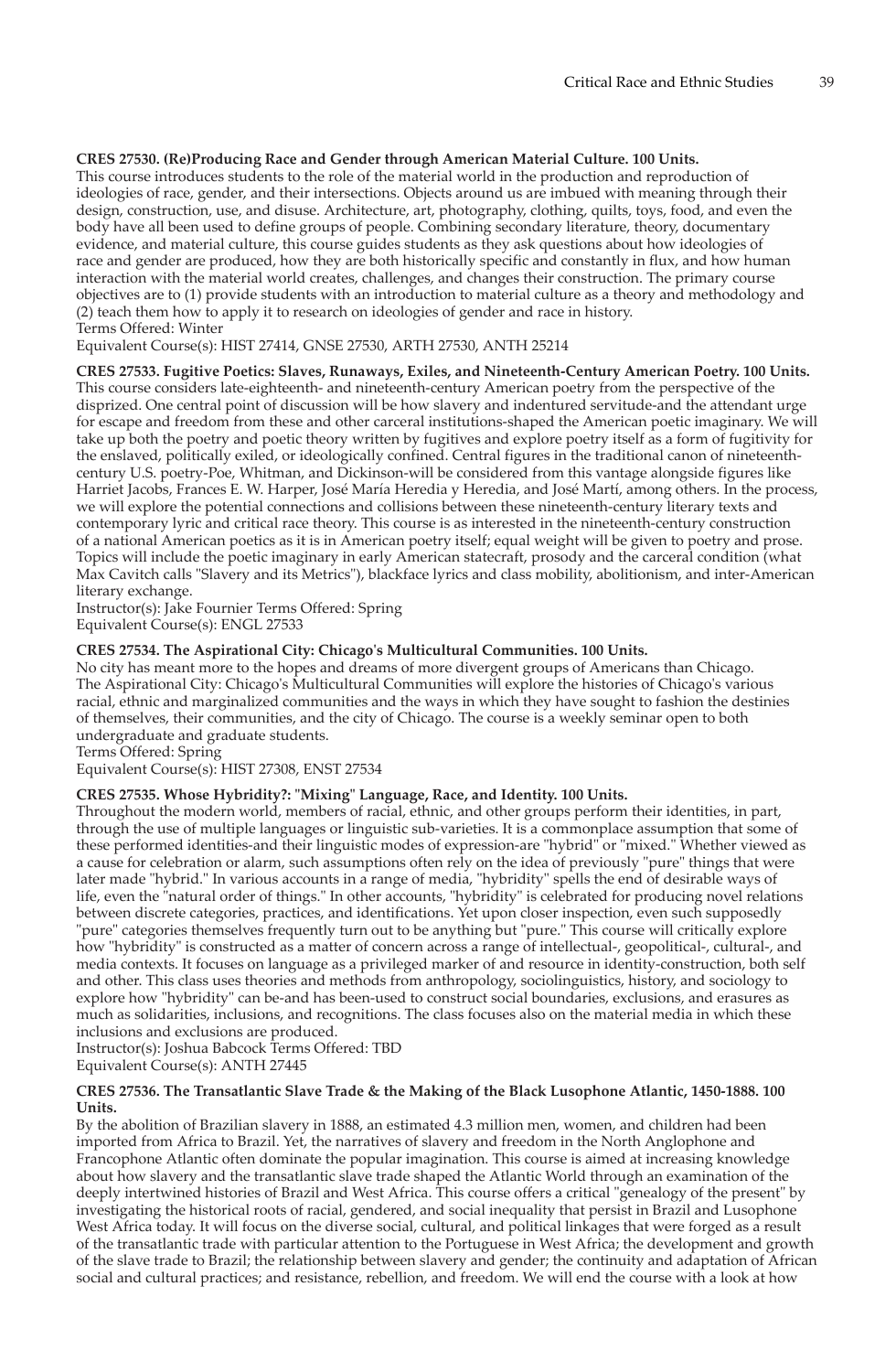different communities, individuals, and nations continue to grapple with the memory and legacy of slavery today.

Instructor(s): Erin McCullugh Terms Offered: Spring Equivalent Course(s): LACS 27536, HMRT 27536, HIST 29009, GNSE 27536

**CRES 27537. Poetry for the People": Global Black Politics and Culture in the Age of Marcus Garvey. 100 Units.** When Jamaican activist Marcus Garvey established the Universal Negro Improvement Association, he at once catalyzed a global mass movement for racial equality, projected a new Black diasporic identity, and redrew the fault-lines of modern racial politics. He also created the organizational and ideological framework for a global Black literature. Poets, workers, and political organizers from across the Black Diaspora sent both poetic and prosaic expressions of race-consciousness to the pages of Garvey's newspaper Negro World. These writers and activists challenged the legitimacy of world white supremacy, developed new modes of transnational racial affiliation, and enshrined Africa as the normative symbolic center of global Black politics. Despite its historical importance, however, Garveyism occupies an ambiguous place in African American studies. Controversies that trace back to the inception of UNIA, in addition to the loss of the organization's records, have impeded a full reckoning with the movement's global impact. Nonetheless, the great multivolume anthology of UNIA papers edited by Robert A. Hill, in addition to recent revisionist scholarship, suggest unexplored avenues of inquiry. The history of Garveyism, it seems, remains unfinished. "Poetry for the People" will introduce students to the real and imagined worlds of Garveyist Pan-Africanism, and explore the legacies of Garvey's movement for contemporary debates on race, empire, nationalism, and the politics of culture. Instructor(s): Noah Hansen Terms Offered: Spring

Equivalent Course(s): ENGL 27537

# **CRES 27543. Black and/or Human: On Humanism and Racialized Being. 100 Units.**

This course explores the relation between racialized being and humanity, with a focus on blackness. The histories of enslavement and colonization have been understood, fundamentally, as processes of dehumanization. The course seeks to address questions such as these: What is the conceptual basis of dehumanization, i.e. what (metaphysical, ethical, psychological, historical) conceptions of "human" act as the standards by which to measure the human deficiency of Black racialized peoples? What are the different meanings of the view that Blackness lacks being, when said by colonialists and when said an anti-racist intellectuals? What, in each case, is the exact argument? Is such an argument descriptive or also prescriptive? If the former, does it describe a mutable sociopolitical situation or a metaphysical truth? If the latter, what forms of conduct does the argument call for? What is an adequate response to dehumanization? Should one claim the status of the human, transform it, or reject it altogether? There are different answers to any of the questions in the literature. This course is a short survey of that literature.

Instructor(s): Kevin Irakoze Terms Offered: Winter

Prerequisite(s): Prior coursework on Critical Race Theory or consent of instructor. Equivalent Course(s): PHIL 27543

**CRES 27549. American Hustle: Conning, Scamming, and Hoaxing in America. 100 Units.** What can be learned about social ties-how they are defined, legitimized, enforced, and sustained-from the people and institutions that take advantage of them? This course traces a fascination with cheats and cheating that pervades 20th and 21st century American culture. Tracking several genres of fraudulent activity-the con, the scam, and the hoax-through a series of novels and films, we will analyze the narrative forms that emerge around these activities, incorporating a range of literary and cultural criticism on revenge narratives, comedy, speculative fiction, and historical fiction along the way. Ultimately, we will use our cultural analysis to pose broader questions about shifting notions of trust: what does trust look like under capitalist and neoliberal models of relation, when relations between buyer and seller, employer and employee, state and citizen, and even friend and friend are conditioned not only by transaction and contract, but by negotiations of race, gender, and sexuality central to such transactions? We will discuss the politics of suspicion, taking into account both the privilege of assumed trustworthiness that allows some swindlers to take operate in the first place, as well as the presumption of guilt that makes it impossible for other subjects to move in the same way. Instructor(s): Shirl Yang Terms Offered: Autumn

Equivalent Course(s): ENGL 27549, GNSE 27549

#### **CRES 27550. Black Power and Jews, Black Power and Palestine. 100 Units.**

This course focuses on how several movements with goals of a more liberated future negotiated mutual recognition and were inspired by each other. Mainly, we'll look at the influence the Black Power Movement and women of color feminism in the U.S. had on Middle Eastern Jewish struggles against racism in Israel and Palestinian struggles against Israeli occupation. Looking at Black Power's influence on Middle Eastern Jews and Palestinians will also necessitate explorations into shared organizing among U.S. based efforts to combat racism and anti-semitism. Our examination of these influences and intersectional organizing will focus not only on when solidarity seemed productive, but when it seemed limited or difficult, often due to presentist concerns. A major goal of the course is for the liberated future these anti-discriminatory movements were and are working towards to be thought of as possible. To this end, by the end of the course students will be able to understand the motivations for solidarity efforts among black, Jewish, and Palestinian activists, recognize what factors have historically disrupted these efforts, and by extension use this knowledge to feel hopeful about the shared struggle of these movements. While reading and analyzing historical and theoretical articles, memoirs, podcasts, and op-eds, the course will also include instruction on and practice of writing visionary fiction and op-eds.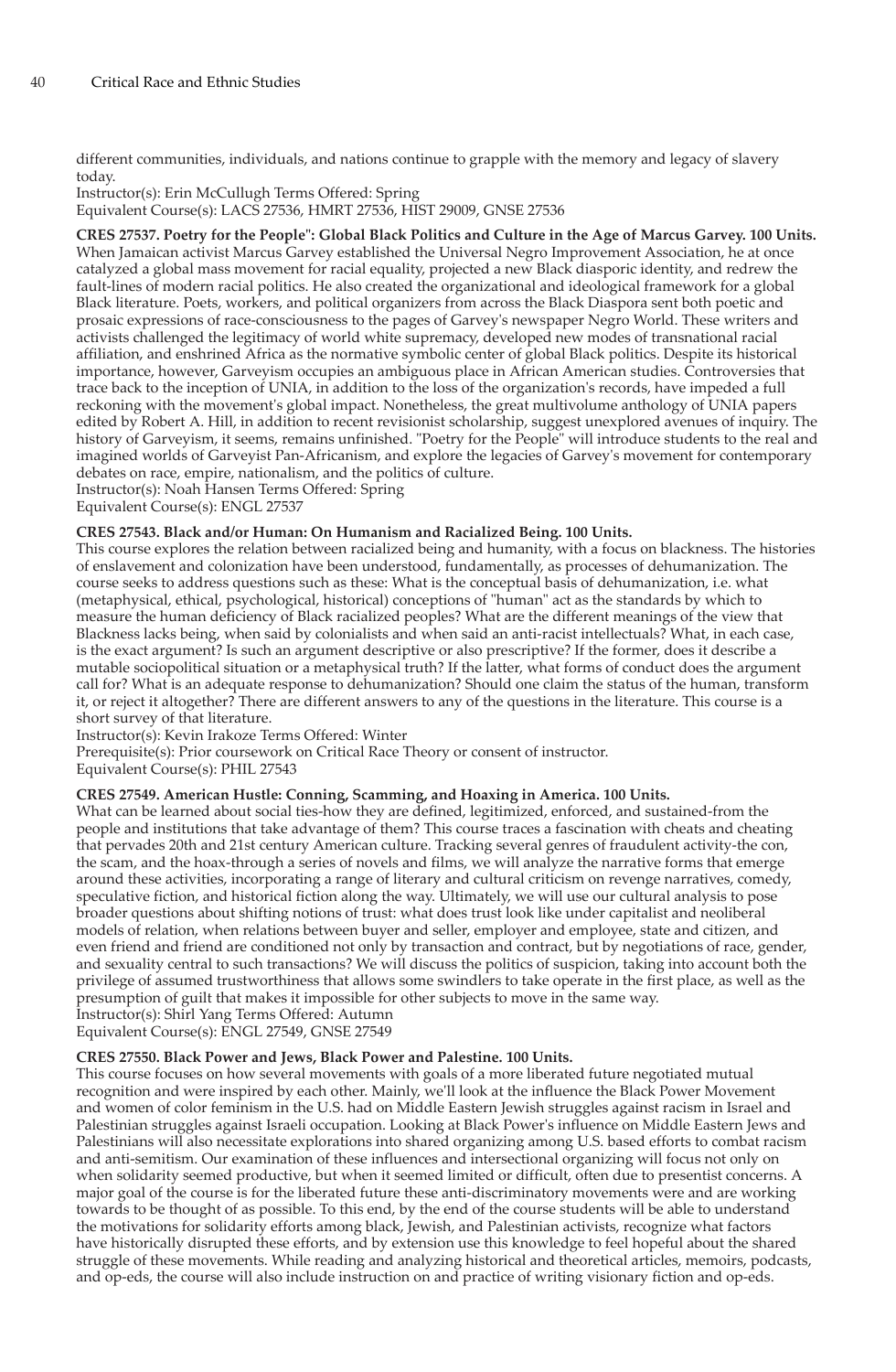# Instructor(s): Chelsie May Terms Offered: Winter Equivalent Course(s): CRES 37550, JWSC 26610, GNSE 27550, NEHC 27550

# **CRES 27551. The Emotional Life of Work. 100 Units.**

Work is everywhere in cultural texts, but can be taken for granted as mere background, setting, or premise rather than an object of analysis in its own right. Analyzing work and its many representations means attending to how it structures experiences of time, space, and other people; it also means tracking how these conventions are shifting. The changing nature of work now poses new problems even as it raises old questions: What counts as work? What should our relation to it be? Should the objective be to ensure universal security in work or to abolish it altogether?

Instructor(s): Shirl Yang Terms Offered: Spring Equivalent Course(s): ENGL 27551, GNSE 27551

# **CRES 27552. Race, Religion, and Emancipation. 100 Units.**

In this course we will interrogate the complex relationship between race, religion, and emancipation in the modern period. Drawing on both historical and philosophical approaches, we will ask: What is emancipation, and who is it for? How has emancipation been articulated in relation to religion, and how has this relationship revealed complications in modern ideas of freedom? How has religion functioned as a vehicle for racialization, and how has it been racialized itself? Is religion an impediment to freedom or a means for its actualization? Beginning in the European Enlightenment, we will consider these questions in relation to two distinct, though (crucially) related sites: Jewish emancipation in 18th and 19th century Europe, and Black emancipation in the United States. In doing so, we will treat the relationship between religion, race, and emancipation as a central tension of the modern period, the continuing importance of which has significant consequences for liberatory intellectual and political movements in the present. Readings will include philosophical, historical, and theological approaches by authors including Immanuel Kant, Karl Marx, W.E.B. DuBois, Saidiya Hartman, and James Cone. No prior knowledge is required, though students with background knowledge in race and ethnic studies, religious studies, and philosophy may find it helpful. Instructor(s): William Underwood Terms Offered: Spring

Equivalent Course(s): GLST 27552, RLST 27552

# **CRES 27553. African American Religions. 100 Units.**

This course will explore major themes and movements in the history of African American religions from the era of slavey to the late twentieth century. The course will introduce students to key topics, traditions, and figures in African American religious history, and it will also open out to consider topics in this history that pique student interest. The scope of the course will be national, but there will also be opportunities throughout the quarter to focus on local histories of African American religious groups in Chicago, allowing students to engage with archives of African American religion throughout the city. No prior experience with religious studies is necessary; however, prior knowledge of critical race and ethnic studies is recommended. Instructor(s): Joel Brown Terms Offered: Winter

Equivalent Course(s): RLST 22801

# **CRES 27554. Unfinished Business: Revenge and Narrative Form. 100 Units.**

What does it mean for something-a concept, an object, a historical inheritance-to "return with a vengeance"? Is revenge motivated by a desire for justice-a clear if ruthless commitment to equivalence-or does it demonstrate a drive towards excess? Does revenge restore order to a system of accounting, or does it compound wrongs that could never have been righted in the first place? Whom exactly is the post-breakup "revenge body" for? As these questions suggest, revenge possesses a special knack for confusing categories of self and other, and resurrecting uncertainties when it comes to cause and effect. Its resistance to closure makes it a complex model for social relation and narrative form. Revenge also has no respect for scale. Making no pretension to being impersonal or detached, revenge is linked to more minor forms like pettiness or grudges. Yet revenge plots often address scales far beyond the personal: events or contexts unfolding at the register of the historical, the intergenerational, the global. Revenge thus undoes unsustainable dichotomies between subject and object, social and individual, and more. We will explore revenge in novels and films alongside theories of revenge: psychoanalytic theories of fixation and the refusal to mourn, queer theorists and affect theorists writing on disaffection and alien affects, and even self-help writers counseling against the self-destructive, corrosive effects of not letting something go. Instructor(s): Shirl Yang Terms Offered: Winter

Equivalent Course(s): ENGL 27554, GNSE 27544

# **CRES 27555. Forms of Labor in Caribbean Literature. 100 Units.**

From the barrack-yard fiction of C.L.R. James to the Haitian peasant novel, Caribbean literature has been deeply preoccupied with the lives and struggles of the region's working people: Caribbean literature is, in many ways, a literature of labor. This course facilitates critical engagement with the role of labor in Caribbean literature, exploring how transformations in the conditions of work shape the development of regional literary trends from the early twentieth century through the 1960s. During this period, Caribbean writers identified the project of a national literature with the native working classes even while economic pressures led many to seek work abroad. How do Caribbean writers make sense of these contradictions? What strategies do poets and novelists employ to reconcile processes of transnational migration with narratives of national identity? This course surveys literatures produced across the Caribbean archipelago, comparing the varied forms and genres adopted by Haitian, Bajan, Trinidadian, Jamaican, and Guyanese writers to represent the working classes of their respective islands. Lectures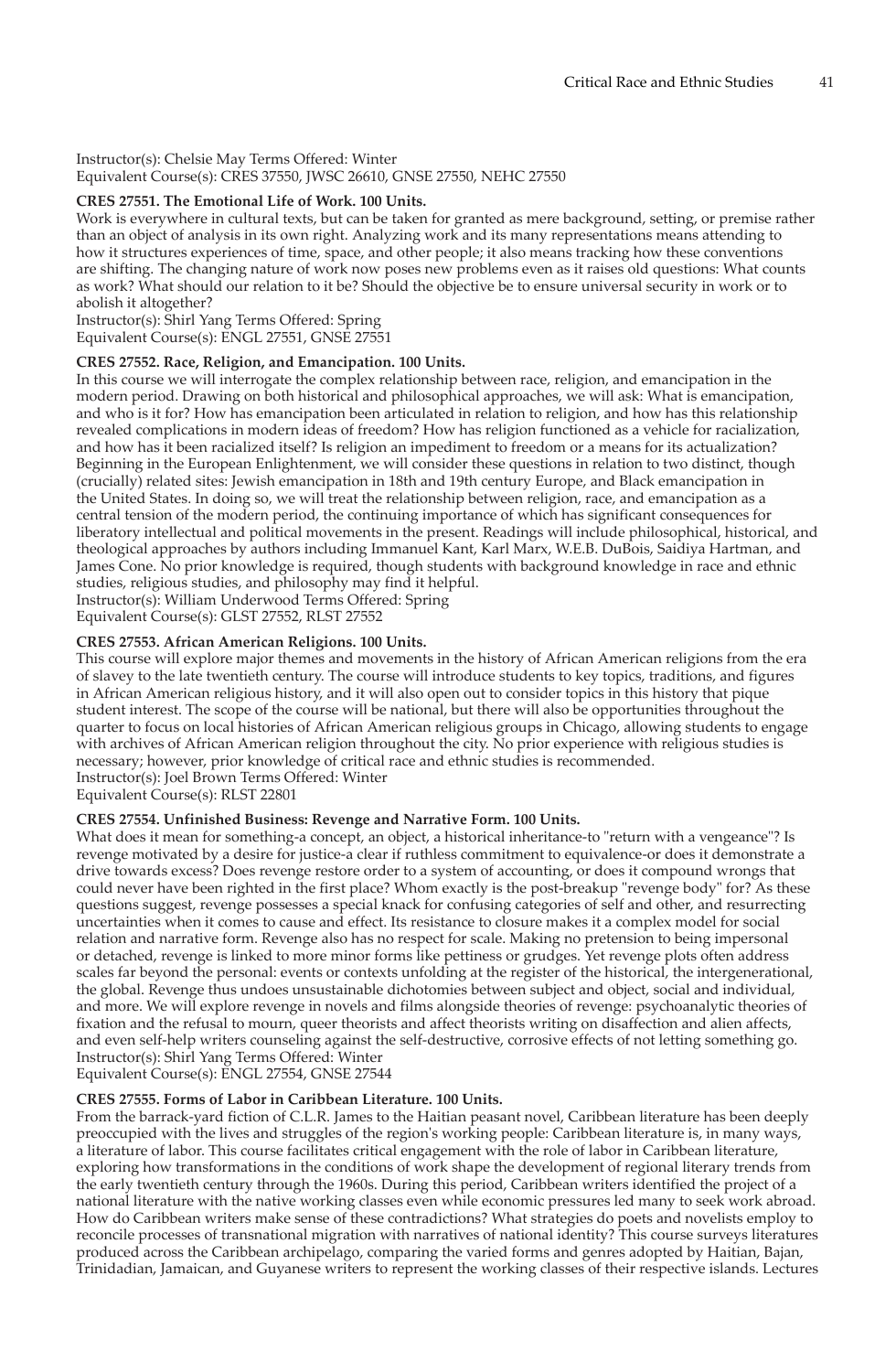and supplementary critical readings will situate literary texts in relation to histories of economic development in the Caribbean, with particular attention to the plantation, the peasantry, and the expansion of U.S. imperialism. Authors on the syllabus are likely to include Claude McKay, Eric Walrond, Jacques Roumain, C.L.R. James, George Lamming, and Sylvia Wynter.

Instructor(s): Noah Hansen Terms Offered: Winter Equivalent Course(s): ENGL 27555

# **CRES 27605. United States Legal History. 100 Units.**

This course focuses on the connections between law and society in modern America. It explores how legal doctrines and constitutional rules have defined individual rights and social relations in both the public and private spheres. It also examines political struggles that have transformed American law. Topics to be addressed include the meaning of rights; the regulation of property, work, race, and sexual relations; civil disobedience; and legal theory as cultural history. Readings include legal cases, judicial rulings, short stories, and legal and historical scholarship.

Instructor(s): E. Atkinson Terms Offered: Autumn

Equivalent Course(s): HIST 27605, GNSE 27605, HMRT 27061, LLSO 29704, AMER 27605

# **CRES 27699. Race and the Bible. 100 Units.**

The course will cover race in the Bible, race in the ancient world of the Bible, American use of the Bible on race, and the critique of race as a formative and constructed concept.

Instructor(s): Erin Galgay Walsh and Simeon Chavel Terms Offered: Winter

Prerequisite(s): BIBL 31000 (Introduction to the Hebrew Bible) or BIBL 32500 (Introduction to the New Testament). BIBL 32500 can be taken concurrently.

Note(s): This course meets the HS or LMCS Committee distribution requirement for Divinity students. JWSC majors/minors can petition to count this course toward their degree requirement.

Equivalent Course(s): NEHC 49989, RLST 29109, HIJD 49999, NEHC 29989, HCHR 49999, BIBL 49999

# **CRES 27709. Soul and the Black Seventies. 100 Units.**

This course considers in what ways soul as cultural genre and style shaped, and was shaped by, the political, social, structural, cultural, and ethical shifts and conditions associated with the 1970s. It will focus on popular music as both symbolic field and system of production, while also taking up other forms of expression-literary, intellectual, institutional, activist-in order to propose an alternate, and compelling, archive for this era. The course intends to deepen understanding of the feel and meaning of soul by relating it to consequential legacies of the 1970s: urban identity and crisis, emerging limitations of racial reformism, the deepening class stratification of Black life, and the radical disruption of social norms through feminism, in particular Black feminism. Instructor(s): A. Green Terms Offered: Winter

Prerequisite(s): Graduate students by consent of instructor.

Equivalent Course(s): CRES 37709, HIST 37709, MUSI 27709, GNSE 27709, GNSE 37709, HIST 27709, MUSI 37709

#### **CRES 27710. Race and Governmentality in Transnational Literature. 100 Units.**

In this course, we read a range of literary works that are concerned with the boundaries of nation-states and the flows between them, and with racial formations across borders. We think critically about different kinds of transnational literature, from travel narratives, to fiction dealing with migrant / refugee / diaspora experience, to "global lit," and how these articulate configurations of race and governmentality under modernity. We read essays by Julie Chu on human cargo, and David Harvey on flexible accumulation. The literary titles we look at might include: Henry James, The American Scene Thomas Mann, Death in Venice Derek Walcott, Omeros Claude Levi-Strauss, Tristes Tropiques Therese Hak Kyung Cha's Dictee Kazuo Ishiguro, Never Let Me Go Amitav Ghosh, The Sea of Poppies Viet Thanh Nguyen, The Sympathizer Claudia Rankine, Just Us: An American Conversation

Instructor(s): Darrel Chia Terms Offered: Spring

Equivalent Course(s): ENGL 47710, MAPH 47710, ENGL 27710

#### **CRES 27714. Race, Reproduction, and Modernism. 100 Units.**

In this class, we focus on the centrality of debates around women's reproductive capacity in shaping the culture of modernity in the U.S. around 1900. We look at the way that feminist politics, in conjunction with broader developments in industrial capitalist society, disrupted traditional pathways of reproduction, as these have revolved around woman's crucial role in sustaining the biological family and the home. We will read fiction, essays, and political tracts around the birth control movement, free love, sex work, the figure of the "new woman," the politics of the home, the rise of consumer culture, and the demands placed on both Black and white women during this period in reproducing "the race." Most generally, we will focus on texts that both trouble and shore up bourgeois motherhood as the central means of reproducing the biological life and social fabric of American culture. And we will likewise be interested in writers and political figures that imagine and advocate for non-reproductive intimacies that would dismantle this social reproductive order altogether. Open enrollment for all graduate students, as well as 3rd- and 4th-year undergraduate students with majors in the Humanities and Social Sciences. All others, please email amalinowska@uchicago.edu to request permission to enroll.(20th/21st) Instructor(s): Agnes Malinowska Terms Offered: Spring

Equivalent Course(s): ENGL 47714, ENGL 27714, MAPH 47714, GNSE 47714, GNSE 27714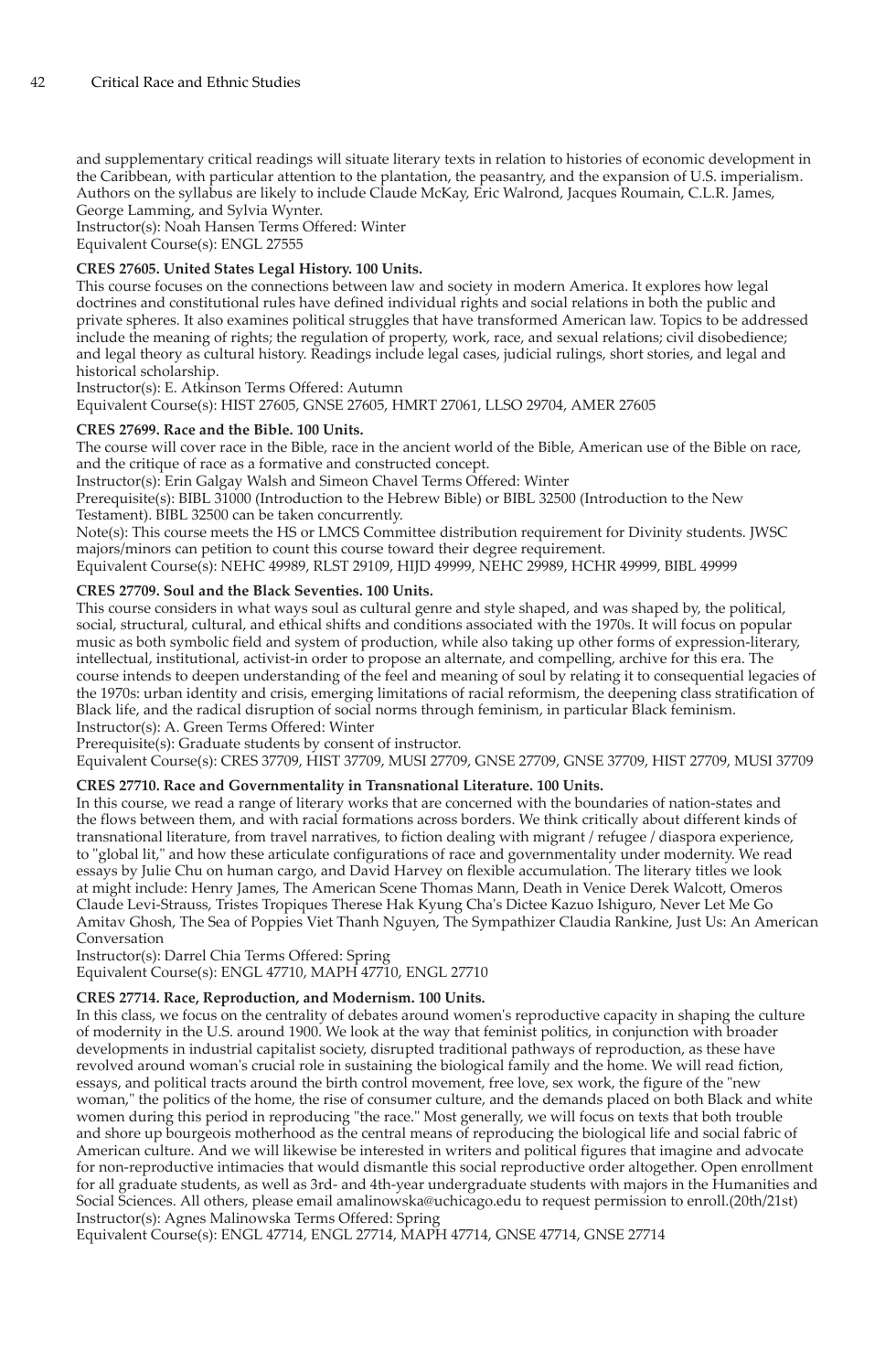# **CRES 27721. Race and Religion: Theorizing Blackness and Jewishness. 100 Units.**

Founded on ideals of universalism, pluralism and secularism, France and the United States are fraught with contradictions when it comes to race and religion. Which religions are accepted? Which religions are suspect? Is it minority that defines the difference-or only particular kinds of minority, such as race? To untangle the intersections of race and religion, we will examine Blackness and Jewishness as they are represented in political polemic, fiction, memoir and philosophy from the 1960s to the present. This course introduces students to the foundational concepts for the critical study of race and religion through exploring the constructions of Black and Jewish identity. We will examine the contradictions of secular politics and culture in France and the United States, and discuss how religion, race, and intersecting categories such as gender and sexuality, can become tools of critique. Readings include works by thinkers such as Césaire, Fanon, Memmi, Levinas and Foucault, along with literary classics by Nella Larsen and Sarah Kofman, and contemporary critical essays by Judith Butler, Christina Sharpe and Talal Asad. Throughout this course, we will examine how the concepts of race and religion are key components of the political, philosophical and ethical projects of these authors. No prerequisite knowledge of critical theory, or this historical period, is expected.

Instructor(s): Kirsten Collins Terms Offered: Winter

Equivalent Course(s): FREN 27721, RLST 27721, CMLT 27721, GLST 27721, GNSE 27721, ANTH 23916, JWSC 27721

# **CRES 27722. Evangelicals and Race. 100 Units.**

This graduate seminar will examine the complex ways, overtly and in more subtle, implicit ways, that Protestant evangelical Christianity has shaped race, the lived experience of race, and conversations about race in the US in the 20th and 21st centuries. Roughly half of the course will engage historical, sociological, and anthropological works on evangelicalism and race as a way of understanding how evangelicals have constructed, supported, and (in rarer instances) challenged racial categories and racism in the US. The course will also spend some time looking at primary sources where key evangelical figures write about and self-consciously reflect on race matters as theological and social phenomena. Some attention will be given to African American Protestants who identify as evangelical or who are regarded as such in scholarly studies. While a host of topics will be addressed, some of the more prominent will include evangelical individualism and resistance to structural understandings of racism, color-blindness as a response to the decline of legal segregation and a way of avoiding or critiquing attention to race in contemporary American life, and the continuing and enduring salience of race in evangelical political practices and voting preferences.

Instructor(s): Curtis Evans Terms Offered: Spring

Note(s): This course meets the HS or SCSR Committee distribution requirement for Divinity students. Equivalent Course(s): HCHR 47722, RLST 27722, RAME 47722

#### **CRES 28000. United States Latinos: Origins and Histories. 100 Units.**

An examination of the diverse social, economic, political, and cultural histories of those who are now commonly identified as Latinos in the United States. Particular emphasis will be placed on the formative historical experiences of Mexican Americans and mainland Puerto Ricans, although some consideration will also be given to the histories of other Latino groups, i.e., Cubans, Central Americans, and Dominicans. Topics include cultural and geographic origins and ties; imperialism and colonization; the economics of migration and employment; legal status; work, women, and the family; racism and other forms of discrimination; the politics of national identity; language and popular culture; and the place of Latinos in US society. Equivalent Course(s): AMER 28001,CRES 28000,GNSE 28202,HIST 38000,LACS 28000,LACS 38000,CRES 38000,GNSE 38202,AMER 38001 Instructor(s): R. Gutiérrez Terms Offered: Autumn

Equivalent Course(s): GNSE 38202, HIST 38000, AMER 38001, AMER 28001, LACS 28000, CRES 38000, LACS 38000, HIST 28000, GNSE 28202

#### **CRES 28009. God-Given Whites: Christianity and White Supremacy in the United States from Colonization to Trump. 100 Units.**

In this course, we will survey the enduring history of Christianity and white supremacy in regions that became the United States after three centuries of transatlantic colonialism. Starting in the colonial era, we will review successive episodes of white racial formation under Christian social orders, including among others: Catholic and Protestant missions to indigenous tribes, the Christianization of Afro-American enslavement, the Protestant popularization of the Ku Klux Klan, the southern evangelical defense of segregation, urban Catholicism's flee to the white suburbs and more recent cultural and political projects of conservative white evangelicalism. In each episode, we will identify historical and religious nuances of disparate racial regimes while aiming more generally to cultivate analytical frameworks for the study of religion and white supremacy in American culture over time. How do religions shape racial orders, and vice versa? No prerequisite knowledge of course subjects necessary. Instructor(s): Greg Chatterley Terms Offered: Spring

Equivalent Course(s): SSAD 28009, HIST 28709, AMER 28009, RLST 28009

# **CRES 28011. Religions of the African Diaspora. 100 Units.**

This course is intended as an introduction to religions of the African Diaspora. We will engage a range of themes relevant to the history, beliefs and practices, world-views, and communities of African-derived religions around the globe, including issues of race and race-making, class, gender, sexuality, the body, and representations in the media. We will begin with a discussion of the central terms and major challenges of the field. With those concerns in mind, we will trace the historical movements of Africans across the globe, examining the spread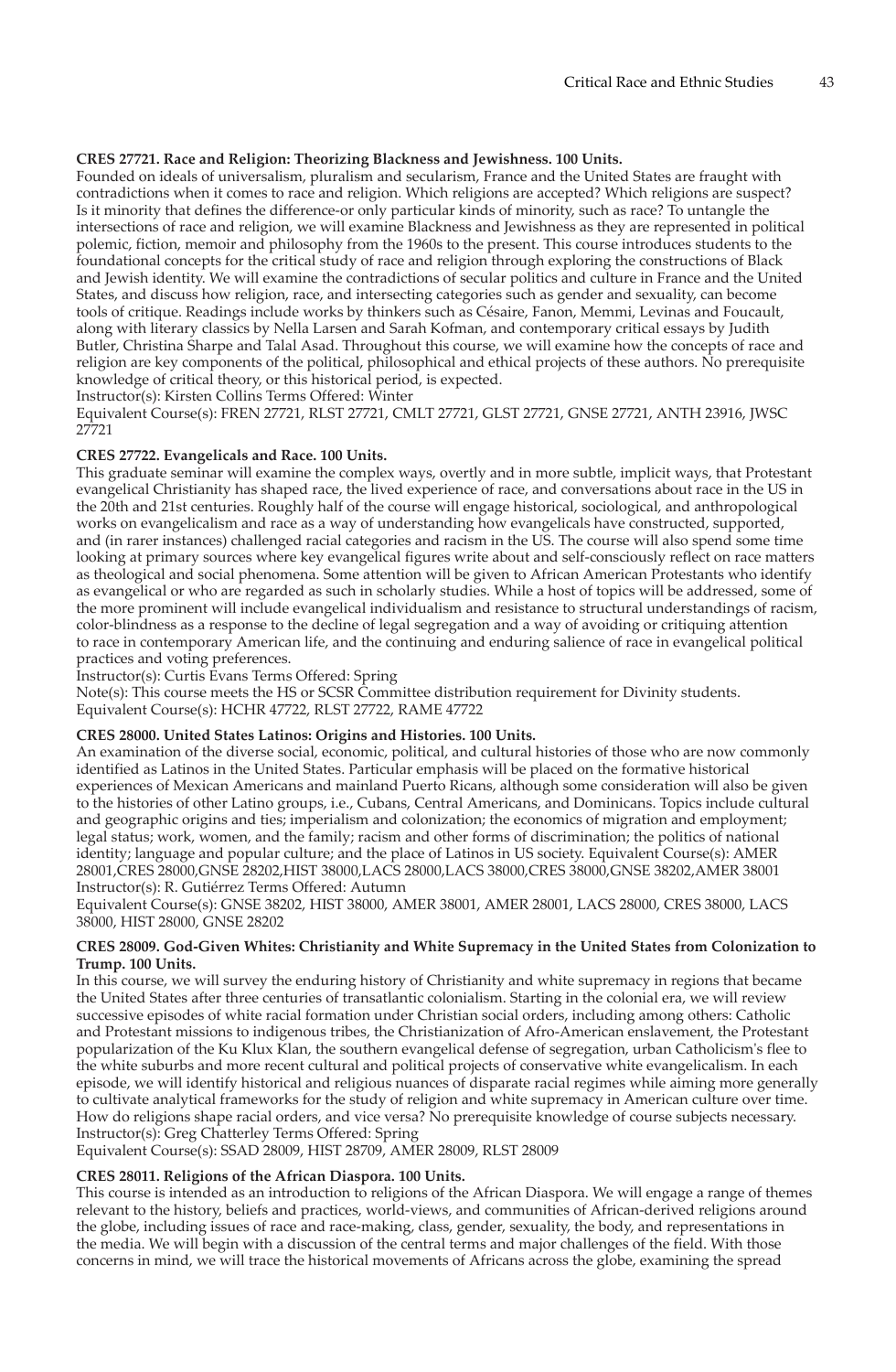and development of religions through key themes and case studies. We will address a large number traditions, including Santeria, Condomble, Vodoun, Palo, Obeah, Christianity, Islam, and Judaism. Equivalent Course(s): RLST 28011

#### **CRES 28215. Anthropological Approaches to Human Rights. 100 Units.**

How do human rights-based frameworks help people and societies solve problems of contemporary life? And do they always help? If not, how do human rights regimes also help generate new problems in contemporary life? For decades, anthropologists have used the concept of the "problem space" to help unpack how people and societies grasp rules and norms of all kinds as not simply sacred truths, but as tools used by people in search of resolution to some problem. By taking up human rights practices as social spaces in which people try to resolve problems, but also end up fragmenting, rationalizing, or otherwise remaking those original problems at times, this course unpacks key anthropological approaches to a central moral-legal framework of contemporary geopolitics. Students in the course will engage the contemporary 'human rights problem space' through a set of primarily ethnographic readings, as they consider how and why global social movements for land rights, sexual rights, and rights to mobility (among others) have become entangled with human rights frameworks in specific places and times.

<u>.</u><br>Instructor(s): Matt Furlong, Pozen Center for Human Rights Social Science Teaching Fellow Terms Offered: Winter

Equivalent Course(s): HMRT 28215

#### **CRES 28421. Theater for Social Change. 100 Units.**

Augusto Boal argues that theatre is "rehearsal for the revolution." Boal's Theatre of the Oppressed provides key strategies for collaboratively crafting dramatic narrative. These strategies challenge the conventional Aristotelian structure that privileges a single protagonist and subordinates other stories. Instead, Boal structures a poetics in which the "spect-actor" contributes their voice. Students will engage in devising and embodiment exercises in Image Theatre, Newspaper Theatre, Forum Theatre, and more, by interpreting texts, (e.g., religious texts, constitutional documents, or political manifestos), interrogating current events, exploring public narratives, and valuing diverse learning styles. Students will contextualize destinations for the course material according to the aesthetic and academic questions that they bring into the classroom. To consider ethical concerns surrounding participatory theatre, we will examine arts groups past and present that employ the techniques of the Theatre of the Oppressed. Readings include Boal, Freire, Jan Cohen-Cruz, Michael Rohd, bell hooks, and Knight and Schwarzman.

Instructor(s): staff Terms Offered: Spring

Note(s): Attendance at first class is mandatory Equivalent Course(s): TAPS 28421, TAPS 38421

#### **CRES 28502. Policing in America: Black, White and Blue. 100 Units.**

The course will focus on policing issues in Chicago and across the nation. It will feature guest speakers and class discussions. This course satisfies the Public Policy practicum Windows requirement.

Instructor(s): Clayton Harris Terms Offered: Autumn Spring Note(s): This course satisfies the Public Policy practicum windows requirement.

Equivalent Course(s): PBPL 28502

#### **CRES 28620. Critical Improvisation Studies in Music. 100 Units.**

Improvisation: when we hear this term, we think of real-time performance. We think of skill, inspiration, passion. With a little more reflection, we think of the hours of preparation that lie behind every action of the improviser, the licks, tropes, and patterns. If improvisation is determined by a larger aesthetic system, how is it any different from other species of performative actions? Is improvisation only improvisation by virtue of not (yet) being on paper? The term can become so broad that it becomes unwieldy. We can name very few intrinsic characteristics of improvisation, but we know it when we see it-in other words, it is controlled by the vast network of social and cultural signs present in its performance context. Improvisation is a Western term that has been associated in the 20th century with Black musical forms. Because of this, the term improvisation undergoes a process of racialization- representing the body as opposed to the mind, the irrational as opposed to the supposed rationality of composition. We can now easily see the presence of improvisation in other performance cultures, including European art-music. Keeping this in mind, all attempts to theorize the improvisatory should nevertheless be sensitive to its history. Can musical improvisation give us a model for newer, more egalitarian social structures? Or does the very word improvisation represent a modernist myopia, a failure to see the organizational structures that ungird musical activity?

Instructor(s): Andrew White Terms Offered: Winter Equivalent Course(s): MUSI 28620

# **CRES 28703. Baseball and American Culture, 1840-1970. 100 Units.**

This course will examine the rise and fall of baseball as America's national pastime. We will trace the relationship between baseball and American society from the development of the game in the mid-nineteenth century to its enormous popularity in the first half of the twentieth century to its more recent problems and declining status in our culture. The focus will be on baseball as a professional sport, with more attention devoted to the early history of the game rather than to the recent era. Emphasis will be on using baseball as a historical lens through which we will analyze the development of American society and culture rather than on the celebration of individuals or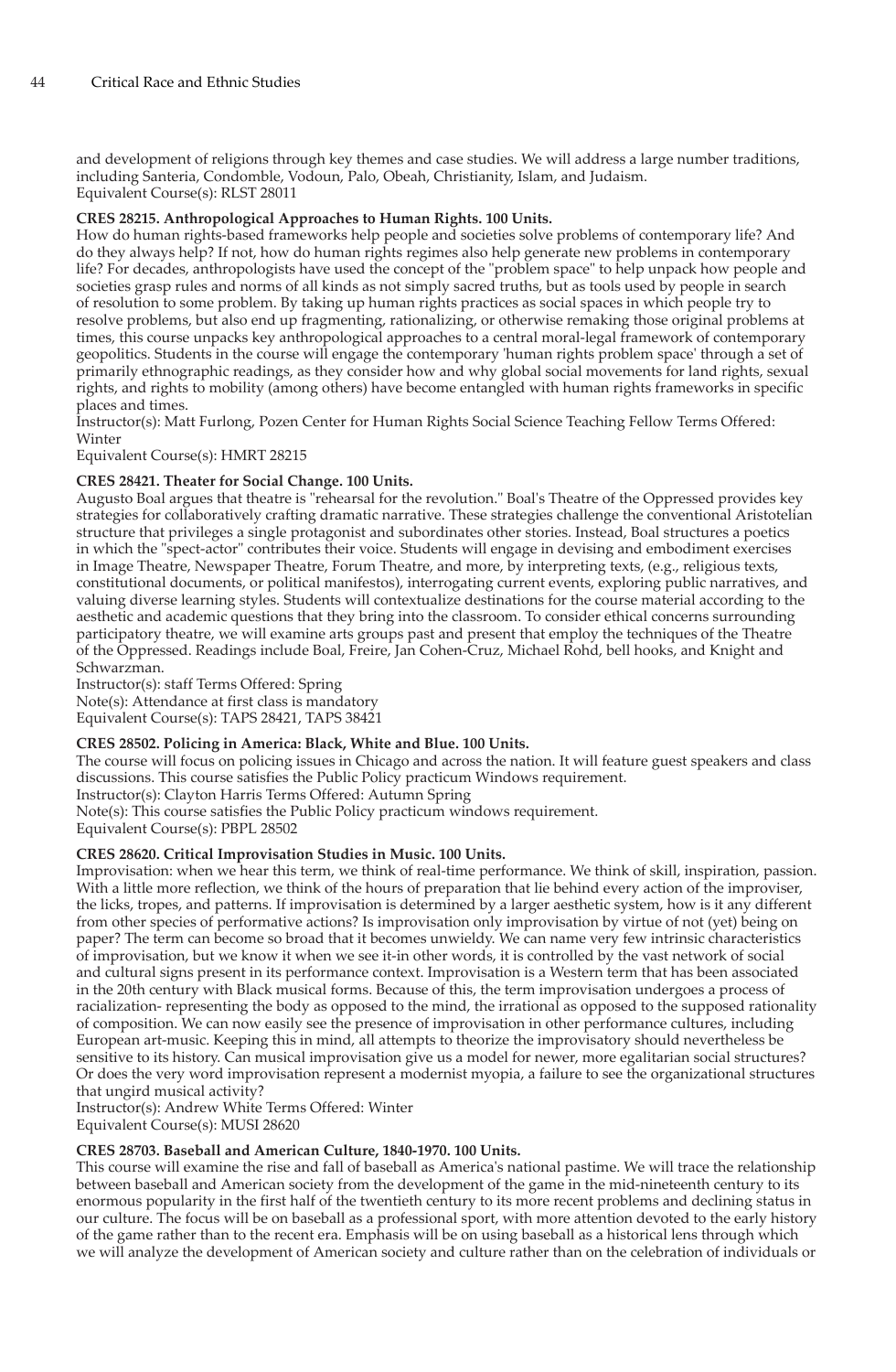teams. Crucial elements of racialization, ethnicity, class, gender, nationalism, and masculinity will be in play as we consider the Negro Leagues, women's leagues, the Latinization and globalization of the game, and more. Instructor(s): M. Briones Terms Offered: Winter

Equivalent Course(s): CRES 38703, HIST 28703, HIST 38703

#### **CRES 28705. Literature as Resistance: Reclaiming Italian Margins. 100 Units.**

Resistance takes on many forms, some more explicit, some more elusive and covert; the act of writing is one of them. How has writing been used as an act of resistance in the Italian social landscape? How does literature present marginalized individuals with a way to resist cultural and physical oppression, and provide them with a means to promote social and cultural transformation? To answer these and other related questions, this course will explore the formation of counter-hegemonic discourse through the literary production of contemporary writers at the margins of Italian society.

Instructor(s): Elizabeth Tavella Terms Offered: Spring

Note(s): Taught in English.

Equivalent Course(s): ITAL 28705, GNSE 28705

# **CRES 28770. The Racialization Experiences of Immigrants and the Second Generation. 100 Units.**

Public narratives often portray immigrants as outsiders. In the current environment of a global pandemic, economic recession, hyper-surveillance, and protests against police brutality, immigrants are continually constructed as the "Other". While the public is unlikely to recognize the distinctions between various immigrant groups, in reality, immigrants undergo a unique racialization experience as they adjust to life in the United States. It is therefore important to understand the racialization experiences of immigrants and their U.S.-born children. In light of the current political debate about immigration policy, which directly affects immigrants and the second generation, this course will cover this often-overlooked group. Although the course will deal with the United States as a whole, the experiences of immigrants in Chicago will also be highlighted. Instructor(s): Karen Okigbo Terms Offered: Spring

Equivalent Course(s): PBPL 28770

# **CRES 28906. Nineteenth-Century American Mass Entertainment. 100 Units.**

Popular culture filters, reflects, and occasionally refracts many of the central values, prejudices, and preoccupations of a given society. From the Industrial Revolution to the advent of feature films in the early twentieth century, American audiences sought both entertainment and reassurance from performers, daredevils, amusement parks, lecturers, magicians, panoramas, athletes, and photographers. Amidst the Civil War, they paid for portraits that purportedly revealed the ghosts of lost loved ones; in an age of imperialism, they forked over hard-earned cash to relive the glories of western settlement, adventure, and conquest in Buffalo Bill's Wild West. Mass entertainment not only echoed the central events of the age it helped shape them: from phrenology as the channel for antebellum convictions about outward appearance (and racial identity), to the race riots following Jack Johnson's boxing victory over Jim Jeffries. Many of these entertainment forms became economic juggernauts in their own right, and in the process of achieving unprecedented popularity, they also shaped collective memory, gender roles, race relations, and the public's sense of acceptable beliefs and behaviors. This lecture course will examine the history of modern American entertainment over the course of the long nineteenth century. Requirements include careful reading, active and thoughtful participation, and written assignments. Equivalent Course(s): HIST 38906, GNSE 28906, GNSE 38906, CRES 38906, HIST 28906

#### **CRES 28992. Anticolonial Thought. 100 Units.**

This course looks at the traditions of anticolonial thought from the late nineteenth century to the present day. Comparing movements for national liberation, realignment, and literary self-determination from across the world, we'll consider the shifting claims of the British, American, French, Spanish, and Russian empires, and the colonial subjects, postcolonial frameworks, and decolonial movements that sought to contest these formations from Chile to Alcatraz, India to Ireland, and Azerbaijan to Martinique. Our focus will most often be on the manifestos and essays in which anticolonial writers outlined their literary and political programs, but we may also look at a few poems, stories, and films. From Vicente Huidobro's fantasies of a secret international society to end British Imperialism to Ngũgĩ wa Thiong'o's call to abolish the English Department, how did the radical claims of anticolonial political thought take shape in literary writing?

Instructor(s): Leah Feldman Terms Offered: Winter

Note(s): NB: This course is designed for undergraduate and MA students. PhD students will not be admitted. This course will be taught in conjunction with parallel courses offered by [Professor Harris Feinsod at Northwestern University] and [Professor Peter Kalliney at the University of Kentucky]. The class will meet remotely on zoom one day a week across the three campuses and one day in person. We anticipate building opportunities for cross-campus collaborative research among students as part of an ongoing, large-scale research collaboration. This course will be taught in conjunction with parallel courses offered by [Professor Harris Feinsod at Northwestern University] and [Professor Peter Kalliney at the University of Kentucky]. The class will meet remotely on zoom one day a week across the three campuses and one day in person. We anticipate building opportunities for cross-campus collaborative research among students as part of an ongoing, large-scale research collaboration.

Equivalent Course(s): CMLT 38922, ENGL 38992, HMRT 28992, CMLT 28992, ENGL 28992, MAPH 38922, HMRT 38992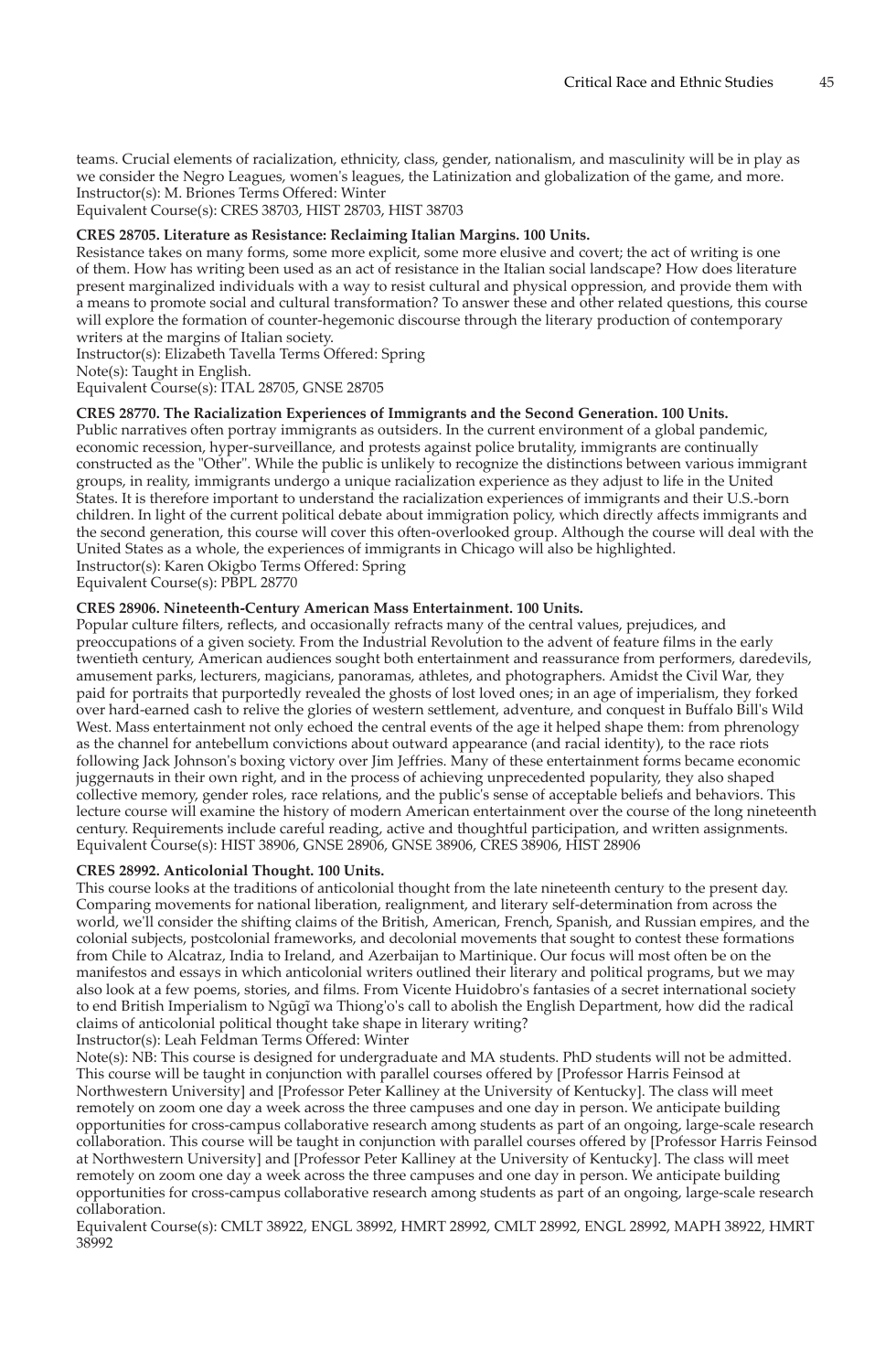# **CRES 29000. Latin American Religions, New and Old. 100 Units.**

This course will consider select pre-twentieth-century issues, such as the transformations of Christianity in colonial society and the Catholic Church as a state institution. It will emphasize twentieth-century developments: religious rebellions; conversion to evangelical Protestant churches; Afro-diasporan religions; reformist and revolutionary Catholicism; new and New Age religions.

Instructor(s): D. Borges Terms Offered: Autumn

Equivalent Course(s): HCHR 39200, HIST 29000, CRES 39000, RLST 21401, HIST 39000, LACS 29000, LACS 39000, MAPS 39200

#### **CRES 29007. Capitalism and Revolution in the Atlantic World. 100 Units.**

What was the relationship between the "Age of Revolutions" and the rise of capitalism? This course places the social and political upheavals in France, Haiti, and the Americas between 1776 and 1821 in the context of broader developments in the long eighteenth century, including innovations in finance (debt, credit, banks, corporations), the expansion of overseas commerce and colonial slavery, and the emergence of Enlightenment political economy. Above all, we will consider the extent to which the institutional and intellectual structures of the world economy determined both the causes and the outcomes of the revolutions. Readings will cover long-standing debates in the scholarship concerning social class and revolution; the imperial origins of national consciousness; humanitarian reform and the abolition of slavery; colonialism and industry; and the legacy of eighteenth-century revolutions in the twenty-first century.

Instructor(s): O. Cussen Terms Offered: Autumn

Equivalent Course(s): LACS 29007, AMER 29007, HIST 29007

**CRES 29050. Religion, Race, and Gender in the (Un)Making of American Mass Incarceration. 100 Units.** The United States has the largest population of incarcerated people in the world; it imprisons a greater percentage of its citizens than any other country. Scholars have offered a number of explanations for the phenomenon of mass incarceration, from theories about the war on drugs, the prison industrial complex, and "the new Jim Crow." In this course we will interrogate these prevailing theories with an eye to three crucial themes: race, gender, and religion. We will trace the ways these factors are intertwined with the billion-dollar correctional industry in the United States, beginning with the racist, Christian origins of the American legal system and the underlying assumptions about our central categories in criminology and policing protocols. We will then proceed through sentencing, the experience of incarceration, and post-release rehabilitation and parole. Along the way we will consider, inter alia, the criminalization of blackness; the school to prison pipeline; discourses on mercy and penitence in judge and jury decisions; how prison policies on acceptable religious officiants and types of "scripture" produce local definitions of religion; the gendered divisions of prison labor; the gendering and sexualizing of inmates' bodies; the role of faith-based prisons and prison ministries in rehabilitation programs and narratives; and the religious nature of radical Black feminist abolition activism. Instructor(s): Emily Crews Terms Offered: Spring

Equivalent Course(s): HMRT 29051, AMER 29050, RLST 29050, SSAD 29050, HIST 28005, GNSE 29050, ANTH 25219, SOCI 20543

# **CRES 29102. The Global Abolition of Slavery, 1750 - 1900. 100 Units.**

In 1750 slavery was the dominant form of labor regime in the Atlantic world. One hundred fifty years later it had been legally abolished in Europe, North America, Latin America, and most of Africa. This course studies the transnational movements that abolished first the slave trade and later the labor regime of slavery itself. The course will put the more familiar story of American anti-slavery in context of struggles against slavery in the Caribbean, in Latin America, and in the British Empire. A study of both reformers and revolutionaries, this class will emphasize the profound political consequences of the end of slavery. It will discuss debates about race, democracy, human rights, and gender that the abolitionist struggle evoked. The class will emphasize that slave resistance played a central role in the end of slavery.

Equivalent Course(s): LACS 28102, HIST 29102

#### **CRES 29105. Gendering Slavery. 100 Units.**

This reading seminar will introduce students to the key questions, methods, and theories of the burgeoning field of gendered histories of slavery. Global in scope, but with a focus on the early modern Atlantic world, we will explore a range of primary and secondary texts from various slave societies. Assigned monographs will cover a multitude of topics including women and law, sexualities, kinship, and reproduction, and the intersection of race, labor, and market economies. In addition to examining historical narratives, students will discuss the ethical and methodological implications of reading and writing histories of violence, erasure, and domination. Learning to work within and against the limits imposed by hegemonic forms of representation, the fragmentary nature of the archive, and the afterlives of slavery, this course will examine how masculinity and femininity remade and were remade by bondage.

Instructor(s): M. Hicks Terms Offered: Spring

Equivalent Course(s): LACS 39106, HIST 29105, GNSE 29105, HIST 39105, LACS 29106

#### **CRES 29117. Theater and Performance in Latin America. 100 Units.**

What is performance? How has it been used in Latin America and the Caribbean? This course is an introduction to theatre and performance in Latin America and the Caribbean that will examine the intersection of performance and social life. While we will place particular emphasis on performance art, we will examine some theatrical works. We ask: how have embodied practice, theatre and visual art been used to negotiate ideologies of race,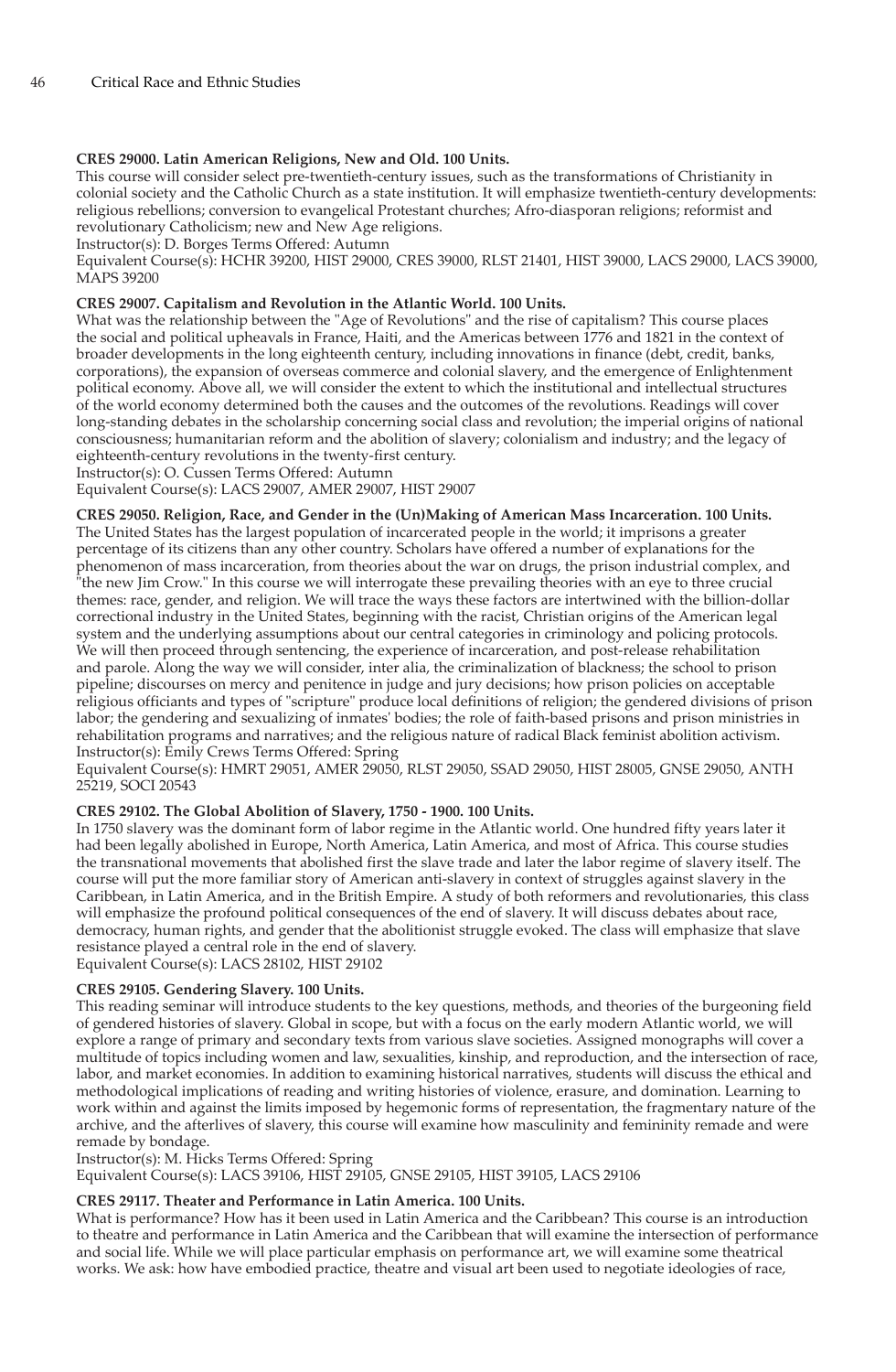gender and sexuality? What is the role of performance in relation to systems of power? How has it negotiated dictatorship, military rule, and social memory? Ultimately, the aim of this course is to give students an overview of Latin American performance including blackface performance, indigenous performance, as well as performance and activism.

Instructor(s): Danielle Roper Terms Offered: Winter

Prerequisite(s): Undergraduates must be in their third or fourth year.

Note(s): Taught in English.

Equivalent Course(s): TAPS 28479, LACS 39117, GNSE 29117, TAPS 38479, CRES 39117, SPAN 29117, LACS 29117, SPAN 39117, GNSE 39117

#### **CRES 29162. Masquerade as Critique. 100 Units.**

Critique is most often figured as an act that reveals a reality that was previously hidden, as though one were pulling back a curtain or lifting a veil. But, as the critic Craig Owens points out, "in a culture in which visibility is always on the side of the male, invisibility on the side of the female…are not the activities of unveiling, stripping, laying bare…unmistakably male prerogatives"? This interdisciplinary seminar develops an alternate genealogy of critique informed by feminist, queer, and Black studies perspectives. It eschews the modernist drive toward transparency, instead examining tactics of resistance such as masquerade, disidentification, appropriation, drag, fugitivity, and critical fabulation. This course pairs readings by authors including Eve Sedgwick, bell hooks, José Muñoz, and Saidiya Hartman with art, performance, and films by figures like Claude Cahun, Carrie Mae Weems, Jack Smith, the Karrabing Film Collective, Cheryl Dunye, David Hammons, and Jennie Livingston. Together, we will ask: What is critique, and how does it relate to power? How have artists engaged strategically with visibility and invisibility, and what can their work teach us today? This course will incorporate guest lectures and fieldwork in museums and archives. Culminating in a creative final project, it aims to develop a toolkit for critique that thinks past the timeworn imperative to render the invisible visible.

Instructor(s): L. Pires Terms Offered: Spring Note(s): Registration by consent, only.

Equivalent Course(s): ARTH 39162, MAPH 39162, ARTH 29162, GNSE 39162, GNSE 29162

# **CRES 29302. Human Rights: History and Theory. 100 Units.**

This course is concerned with the theory and the historical evolution of the modern human rights regime. It discusses the emergence of a modern "human rights" culture as a product of the formation and expansion of the system of nation-states and the concurrent rise of value-driven social mobilizations. It proceeds to discuss human rights in two prevailing modalities. First, it explores rights as protection of the body and personhood and the modern, Western notion of individualism. Second, it inquires into rights as they affect groups (e.g., ethnicities and, potentially, transnational corporations) or states.

Instructor(s): Savitri Kunze, Pozen Center for Human Rights Social Science Teaching Fellow Terms Offered: Spring

Equivalent Course(s): HMRT 20200, INRE 31700, HMRT 30200, HIST 29302, HIST 39302, LLSO 27100

#### **CRES 29318. Modern Disability Histories: Gender, Race, and Disability. 100 Units.**

This course introduces students to the conceptual apparatus of disability studies and major developments in disability history since the late nineteenth century. The course will consider disability beyond physical impairment, centering the ways in which notions of gender, race, class, sexuality, and ability interact and shape subjects, and how these subject positions shift across political watersheds. Students will engage a variety of sources, such as autobiographies, pamphlets, visual material, laws, and medical texts, as well as historiographical sources. Topics will include late nineteenth-century female "hysteria," evolutionary approaches to sign language and orality, and the effects of industrialization on new impairments; early twentieth-century eugenics and the Nazi T4 program; postwar developments in prosthetics and discursive intersections between psychosis and civil rights movement. Students are encouraged to work on creative collective projects (e.g., an exhibit or a short video) in addition to written assignments.

Instructor(s): M. Appeltová Terms Offered: Spring Winter

Equivalent Course(s): HMRT 29318, GNSE 29318, CHDV 29318, HLTH 29318, HIST 29318, HIPS 29318

#### **CRES 29505. Social Reform in the United States 1890-1980. 100 Units.**

This seminar charts organized efforts to transform and reconfigure the social and economic fabric of American life through a focus on five distinct periods of reform: the agrarian Populist movement at the end of the nineteenth century; the Progressive movement in the early twentieth century; the New Deal during the 1930s and early 1940s; the Civil Rights movement and the Great Society in the 1960s; and the rise of the New Right in the postwar period. By looking at continuities, connections, and ruptures within and between these reform movements, we will explore a range of defining topics in twentieth century US history: capitalism and risk; gender and labor; economic citizenship and security; law and the state; immigration and ethnicity; and race and (in)equality.

Instructor(s): Ben Zdencanovic Terms Offered: Winter Prerequisite(s): None Note(s): Not offered in 2020-21 Equivalent Course(s): LLSO 29505, AMER 29505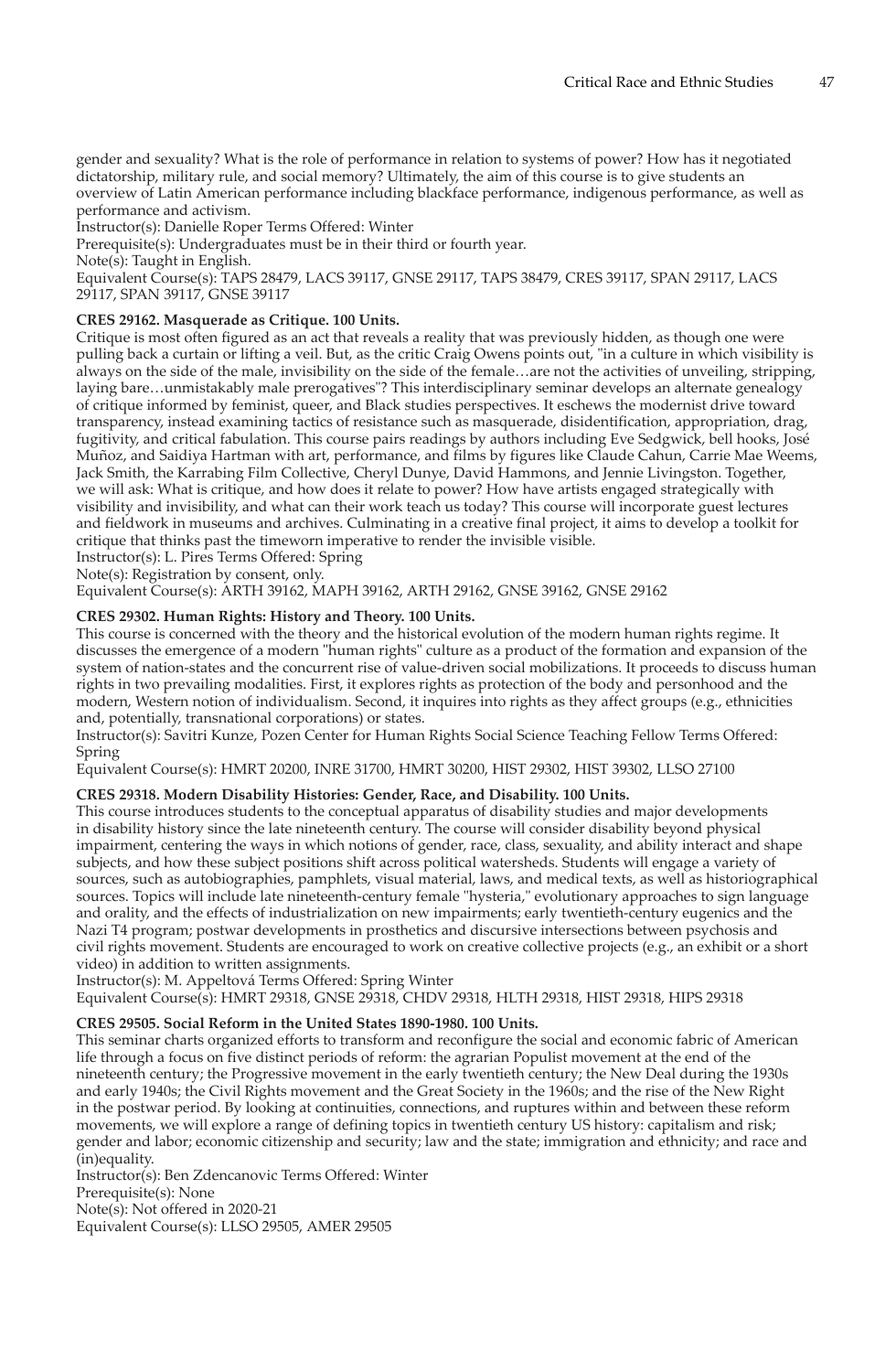# **CRES 29519. Histories of Racial Capitalism. 100 Units.**

This course takes as its starting point the insistence that the movement, settlement, and hierarchical arrangements of people of African descent is inseparable from regimes of capital accumulation. It builds on the concept of "racial capitalism," which rejects treatments of race as external to a purely economic project and counters the idea that racism is an externality, cultural overflow, or aberration from the so-called real workings of capitalism. With a focus on the African diaspora, this course will cover topics such as racial slavery, labor in Jamaica, banking in the Caribbean, black capitalism in Miami, the under development of Africa, mass incarceration, and the contemporary demand for racial reparations. Equivalent Course(s): CRES 39519, HIST 39519, HIST 29519

#### **CRES 29521. Black Pacific. 100 Units.**

What happens when racialized Black subjects interact with the peoples, places, ideas, objects, and institutions associated with the Pacific Ocean? Simultaneously, what happens when indigenous Pacific peoples encounter Blackness and anti-Blackness in the context of American empire? This course examines the emerging scholarly concept of a "Black Pacific" through an interdisciplinary, intersectional analysis of Black, Asian, and Polynesian movements within a "Pacific World" (both real and imagined). It will also consider Afro-Asian and Afro-Hawaiian solidarity narratives from the 1840s to the present and cultural, intellectual, and material exchanges across the Pacific. The course will range from the Pacific slave trade, to Black colonization plans of the Philippines, to the everyday experiences of colonized people, to Samoan NFL players, Jeremy Lin, and the Wu-Tang Clan. Ultimately, the course hopes to expose the deep and enduring ties among slavery, emancipation, and American empire in the Pacific that in many ways continue to inform the current neoliberal iteration of global capitalism.

Equivalent Course(s): HIST 29521

# **CRES 29623. A Global History of Hip Hop. 100 Units.**

From its transnational origins within the African diaspora, hip hop has always been a global phenomenon, breaking spatial, national, cultural, temporal, and artistic boundaries. Yet, at the same time, the international hiphop marketplace has become multibillion dollar industries within a largely conventional network of for-profit cultural production. What are the possibilities and the pitfalls of the most iconic (post)modern expression of black culture as it takes shape and transmits itself within a system of global consumer capitalism? What (or who) is for sale? How does K-Pop, reggaeton, Hawaiian "island music," and other international homages to hip hop intersect with the Wu-Tang Clan's obsession with China and Arrested Development's takeover of the Japanese pop market? Does hip hop ultimately still contain the promise of global liberation or has it become a sanitized market commodity devoid of its founding ethos of subversion? This course will explore the history of hip hop through a diverse sampling and a deep reading of hip hop's four central manifestations: graffiti, break dancing, DJing, and MCing. From the gallery work of Jean-Michel Basquiat to the LGBTQ-inspired bounce-music dance scene to the Parisian exploits of Kanye West and Jay-Z, this course will focus on primary documents to explore what hip hop, and black culture more generally, means to the international politics of our contemporary world. Equivalent Course(s): HIST 29623, MUSI 22418

# **CRES 29700. Readings in Critical Race and Ethnic Studies. 100 Units.**

This is a general reading and research course for independent study not related to the BA thesis or BA research. Students are required to submit the College Reading and Research Course Form. May be taken for P/F grading with consent of instructor. With prior approval, students who are majoring in Critical Race and Ethnic Studies may use this course to satisfy program requirements.

Terms Offered: Autumn Spring Summer Winter

# **CRES 29706. Race Law. 100 Units.**

Race Law takes the law of race as a distinct body of study. It examines how statutes, cases, and other legal materials create racial categories, and how the legal definitions of race are used to reinforce and establish social hierarchies and to exclude certain categories of persons from full rights-bearing legal personhood. This class explores legal cases and primary sources from colonial America to the present to map out the legal construction of race over time. Although incorporating non-legal sources to highlight that the law is not a "black box", the class focuses on the role of law in crafting our understanding of what race means. "Race Law" will be a small junior colloquium geared at students interested in pursuing the topic of law and race for their senior thesis. Instructor(s): Evelyn Atkinson Terms Offered: Spring

Note(s): Junior Colloquium in Law, Letters, and Society

Equivalent Course(s): LLSO 29706

# **CRES 29800. BA Colloquium: Theory and Methods in Critical Race and Ethnic Studies. 100 Units.**

Fourth-year CRES majors will meet weekly in Autumn Quarter and every other week in Winter Quarter and will register for this course in either of those quarters. This course is designed to introduce students to a range of qualitative research methods and to help determine which method would fit a research project of their own design in the field of race and ethnic studies. It functions as a research workshop in which students identify a research topic, develop a research question, and explore a range of methods that may or may not be appropriate for the research project. Students read each other's work and work through ideas that can serve as the proposal for a BA thesis or capstone project.

Instructor(s): Staff Terms Offered: Autumn Winter

Prerequisite(s): Consent of instructor and director of undergraduate studies